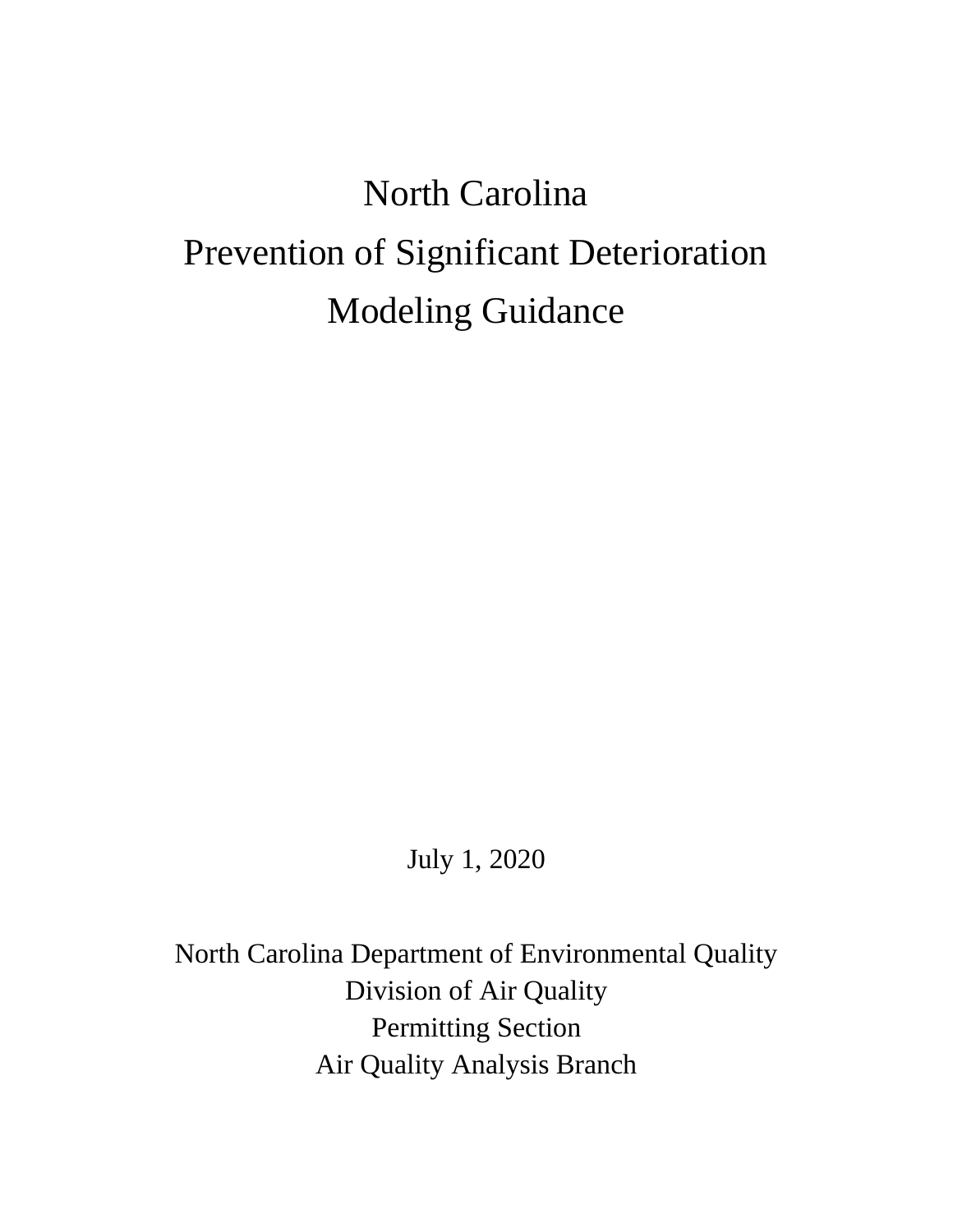# **Table of Contents**

| 1.0 |                                                                 |  |  |  |  |
|-----|-----------------------------------------------------------------|--|--|--|--|
| 2.0 |                                                                 |  |  |  |  |
| 3.0 |                                                                 |  |  |  |  |
|     |                                                                 |  |  |  |  |
|     |                                                                 |  |  |  |  |
| 4.0 |                                                                 |  |  |  |  |
|     |                                                                 |  |  |  |  |
|     |                                                                 |  |  |  |  |
|     |                                                                 |  |  |  |  |
|     |                                                                 |  |  |  |  |
|     |                                                                 |  |  |  |  |
|     |                                                                 |  |  |  |  |
|     |                                                                 |  |  |  |  |
|     |                                                                 |  |  |  |  |
|     |                                                                 |  |  |  |  |
|     | 4.7.1 Air Quality Related Values (AQRVs) Screening Analysis  16 |  |  |  |  |
| 5.0 |                                                                 |  |  |  |  |
|     |                                                                 |  |  |  |  |
|     |                                                                 |  |  |  |  |
|     |                                                                 |  |  |  |  |
| 6.0 |                                                                 |  |  |  |  |
|     |                                                                 |  |  |  |  |
|     |                                                                 |  |  |  |  |
|     |                                                                 |  |  |  |  |
|     |                                                                 |  |  |  |  |
|     |                                                                 |  |  |  |  |
|     |                                                                 |  |  |  |  |
| 7.0 |                                                                 |  |  |  |  |
|     |                                                                 |  |  |  |  |
|     |                                                                 |  |  |  |  |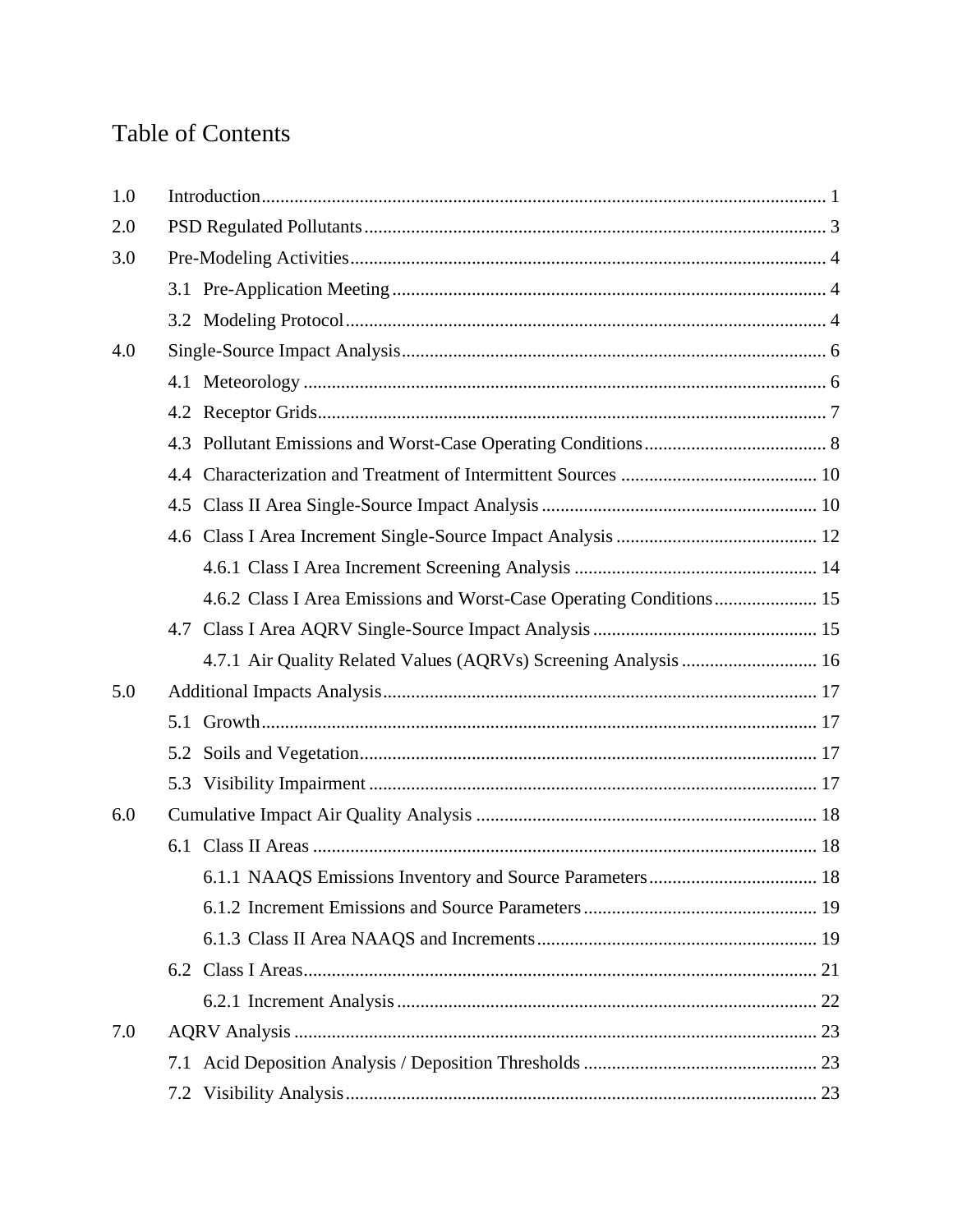| 8.0 |  |  |  |
|-----|--|--|--|
|-----|--|--|--|

# List of Tables

# List of Appendices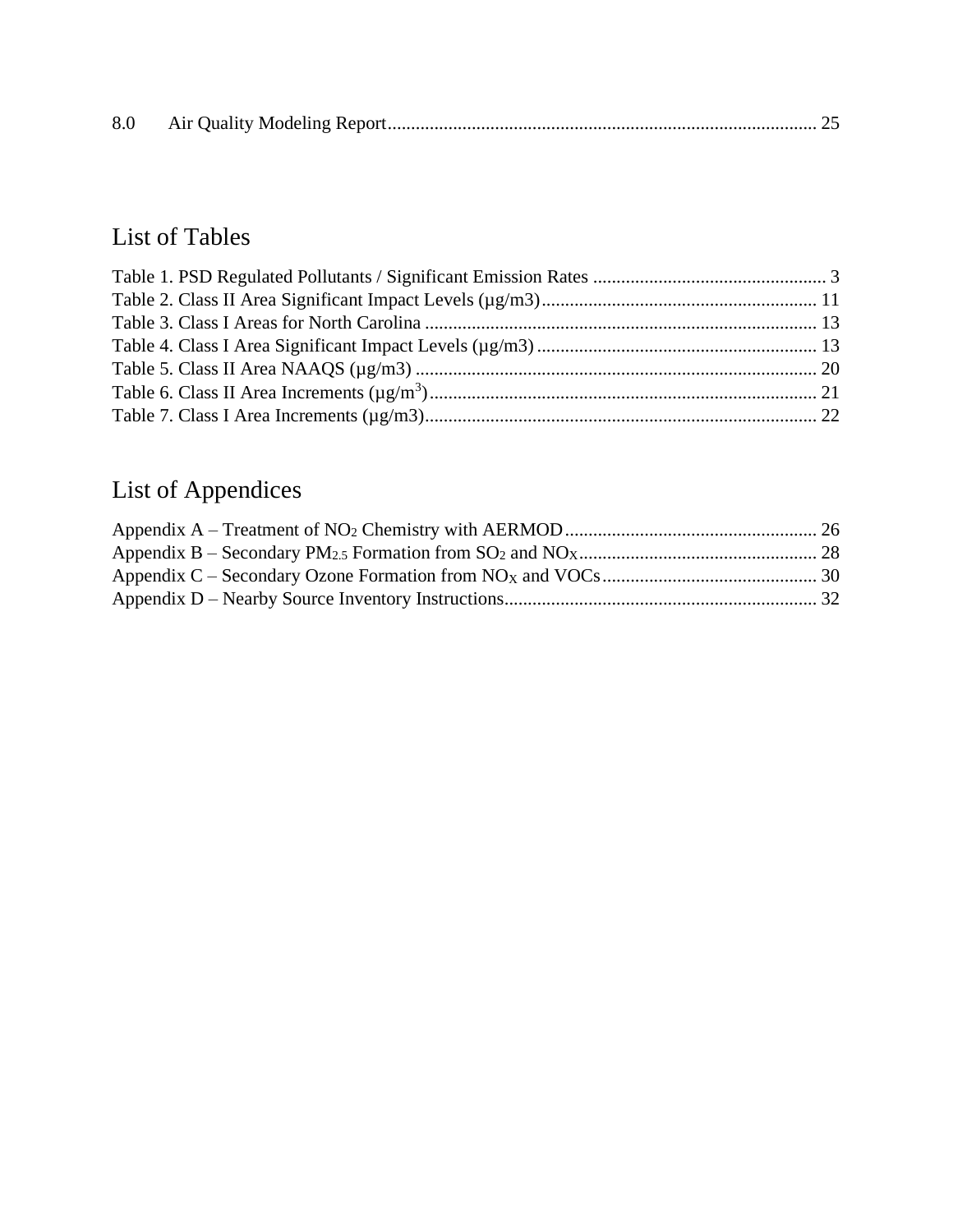#### Definitions and Acronyms

| <b>Term</b><br><b>Definition</b><br><b>Acronym</b>               |                          |                                                                                                                                                                                                                                                                                                                                                                                                                                                                                                                                                                                        |  |  |
|------------------------------------------------------------------|--------------------------|----------------------------------------------------------------------------------------------------------------------------------------------------------------------------------------------------------------------------------------------------------------------------------------------------------------------------------------------------------------------------------------------------------------------------------------------------------------------------------------------------------------------------------------------------------------------------------------|--|--|
| Air Quality Related<br>Value                                     | <b>AQRV</b>              | ambient visibility and deposition thresholds set by Federal Land Managers for Class I Areas                                                                                                                                                                                                                                                                                                                                                                                                                                                                                            |  |  |
| <b>Allowable Emissions</b>                                       |                          | emissions rate of a stationary source (or emission unit) calculated using the maximum rated capacity of the source<br>(unless the source is subject to federally enforceable limits which restrict the operating rate, or hours of operation, or<br>both) and the most stringent of the following:<br>(i) The applicable standards as set forth in 40 CFR parts 60 and 61;<br>(ii) The applicable State Implementation Plan emissions limitation, including those with a future compliance date; or<br>(iii) The emissions rate specified as a federally enforceable permit condition. |  |  |
| <b>Baseline Actual</b><br>Emissions                              | <b>BAE</b>               | average rate in tons per year of an emission unit for a representative 24-month operating period (see 40 CFR 51.166)                                                                                                                                                                                                                                                                                                                                                                                                                                                                   |  |  |
| California Puff Model                                            | <b>CALPUFF</b>           | Non-steady state Lagrangian transport and diffusion model system for atmospheric dispersion                                                                                                                                                                                                                                                                                                                                                                                                                                                                                            |  |  |
| Community<br>Multiscale Air Quality<br>Model                     | <b>CMAQ</b>              | EPA photochemical grid model                                                                                                                                                                                                                                                                                                                                                                                                                                                                                                                                                           |  |  |
| Comprehensive Air<br>Quality Model with<br>Extensions            | <b>CAMX</b>              | A multi-scale photochemical modeling system for gas and particulate air pollution                                                                                                                                                                                                                                                                                                                                                                                                                                                                                                      |  |  |
| Increment                                                        | $\overline{\phantom{a}}$ | maximum allowable increase concentration, as defined in 40 CFR 51.166 (c)1, for a specific baseline area after the<br>baseline date                                                                                                                                                                                                                                                                                                                                                                                                                                                    |  |  |
| Major Modification                                               |                          | means any physical change in or change in the method of operation of a major stationary source that would result in: a<br>significant emissions increase of a regulated NSR pollutant; and a significant net emissions increase of that pollutant<br>from the major stationary source.                                                                                                                                                                                                                                                                                                 |  |  |
| <b>Major Stationary</b><br>Source                                |                          | a facility listed in the group of 28 under 40 CFR 51.166(b)(1)(i)(a) and that has the potential to emit 100 tpy of any<br>regulated NSR pollutant; or a facility not listed in the group of 28 and that has the potential to emit 250 tpy of any<br>regulated NSR pollutant                                                                                                                                                                                                                                                                                                            |  |  |
| <b>Modeled Emission</b><br><b>Rates for Precursors</b>           | <b>MERPs</b>             | EPA Tier 1 screening approach for developing secondary impacts on ozone and PM2.5 based on pre-existing<br>photochemical modeling.                                                                                                                                                                                                                                                                                                                                                                                                                                                     |  |  |
| National Ambient Air<br><b>NAAQS</b><br><b>Quality Standards</b> |                          | Federal ambient concentration ceilings for primary standards to protect public health, and for secondary standards to<br>protect the environment, economy, and public well-being                                                                                                                                                                                                                                                                                                                                                                                                       |  |  |
| New Major Source                                                 | $- -$                    | A proposed new major stationary source                                                                                                                                                                                                                                                                                                                                                                                                                                                                                                                                                 |  |  |
| <b>New Source Review</b>                                         | <b>NSR</b>               | Federal program under the Clean Air Act for establishing best available controls and evaluating source impacts.                                                                                                                                                                                                                                                                                                                                                                                                                                                                        |  |  |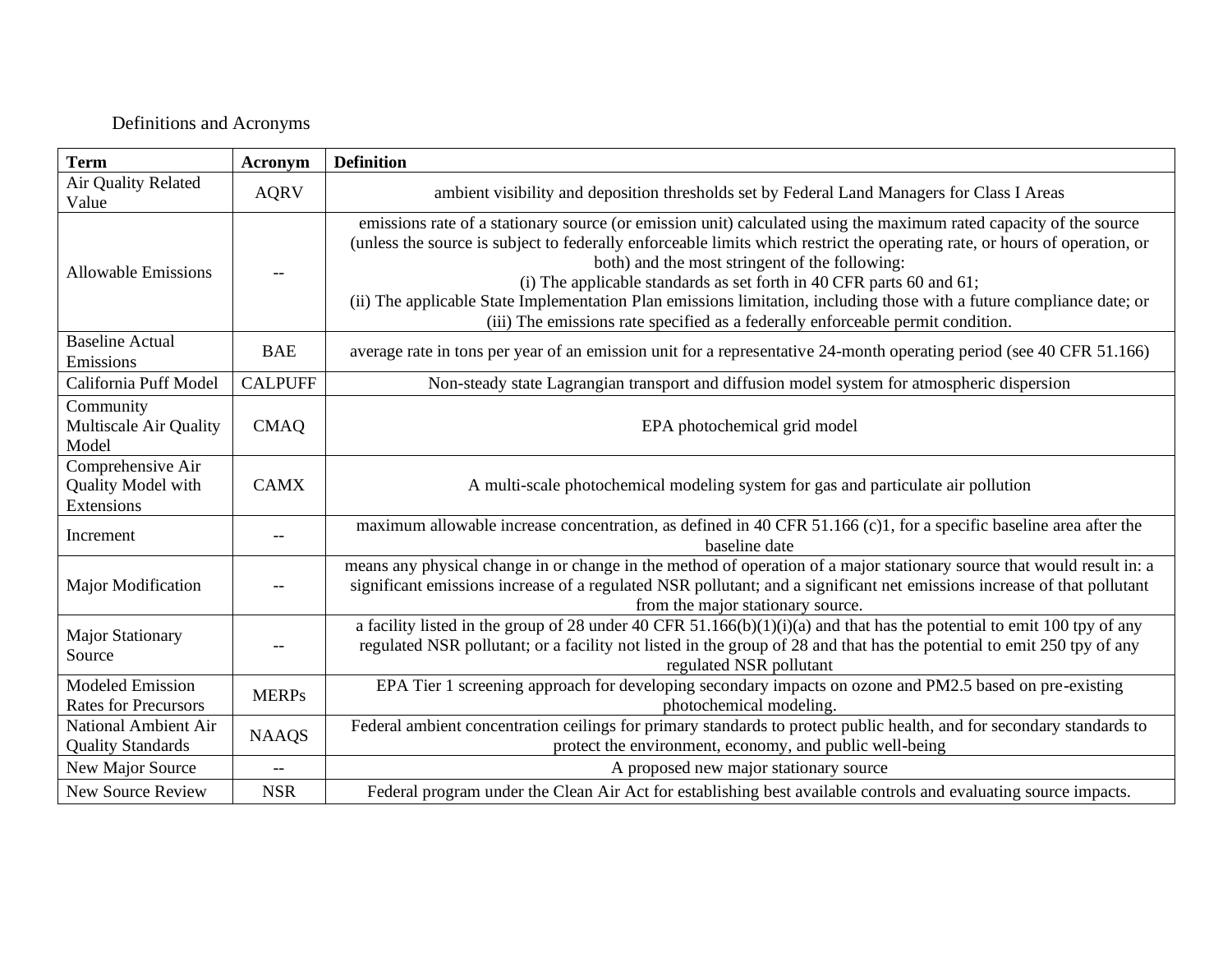| <b>Term</b>                                                            | Acronym        | <b>Definition</b>                                                                                                                                                                                                                                                                                                                                                                                                                                                                                                                                                                                        |
|------------------------------------------------------------------------|----------------|----------------------------------------------------------------------------------------------------------------------------------------------------------------------------------------------------------------------------------------------------------------------------------------------------------------------------------------------------------------------------------------------------------------------------------------------------------------------------------------------------------------------------------------------------------------------------------------------------------|
| <b>Potential Emissions</b>                                             | <b>PTE</b>     | maximum capacity of a stationary source (or emission unit) to emit a pollutant under its physical and operational design                                                                                                                                                                                                                                                                                                                                                                                                                                                                                 |
| Prevention of<br>Significant<br>Deterioration                          | <b>PSD</b>     | Federal program under the Clean Air Act for new projects to maintain compliance with the NAAQS and PSD Increments<br>while allowing for some economic growth.                                                                                                                                                                                                                                                                                                                                                                                                                                            |
| Projected Actual<br>Emissions                                          | PAE            | maximum annual rate, in tons per year, at which an existing emissions unit is projected to emit a regulated NSR pollutant<br>in any one of the 5 years (12-month period) following the date the unit resumes regular operation after the project, or in<br>any one of the 10 years following that date, if the project involves increasing the emissions unit's design capacity or its<br>potential to emit of that regulated NSR pollutant and full utilization of the unit would result in a significant emissions<br>increase or a significant net emissions increase at the major stationary source. |
| Second-Order Closure<br><b>Integrated Puff Model</b><br>with Chemistry | <b>SCICHEM</b> | Non-steady state Lagrangian transport and diffusion model for atmospheric dispersion and chemistry                                                                                                                                                                                                                                                                                                                                                                                                                                                                                                       |
| Significant<br>Concentration<br>Gradient                               |                | significant spatial change in concentrations per unit distance; significant being determined by qualitative or quantitative<br>measures of spatial uncertainty for modeled ambient impacts                                                                                                                                                                                                                                                                                                                                                                                                               |
| <b>Significant Impact</b><br>Area                                      | <b>SIA</b>     | circular area or receptor location areas that encompass modeled impacts equal to or above the SIL                                                                                                                                                                                                                                                                                                                                                                                                                                                                                                        |
| Significant Impact<br>Level                                            | SIL            | ambient impact concentration below which allowable emission increases from a PSD project would not be expected to<br>exceed the NAAQS and Class I and Class I Area PSD Increments                                                                                                                                                                                                                                                                                                                                                                                                                        |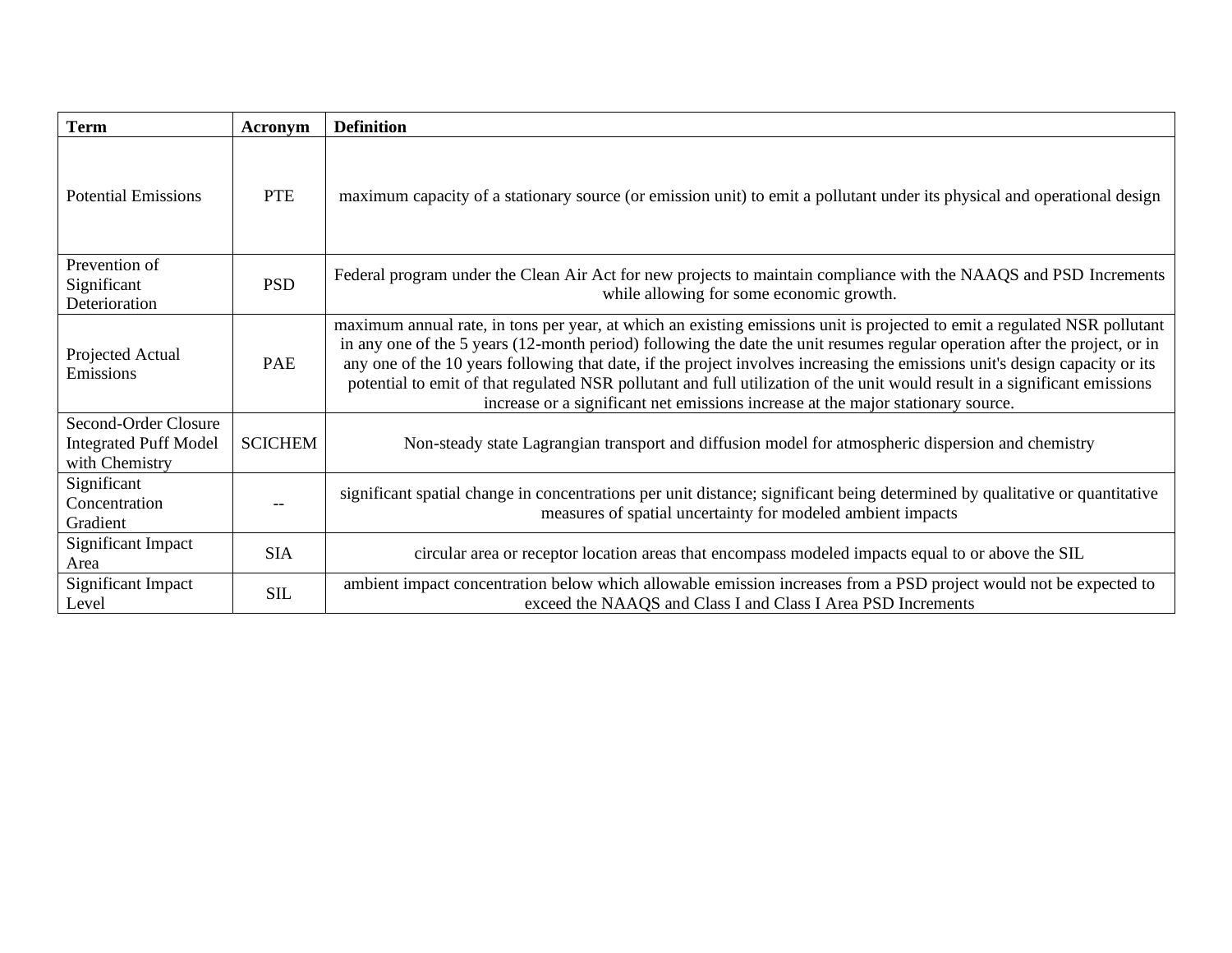#### <span id="page-5-0"></span>1.0 Introduction

North Carolina's state rules, under 15A NCAC 02D Section .0530 Prevention of Significant Deterioration (PSD), apply to owners and/or operators of a proposed new major stationary source ("facility") or a project deemed a major modification at an existing major stationary source. They are required to conduct and submit to NC DAQ an ambient air quality analysis to demonstrate that emissions from the project will not cause or contribute to a violation of applicable NAAQS, Class I and II Area PSD increments, and Class I Area Air Quality Related Values (AQRVs). The emissions from the project must include those in conjunction with other applicable emissions from existing sources, including emissions from growth associated with the new project. In addition to PSD pollutants, project impacts from total suspended particulate (TSP) and North Carolina toxic air pollutants (TAPs) must also be evaluated under 15 NCAC 02D Sections .0430 and .0700, respectively. The analysis must be submitted prior to construction and operation of the proposed new or modified source.

The North Carolina PSD Modeling Guidance is based on the organizational formats and contents interpreted from the EPA [Draft New Source Review Workshop Manual \(NSRWM\)](https://www.epa.gov/nsr/nsr-workshop-manual-draft-october-1990) and the Appendix W to 40 CFR Part 51 (Guideline on Air Quality Models) published January 17, 2017, referred to here as EPA Modeling Guidelines. Additionally, other EPA memoranda and permit modeling guidance documents are relevant to various aspects of PSD modeling in North Carolina. These documents may be found on the EPA Support Center for Regulatory Atmospheric Modeling (SCRAM) [website.](https://www.epa.gov/scram) Further, the NC PSD modeling guidance includes specific modeling requirements and recommendations as defined by the North Carolina PSD permitting program (i.e., 15 NCAC 02 .0530 and 40 CFR 51.166). This guidance document includes hyperlinks, footnotes, and text references to most if not all supporting EPA and NC memoranda and guidance documents.

The suitability and application of any mathematical modeling approach to demonstrate compliance with the ambient standards under the PSD program should be evaluated and determined by reasonably competent air quality science professionals (see 40 CFR Part 51, Appendix W, Sections 1.0(c) and 2.1(e)). The NC PSD modeling guidelines were written based on the presumption that any such air quality professional choosing to interpret and apply NC PSD modeling guidelines does so based on their understanding of the relevant PSD regulatory modeling applications and inherent limitations as well as any and all evaluated, selected and proposed ambient air impact analysis supporting assumptions, datasets, parametrizations, and methodologies.

The guidelines presented in this document may change at any time as new guidance or new air quality modeling techniques become available. For the latest changes in NC DAQ guidance, refer to the "Alert Page" located on the AQAB web site, which can be found at: <https://deq.nc.gov/about/divisions/air-quality/air-quality-permits/modeling-meteorology/alerts> .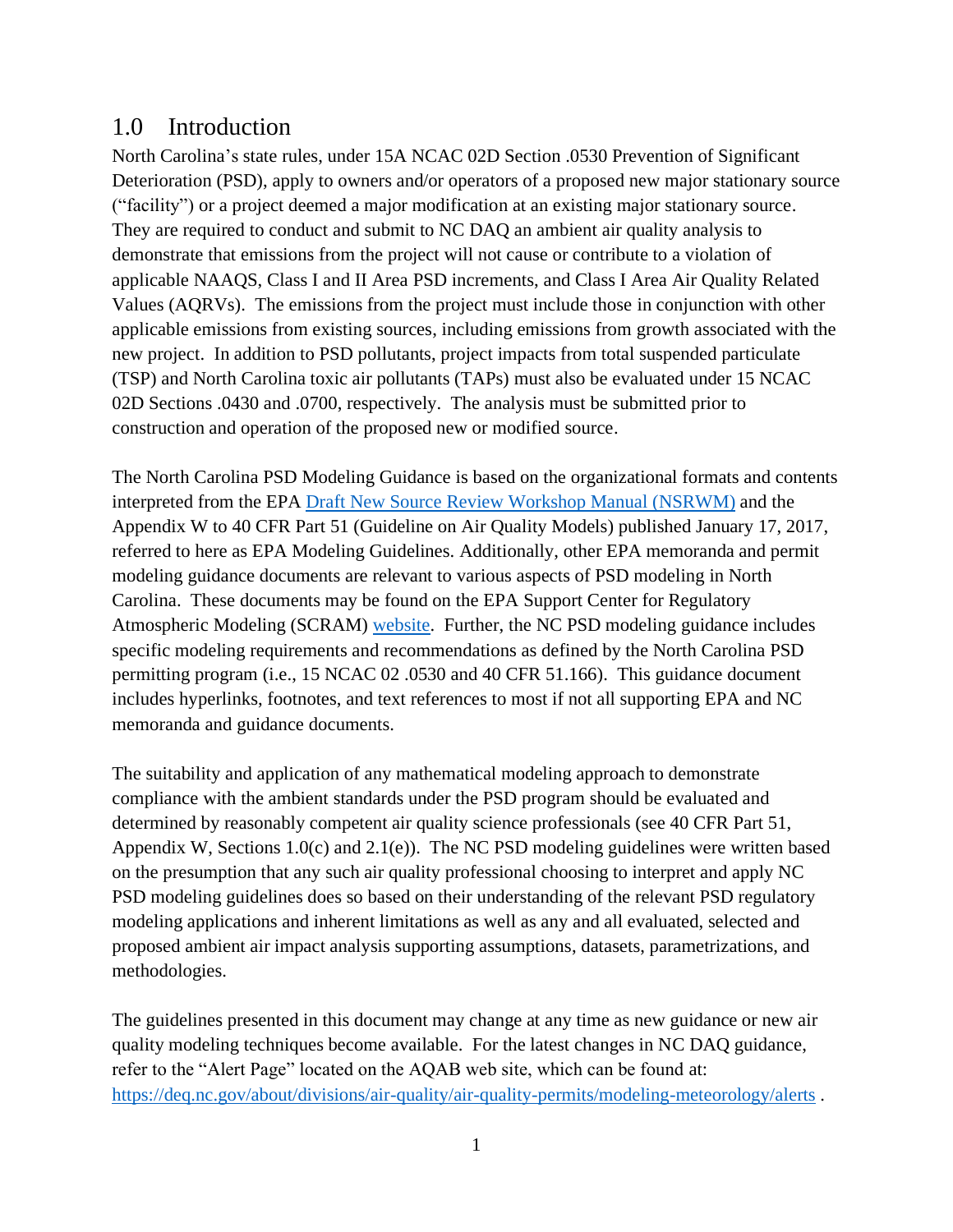This document is organized to present the analyses that may be required in a PSD impact air quality analysis. The body of the document contains the general steps, while the appendices presents in more detail guidance covering subjects that may occur in multiple steps of the analysis.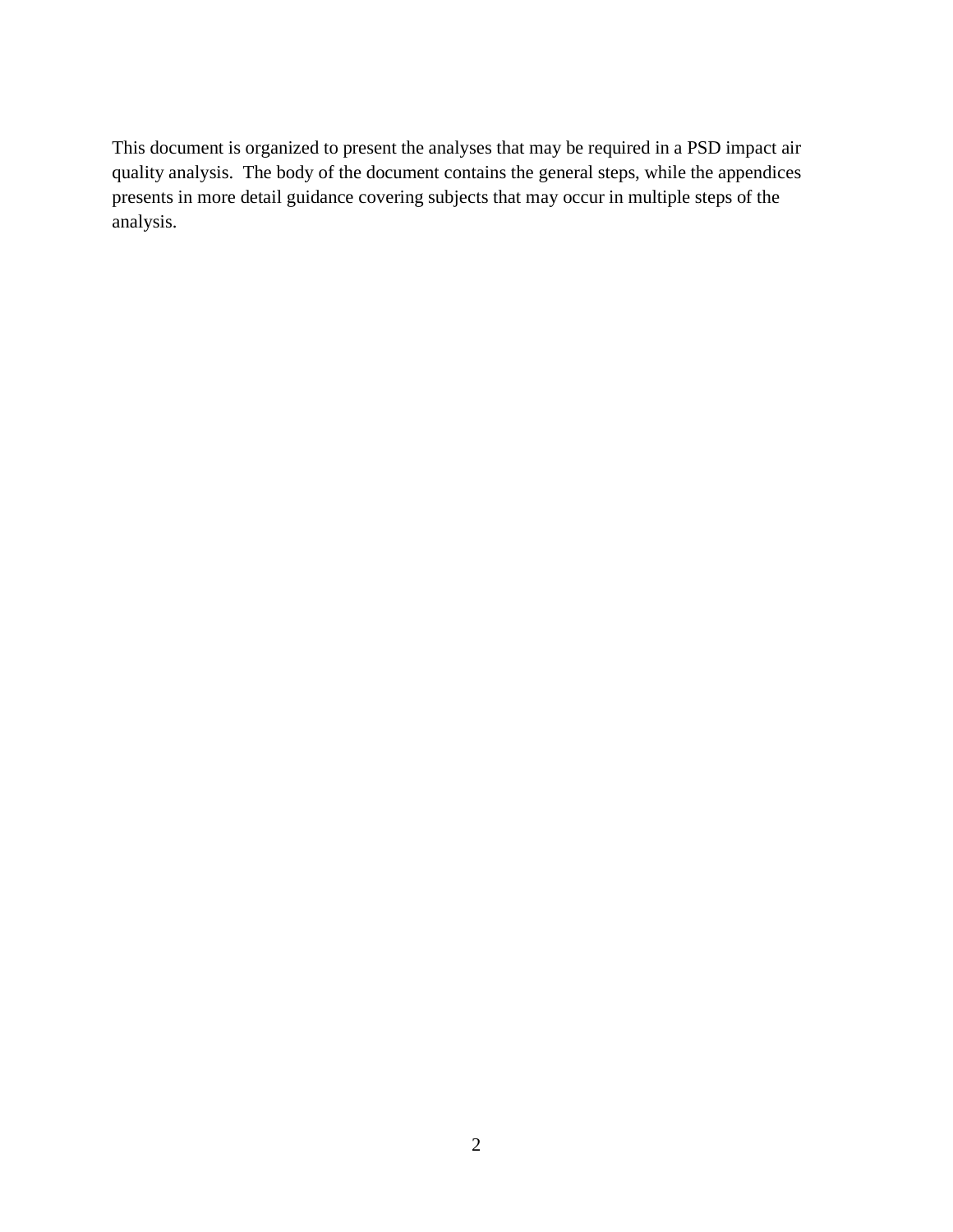#### <span id="page-7-0"></span>2.0 PSD Regulated Pollutants

Air pollutants subject to PSD review are those defined under 40 CFR 51.166(b)(23) where annual project net emissions increases as a result of the new major stationary source or major modification at a major stationary source ("facility") located in an area designated as attainment or unclassifiable exceed the significant emission rates (SERs) shown in Table 1. Currently, NC requires an ambient air quality analysis for all PSD pollutants exceeding the SERs except for asbestos, fluorides, and sulfuric acid mist. Asbestos, fluorides, and sulfuric acid mist ambient impacts are evaluated under the NC Air Toxics Program, where any project net emissions increase of TAPs require facility-wide evaluation under 15 NCAC 02D Sections .0700 and .1104. Please refer to the Guidelines for Evaluating the Air Quality Impacts of Toxic Pollutants in North Carolina available [here](https://deq.nc.gov/about/divisions/air-quality/air-quality-permits/modeling-meteorology/modeling) for further details on the air toxics analysis.

| <b>Pollutant</b>       | <b>Significant Emissions Rate</b><br>(tons/year) <sup>a</sup> |
|------------------------|---------------------------------------------------------------|
| Carbon Monoxide (CO)   | 100                                                           |
| Nitrogen Oxide $(NO2)$ | 40                                                            |
| Sulfur Dioxide $(SO2)$ | 40                                                            |
| $PM/PM_{10}$           | 25/15                                                         |
| PM <sub>2.5</sub>      | 10                                                            |
| Ozone (VOC)            | 40 (VOCs or $NOX$ )                                           |
| Lead                   | 0.6                                                           |
| Asbestos               | 0.007                                                         |
| <b>Fluorides</b>       | 3                                                             |
| Sulfuric Acid Mist     |                                                               |

<span id="page-7-1"></span>Table 1. PSD Regulated Pollutants / Significant Emission Rates

<sup>a</sup> if the major source is located within 10 kilometers of any Class I Area, any emission or net emissions increase of a criteria or non-criteria pollutant that results in an increase of  $1 \mu g/m3$  (24-hour average) in the Class I Area must also be evaluated under PSD.

Note that project net emissions increases for determining PSD review applicability can be calculated from the differences between baseline actual emissions and projected actual emissions, differences between baseline actual emissions and potential emissions, differences between baseline actual emissions and permitted allowable emissions, or differences between baseline actual emissions and a combination of future actual, potential, and allowable emissions estimates depending on the emission units and fugitive emissions involved in the proposed project. These project net emissions increases are only used for PSD applicability are not used in further analyses.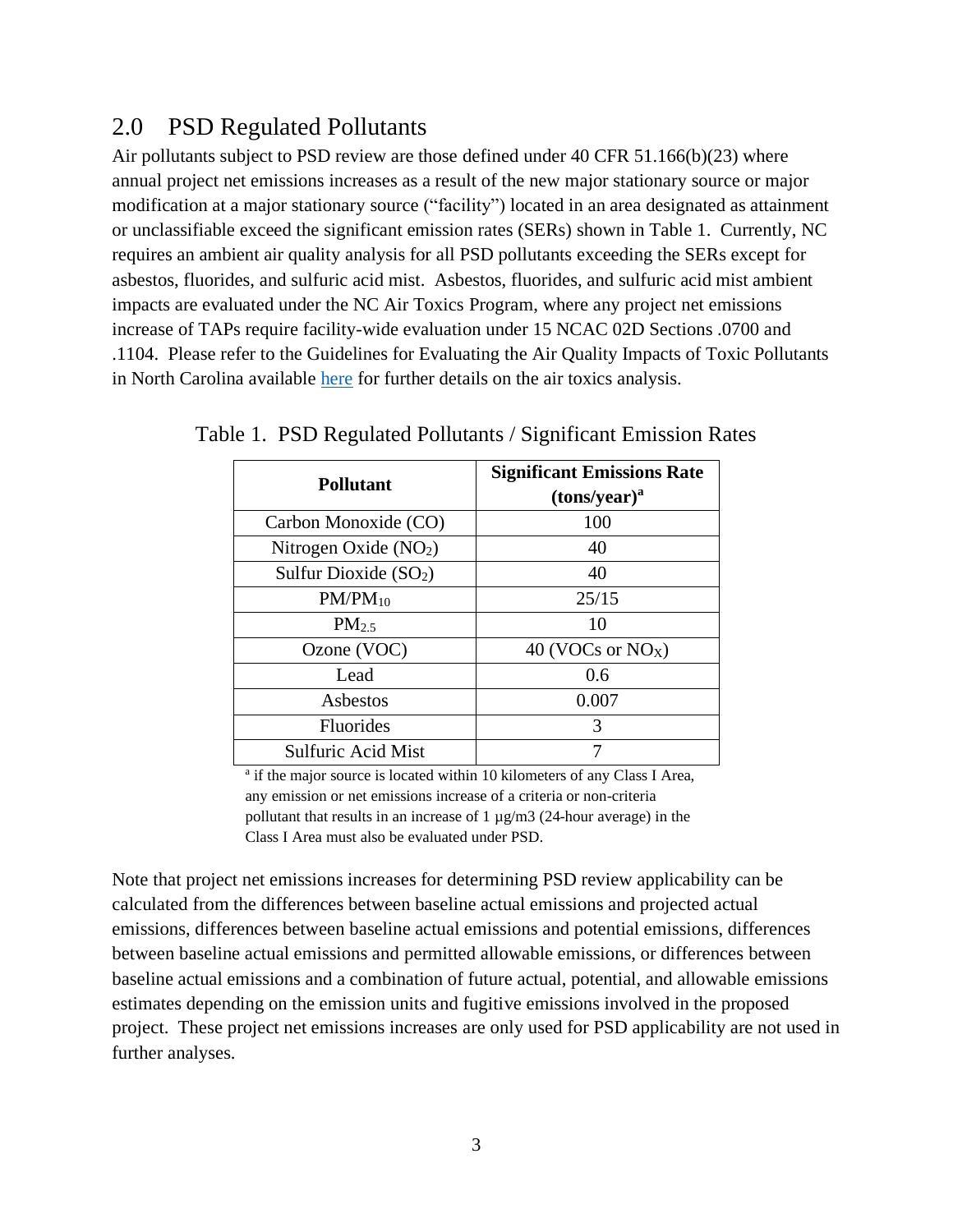#### <span id="page-8-0"></span>3.0 Pre-Modeling Activities

The most successful and least delayed PSD modeling demonstrations rely strongly upon preparatory efforts made before finalizing the applicability, scope, timeline, and execution of any applicable proposed PSD modeling methodologies. These preparatory efforts mainly take the form of clear communications between the applicant and DAQ during the pre-application meeting and review and approval of the PSD modeling protocol.

## <span id="page-8-1"></span>3.1 Pre-Application Meeting

A PSD pre-application meeting is required prior to submitting the modeling protocol and completed PSD application with any required ambient modeling analyses. The pre-application meeting is held to discuss project specifics with the appropriate DAQ Air Permits engineering and modeling staff to identify the permitting and modeling requirements on a case-by-case basis. The PSD pre-application meeting requirements are listed in a preapplication form available at: [https://deq.nc.gov/about/divisions/air-quality/air-quality-permits/nsr-permitting/psd](https://deq.nc.gov/about/divisions/air-quality/air-quality-permits/nsr-permitting/psd-preapplication-checklist)[preapplication-checklist.](https://deq.nc.gov/about/divisions/air-quality/air-quality-permits/nsr-permitting/psd-preapplication-checklist) The pre-application form should be filled out and provided to the Section Chief of the Air Permits Section, or appropriate designee, prior to the meeting. DAQ will forward the preapplication form to the applicable Federal Land Manager (FLM) contacts so they can determine what analyses they will require for determining Class I Area impacts.

### <span id="page-8-2"></span>3.2 Modeling Protocol

Prior to submitting the PSD application and modeling analysis, the applicant is required to submit a modeling protocol to the DAQ AQAB. The modeling protocol should provide adequate detail to demonstrate compliance with the PSD modeling regulatory requirements and demonstrate adherence to the applicable NC DAQ and EPA Modeling Guidelines. The following is a list of suggested topics to include in the modeling protocol:

- a. Project description;
- b. Source characterization: operating loads/scenarios, production schedules, release parameters, fuels, startup/shutdowns, fugitives, baseline actual emissions, allowable emission increases, source types, PSD pollutants and averaging periods;
- c. Selected model(s) and non-default regulatory modeling options (if any);
- d. Screening and refined cumulative modeling methodologies;
- e. Building downwash analysis;
- f. Meteorological input data: site dataset selection and representativeness, non-default regulatory options, and surface characteristics;
- g. Class II Area modeling domain: terrain elevations, receptor networks, hotspots, and ambient air boundary;
- h. Preconstruction monitoring PSD pollutant background concentrations;
- i. NO<sub>X</sub> Tier 1, 2, or 3 analysis inputs and methodologies;
- j. PM2.5 Tier 1 or 2 analysis data inputs and methodologies;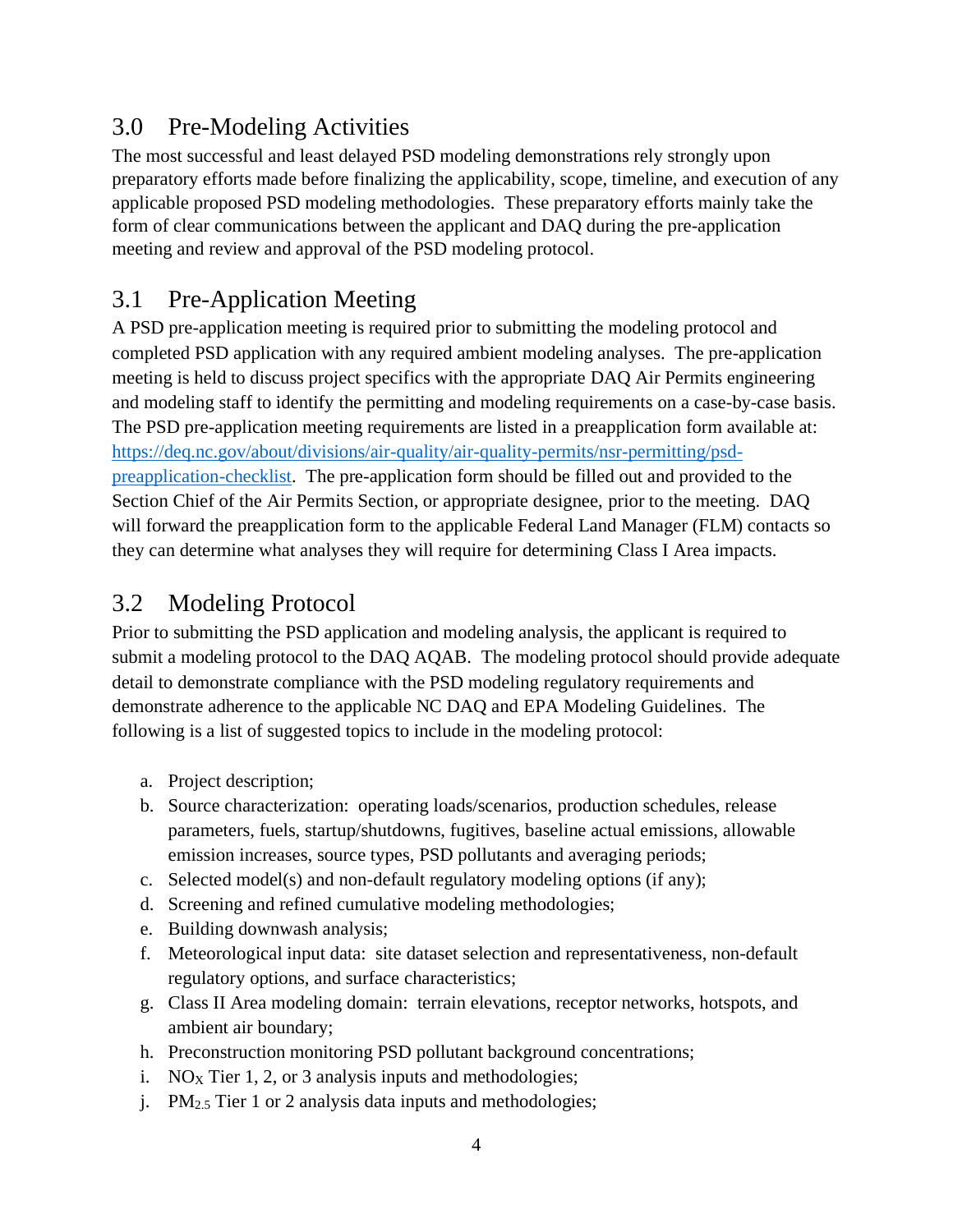- k. Ozone Tier 1 or 2 analysis data inputs and methodologies;
- l. Class II Area Preliminary impact analysis, a.k.a Class II significance analysis or SILs analysis;
- m. Significant impact area (SIA), screening nearby source inventories (NAAQS, PSD increment);
- n. Class II Area NAAQS cumulative impact analysis and nearby source inventory;
- o. Class II Area PSD increment cumulative impact analysis and nearby source inventory;
- p. Class I Area PSD Increment preliminary impact screening analysis, a.k.a Class I significance analysis or SILs analysis;
- q. Class I Area Air Quality Related Values (AQRVs)), e.g., visibility and deposition impacts.
- r. Additional impact analysis (growth, soils and vegetation, visibility impairment);

In response to advancements made in the science of air quality dispersion modeling, dispersion models and modeling methodology are revised and updated on a continual basis. To ensure these changes are reflected in the PSD modeling demonstration, the modeling plan is only valid for a period of 90 days from the date of approval. If the modeling analysis is expected to be submitted after the modeling plan expiration date, a protocol "approval extension request" or a revised protocol should be submitted to AQAB.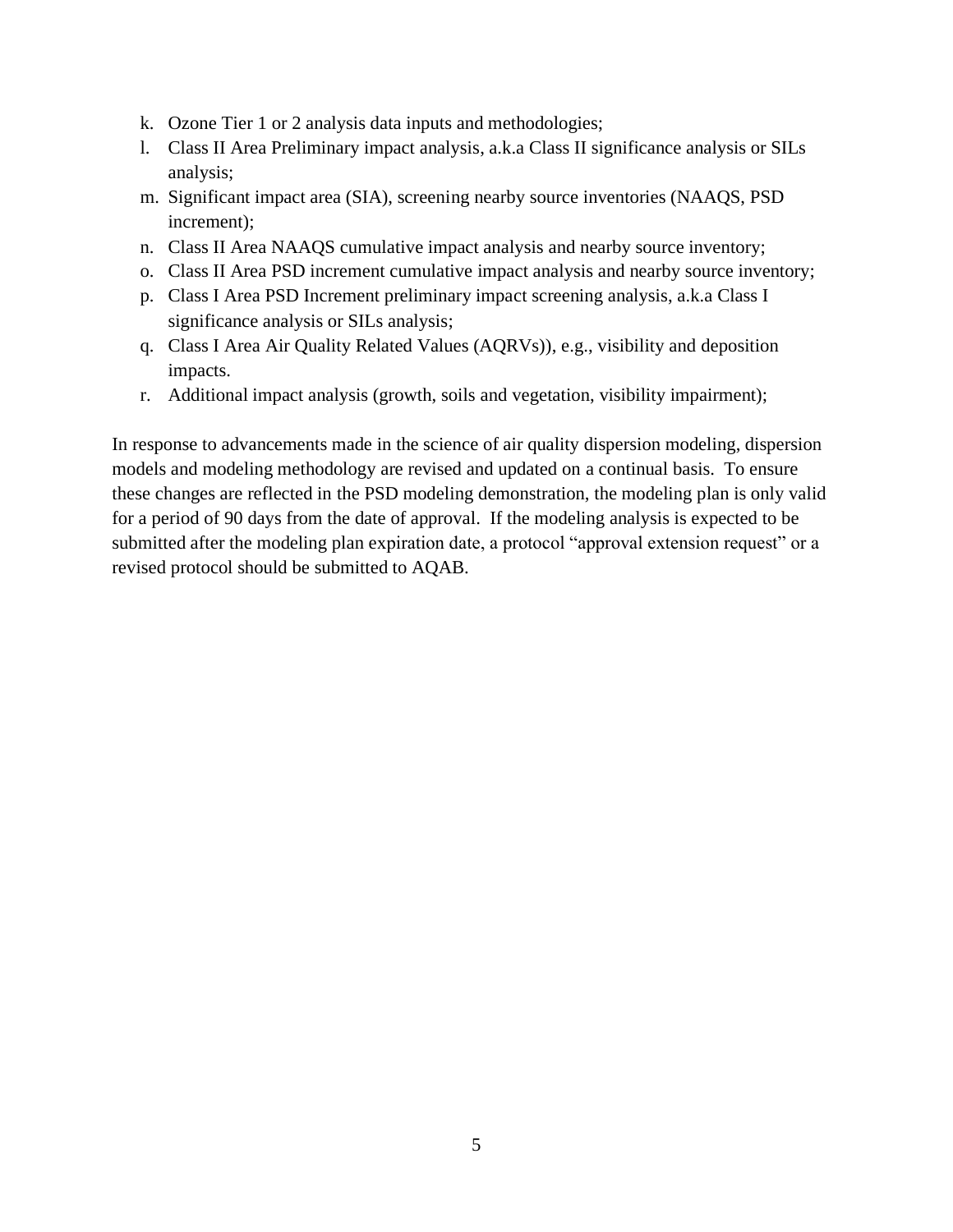## <span id="page-10-0"></span>4.0 Single-Source Impact Analysis

The single-source impact analysis (see Appendix W, Section 9.2.3(c)) is conducted to determine if a cumulative impact air quality analysis is needed. The cumulative impact analysis for Class II Areas would typically evaluate the NAAQS and Class II Area PSD Increments. The cumulative impact analysis for Class I Areas would typically evaluate the Class I Area PSD Increments. The objective of the single-source impact analysis is to determine whether there is any "potential" causes or contributions to a violation of the NAAQS or PSD increments for a given project location and nearby impact area. Thus, the analysis includes assessment of all potential, worst-case emissions and operating scenarios for a proposed project to adequately demonstrate whether the new source or modification could contribute or cause an exceedance of the NAAQS or PSD increments. The single-source impact analysis is the first step in satisfying the regulatory requirements of the "Source impact analysis" under 40 CFR 51.166(k).

#### <span id="page-10-1"></span>4.1 Meteorology

Refined models, such as AERMOD use actual meteorological data, hourly or averaged, collected from a pre-determined, representative, National Weather Service (NWS) station, or as part of an on-site data collection program, and can use up to five (5) years of data. In some cases, with AQAB approval, data collected at local universities, FAA sites, military bases, industries, or pollution control agencies may be used. Meteorological data should be selected based on climatological representativeness and the ability of the data to accurately characterize atmospheric transport and dispersion in the location of the facility. The AQAB maintains a list of recommended NWS airport Automated Surface Observing Systems (ASOS) meteorological data sets to be used for refined modeling for each county in NC. The county list, meteorological datasets, and meteorological station profile base elevations are available on the AQAB Meteorological Data web page here: [https://deq.nc.gov/about/divisions/air-quality/air-quality](https://deq.nc.gov/about/divisions/air-quality/air-quality-permits/modeling-meteorology/meteorological-data)[permits/modeling-meteorology/meteorological-data](https://deq.nc.gov/about/divisions/air-quality/air-quality-permits/modeling-meteorology/meteorological-data)

AQAB provides AERMOD-ready five-year meteorological surface and upper-air profile data sets pre-processed by AERMET. The parameters of albedo, Bowen ratio, and surface roughness for each AERMET dataset have been determined by the AQAB via pre-processing of digital landcover data with AERSURFACE and are available upon request.

Any use of on-site (at least 1-year of hourly data) or other alternative meteorological data that has not been processed by the AQAB will require prior review and approval to verify the meteorological data meets the data quality objectives and siting and exposure requirements as discussed and recommended in Appendix W and subsequent references linked [here.](https://www.epa.gov/scram/air-modeling-meteorological-guidance) The AQAB will assist in the selection of surface characteristics to be used in the AERMET meteorological data processing. If solar radiation data and delta-T data are collected on-site, the bulk Richardson method (i.e., 'BLKRN') should be specified in AERMET stage 3 processing. The BLKRN method uses solar radiation and delta-T measurements to calculate daytime and nighttime meteorological turbulence parameters, respectively. The data input requirements for AERMET are described in detail in the User's Guide for the AERMOD Meteorological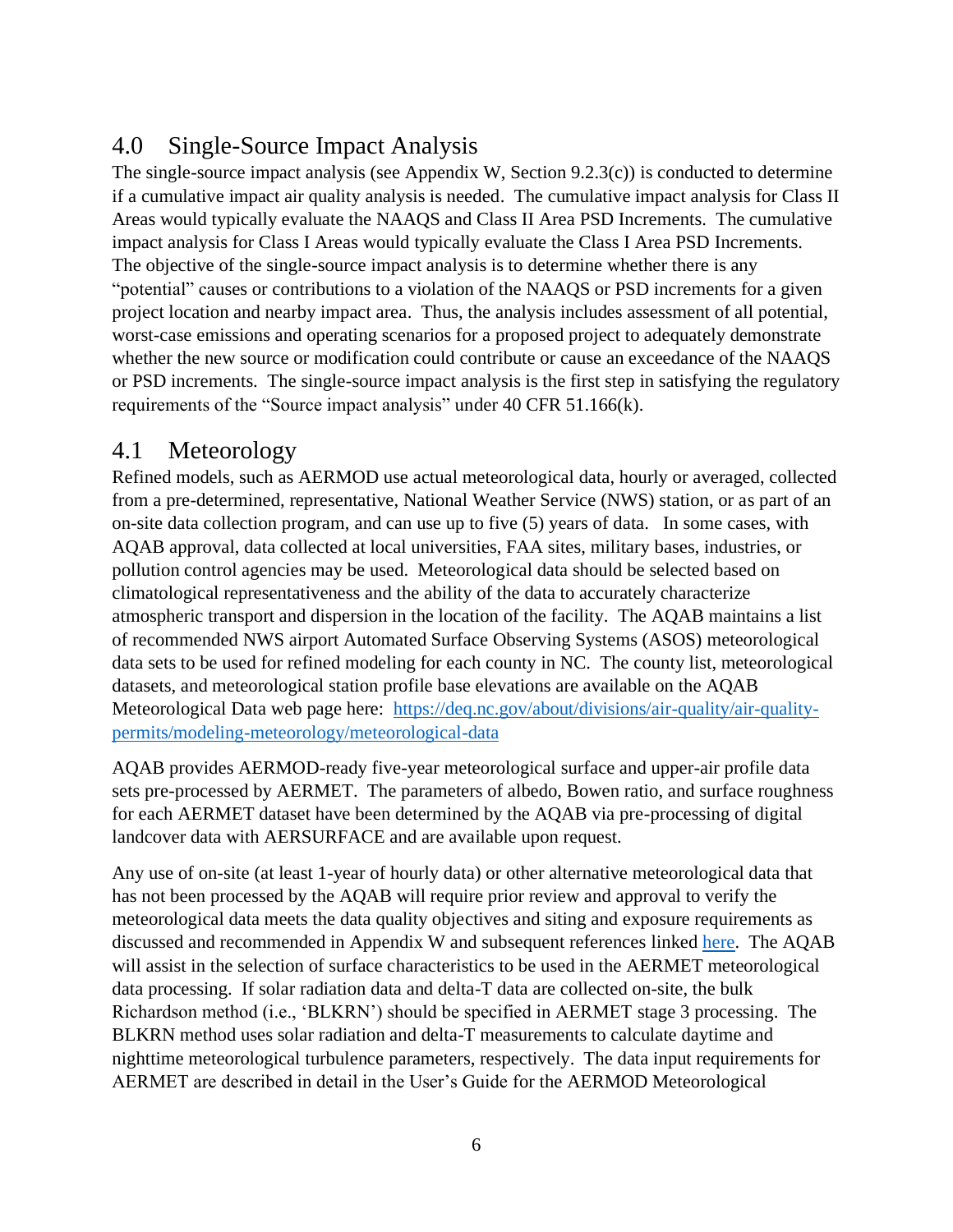Preprocessor (AERMET), EPA-454/B-03-002. This document can be downloaded from the EPA SCRAM web site.

The latest version of AERMET provides added capabilities and options for refining meteorological parameters derived under low-wind, stable conditions. The option for refining horizontal friction velocity under low-wind, stable conditions, or "ADJ U\*", has recently been recommended by EPA as a regulatory option for modeling applications. As such, AQAB has processed AERMET data sets using the ADJ\_U\* option for all NWS stations in the state, and will share these data sets with applicants upon request. Note: use of these alternative, ADJ\_U\* data sets for toxics modeling will require justification. Justifications should demonstrate that model design concentrations are dominated and controlled by stable, low-wind conditions such that application of the ADJ\_U\* option is valid. Contact the AQAB for more information if you wish to utilize the ADJ\_U\* option.

Under certain circumstances (e.g., complex terrain, land-sea breezes, etc.) applicants may choose to develop and apply 3-5 years of prognostic gridded meteorological data (e.g., Weather Research and Forecast (WRF) Model) at a particular site. Using a gridded meteorological dataset will require running the Mesoscale Model Interface Program (MMIF) to generate surface and upper air input files for processing by AERMET. Subsequent processing with AERMET would then provide meteorological inputs to AERMOD. For more guidance on processing prognostic gridded meteorological data with MMIF, please refer to the EPA support page linked [here.](https://www3.epa.gov/ttn/scram/appendix_w-2016.htm) Performance evaluations of prognostic meteorology and dispersion modeling applications of AERMOD using meteorological datasets processed with MMIF should follow recommendations from EPA guidance documents linked [here.](https://www3.epa.gov/ttn/scram/appendix_w-2016.htm) Please contact the AQAB before using this method to determine representativeness and validity of gridded meteorological data.

Meteorological datasets developed for long-range transport (LRT) modeling applications (e.g., Lagrangian models such as CALPUFF, SCICHEM, etc., modeling receptors greater than 50 km from the source) should follow recommendations covered in the MMIF guidance documents and Appendix W, as appropriate. Development, performance evaluation, and consultation with EPA Region 4 on such meteorological datasets are beyond the scope of this guidance document. Note that LRT screening techniques for Class I PSD Increment demonstrations do not require alternative model demonstrations as per Appendix W Section 4.2.1. Please contact AQAB to discuss further options for any LRT modeling proposals.

#### <span id="page-11-0"></span>4.2 Receptor Grids

Receptor grids may be polar, cartesian, discrete, or any combination thereof with receptors beginning at the facility ambient boundary (e.g., fenceline or other measure that adequately precludes public access) and extending sufficiently outward to identify the maximum impacts from both the onsite and offsite emission sources for each pollutant and pollutant averaging period evaluated. In many cases, the receptor grid is limited to less than 25 kilometers from the facility under review based on short stack heights and the presence of simple or complex terrain. Receptor resolution may vary; however, receptors near the facility fenceline and in the area of maximum impact must be resolved by a spatial resolution of at least 100 meters. If a coarse grid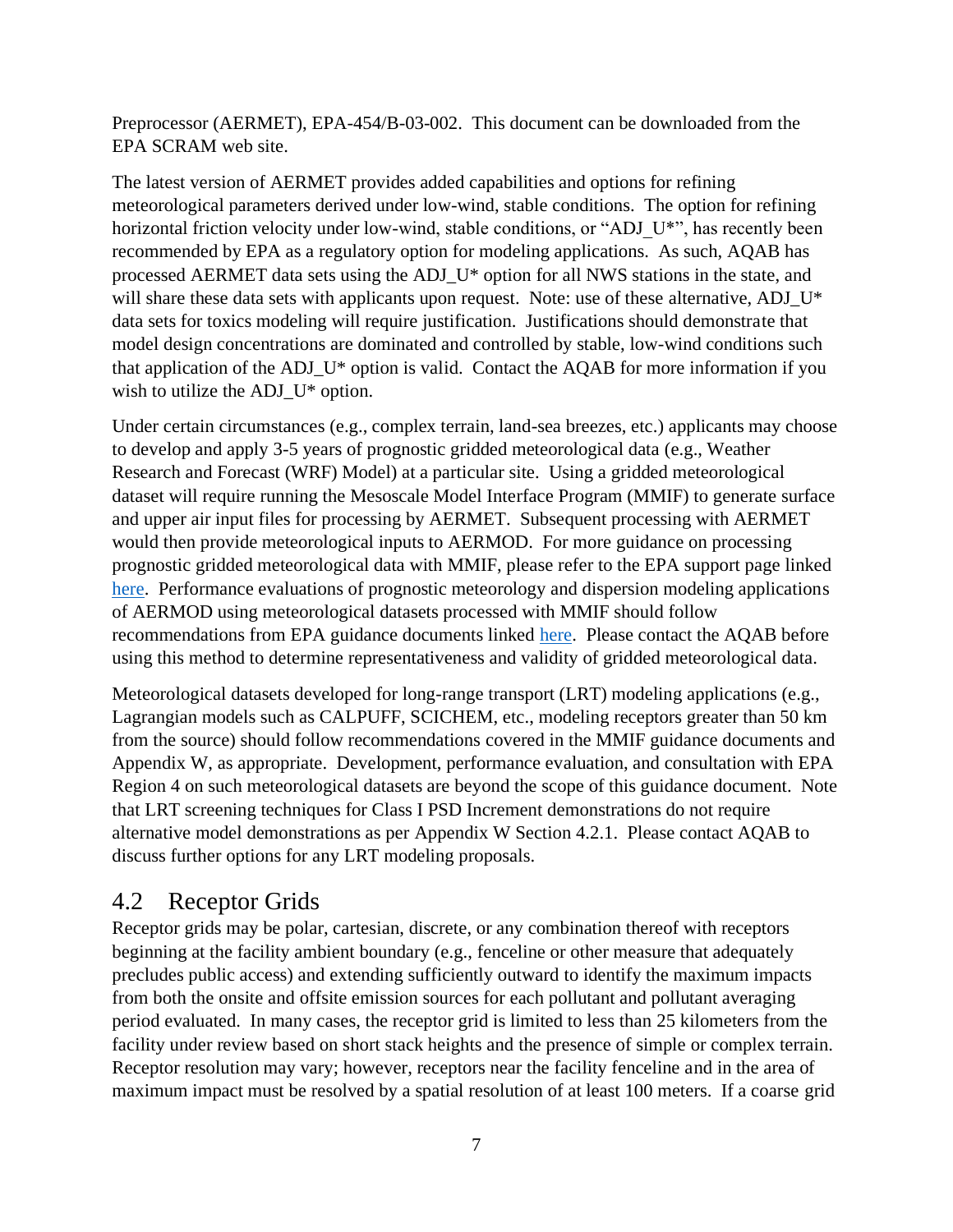is used to locate an area of maximum impact, then subsequent "hotspot" grid modeling must be done with 100-meter spacing centered on the locale of the coarse grid maximum impact. The hotspot should cover the area of maximum impact with a buffer distance of at least 1000 meters.

Terrain elevations must be used for all receptors. In most cases the elevation data will be assigned using the USGS elevation data from the National Elevation Database (NED). The old DEMs for NC have a number of documented problems that are corrected in the NED data. The 7.5 minute USGS data with a 30 meter resolution is required unless the AQAB approves an alternative. A USGS terrain database with a denser resolution may be used. In setting site elevations for sources, buildings, and fenceline receptors, adjustments should be made to ensure that known site grading is represented. Absolute values of elevation will differ from different data sources, so they should not be mixed without close scrutiny and manual adjustment; e.g., receptors elevations derived from NED data and on-site source elevations derived from survey map data may require adjustments to ensure consistency and representativeness.

## <span id="page-12-0"></span>4.3 Pollutant Emissions and Worst-Case Operating Conditions

Worst case operating conditions for each source should be used in both Class I and Class II single-source impact analyses for all PSD pollutants and averaging periods under evaluation. A load and operating scenario screening analysis is required to identify the worst-case impacts for emission units that can operate under a variety of fuels and operating loads. All representative loads (e.g., 50%, 75%, and 100%) paired with all fuel combinations are evaluated in the screening analysis to determine the maximum impact emissions scenario selected for each pollutant and averaging period.

Start up and shut down operating scenarios and the operation of auxiliary boilers/equipment must be accounted for when evaluating potential, worst-case operating scenarios. The annual and daily frequency of startup and shut down scenarios should be evaluated to characterize intermittency and whether these scenarios occur frequently enough to contribute to the overall model design value for any given PSD pollutant and averaging period. Emission scenarios from malfunctions should be appropriately identified and discussed, but do not require modeling. \*\*\*Evaluation and characterization of startup and shutdown scenarios should be discussed in the pre-application meeting and modeling protocol to avoid delays in DAQ application processing and the modeling review.

For a new facility, the SIL analysis must evaluate all PSD pollutant worst-case emission rates from all emissions units including the quantifiable fugitive emissions. For major modifications at existing facilities, the SIL analysis must evaluate the worst-case emission rates from all emission units associated with the proposed modification. All modeled emissions and operating scenarios should be discussed during the pre-application meeting and documented in a modeling protocol for approval.

The following two formulas represent the required methodology for calculating hourly allowable emissions increases for short-term and annual SIL modeling demonstrations.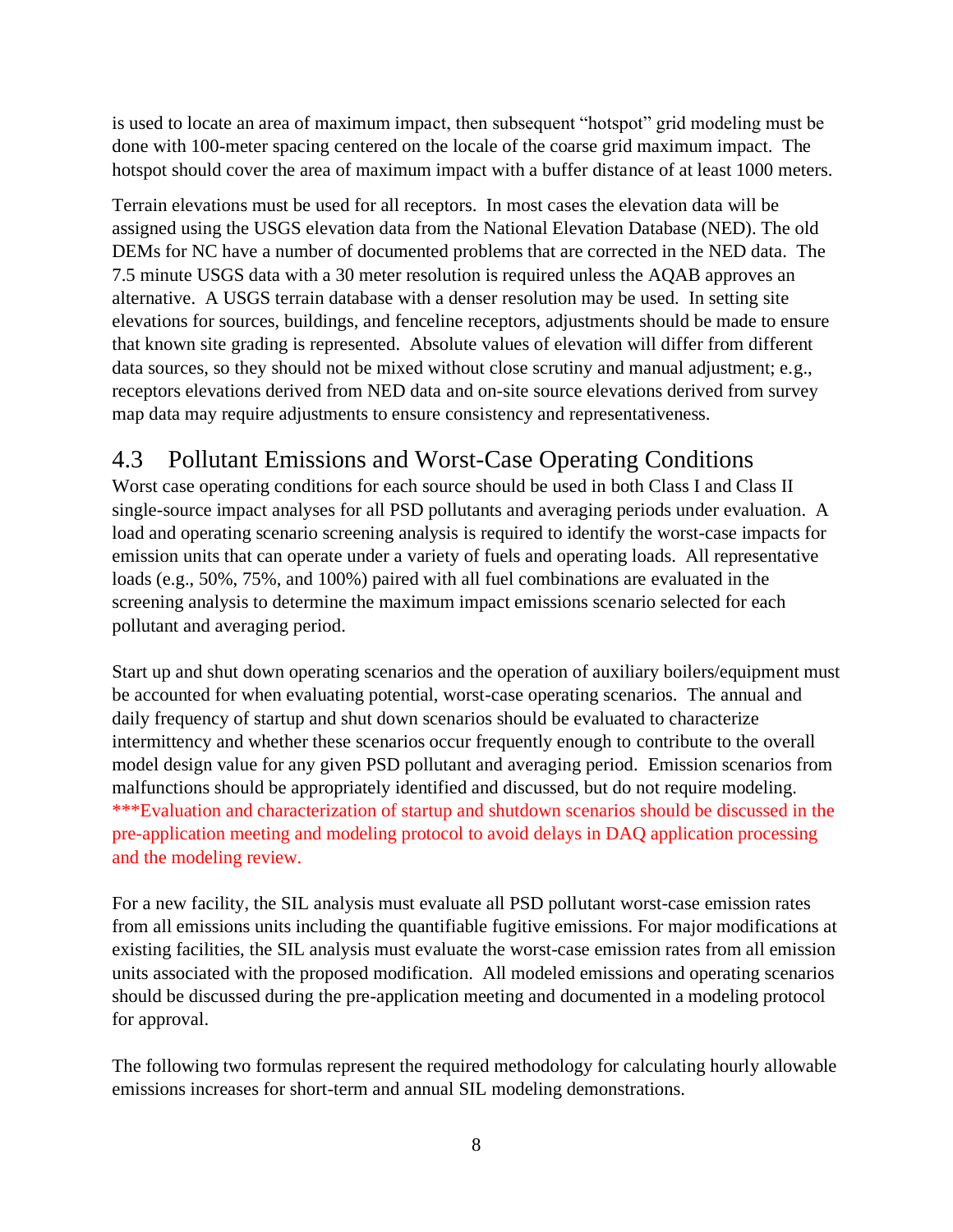For both a new facility's or a modification project's short-term averaging periods (1-hour, 3 hour, 8-hour and 24-hour), the hourly allowable or potential modeled emission rate is calculated as follows:

$$
Qm = (Qwc - Q2yr * 0.228) - (Q5yr * 0.228)
$$

Where:

 $Qm$  = modeling emission rate (lb/hr)

 $Qwc = short-term$ , worst case allowable or potential emission rate over all scenarios  $(lb/hr)$ 

 $Q2yr = 2$ -year average baseline actual emissions or BAE (tpy)

 $0.228$  = conversion factor = 2000lb/ton \* 1year/8760hrs

 $Q5yr$  = enforceable actual emissions reductions over the past 5 years (tpy)

For both a new facility's or a modification project's annual averaging periods, the hourly allowable emission rate increase is calculated as follows:

$$
Qm = \left\{ \frac{\sum (Qwci * Ni)}{\sum Ni} - Q2yr * 0.228 \right\} - Q5yr * 0.228
$$

Where:

 $Qm$  = modeling emission rate (lb/hr)

 $Qwc<sub>i</sub>$  = short-term, worst case allowable or potential emission rate for each scenario  $(lb/hr)$ 

 $N_i$  = hours of operation for each scenario (Note:  $\sum N_i = 8760$  hours of operation)

 $Q2yr = 2$ -year average baseline actual emissions or BAE (tpy)

 $0.228$  = conversion factor = 2000lb/ton \* 1year/8760hrs

 $Q5yr$  = enforceable actual emissions reductions over the past 5 years (tpy)

Note the lb/hr rates calculated from the formula above should be used for all secondary ozone and PM<sub>2.5</sub> impact screening and cumulative modeling demonstrations. As such, the annualized lb/hr rates calculated for  $NO<sub>X</sub>$ , VOCs, and  $SO<sub>2</sub>$  (with net emission increases greater than the SERs) may be converted to the tpy rates assuming 2000 lb/ton and 8760 hours/year.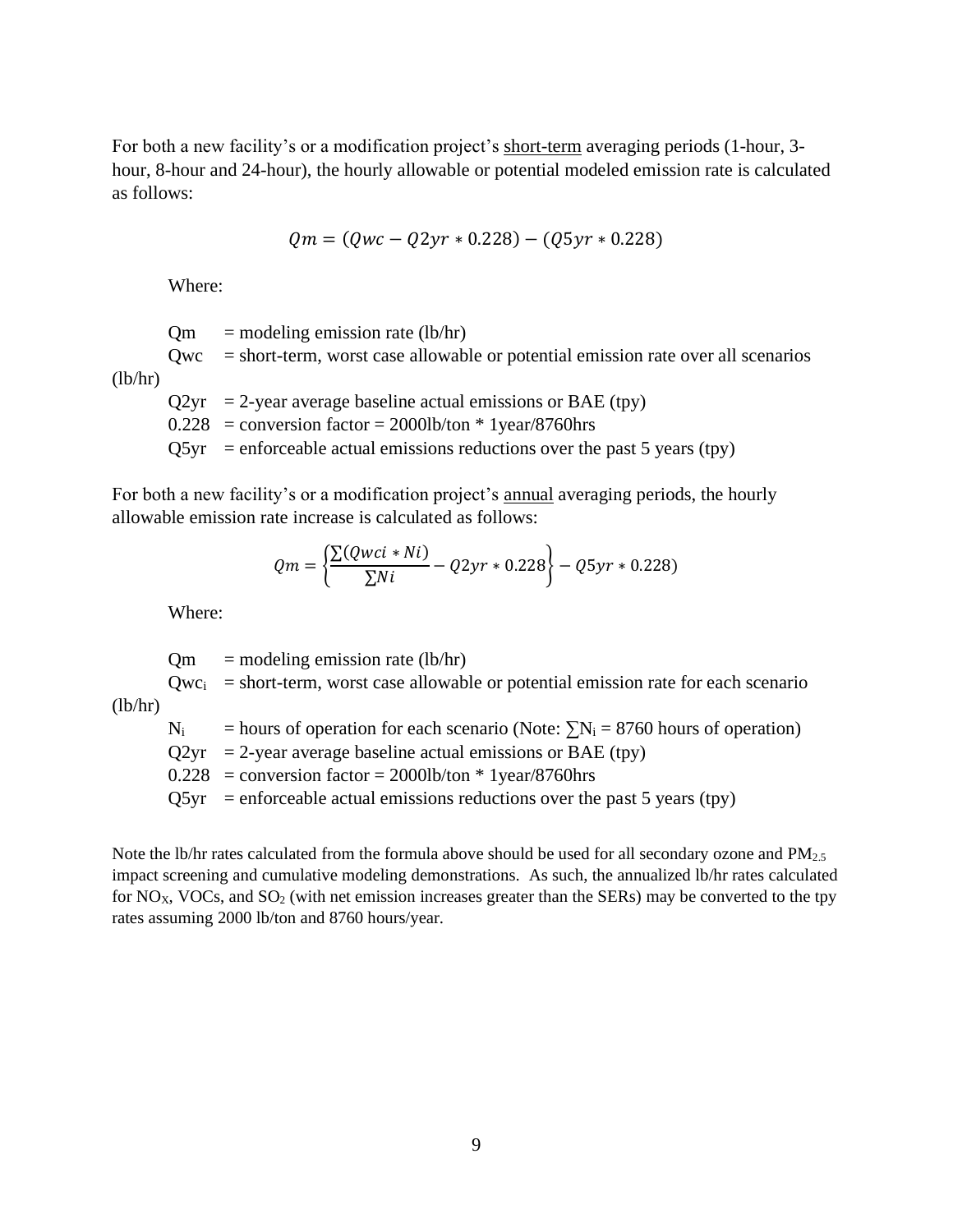#### <span id="page-14-0"></span>4.4 Characterization and Treatment of Intermittent Sources

In general, procedures for characterizing, evaluating, and in some cases, modeling intermittent sources/scenarios are:

- Given operational data supporting  $< 100$  hr/yr, and source/scenario operation will be  $<$ 100hr/yr in the future, no modeling is required for short-term or annual models
- 100-500 hr/yr source/scenario operation, modeling refinements are case-by-case
	- o If source is truly intermittent (e.g., unplanned scenario, random time of day/year, infrequent year-to-year, nature of source, etc.) based on last ~2 years operational data, use annualized hourly emissions (e.g., lb/hr x 500/8760 op factor) for shortterm and annual models
	- o Otherwise, use max hourly rate and worst-case stack parameters;
		- in case of emergency engines, model readiness testing emissions using sub-hourly operating factor (e.g., 20min/60min, or 30min/60min) for short-term models; annual models use annualized hourly rate (e.g., lb/hr x 500/8760 op factor)
		- turbines or power boilers model whatever comes out of load analysis for short-term and annual models
- $\bullet$  > 500 hr/yr, model using max hourly rate and worst case stack parameters (e.g., for turbines, whatever comes out of load analysis, including startup and shutdown scenarios, oil/gas combustion, etc.)

The procedures listed above are not meant as an exhaustive set of options, but do address AQAB past and current interpretations of EPA guidance on intermittent sources within the context of PSD modeling. In general, sources should be considered intermittent if they do no contribute significantly to the determination that a specific project will exceed a SIL, or if the source would not be expected to cause or contribute to a modeled exceedance of the NAAQS and/or Class I or Class II Area PSD Increments. For further information please see documents available at the EPA webpage on Air Quality Models – Clarification Memos for Dispersion Models linked [here,](https://www.epa.gov/scram/air-quality-models-clarification-memos-dispersion-models) and the EPA March 2011 memo Additional Clarification Regarding Applicability of Appendix W Modeling Guidance for the 1-hour NO2 NAAQS linked [here.](https://www3.epa.gov/ttn/scram/guidance/clarification/Additional_Clarifications_AppendixW_Hourly-NO2-NAAQS_FINAL_03-01-2011.pdf)

#### <span id="page-14-1"></span>4.5 Class II Area Single-Source Impact Analysis

The Class II Area single-source impact analysis evaluates the significant project emissions increase in potential or permitted allowable emissions of a PSD pollutant from a proposed new source, or the significant project net emissions increase in permitted allowable emissions of a PSD pollutant from a proposed modification. The maximum modeled results, High-First-High (H1H), of the single-source impact analysis are compared to the PSD Significant Impact Levels (SILs) as shown in Table 2 to determine whether the applicant must perform a cumulative impact air quality analysis for any PSD pollutant as described in section 6.0.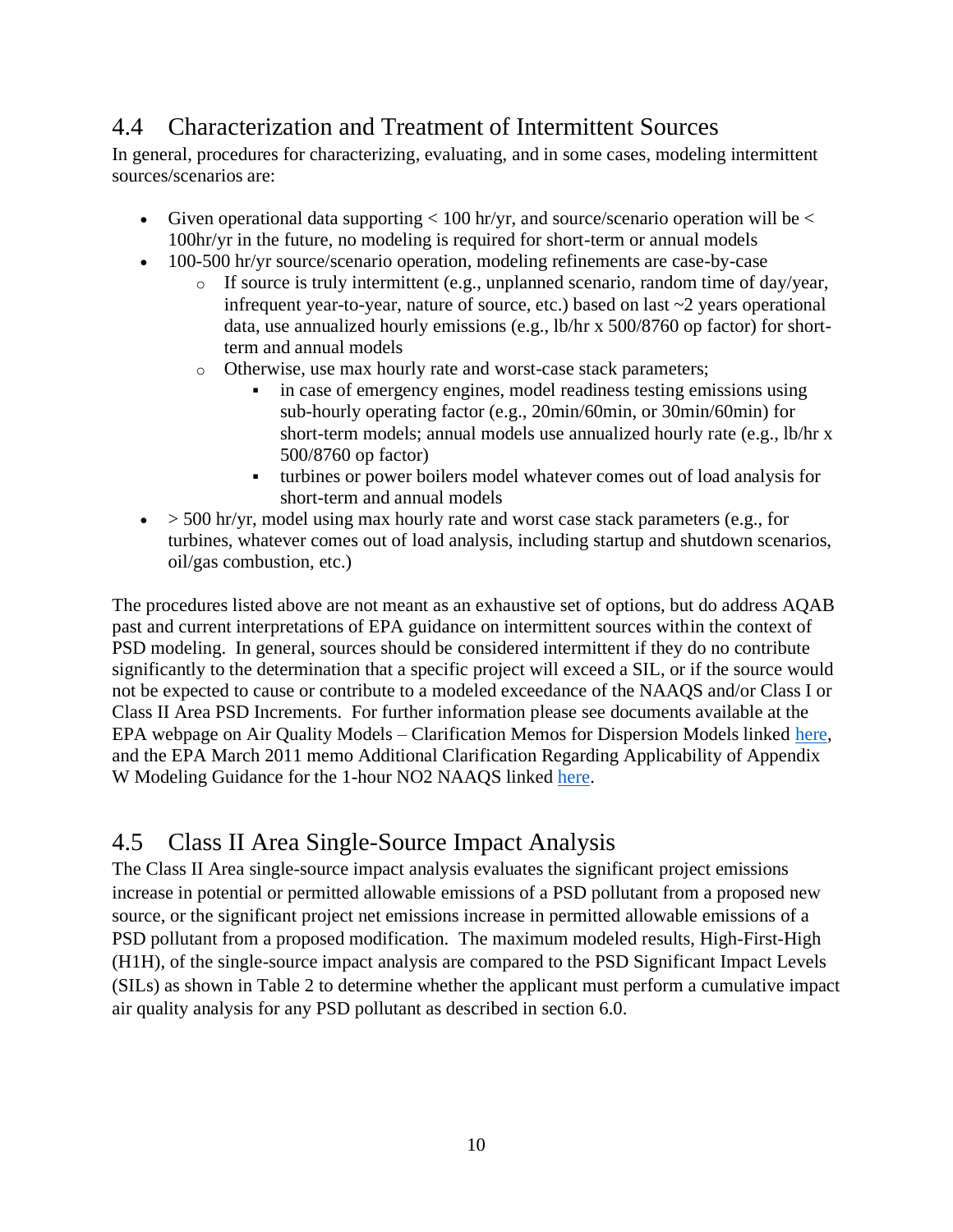<span id="page-15-0"></span>

| <b>Pollutant</b>  | <b>Averaging</b><br><b>Period</b> | $SL(\mu g/m^3)$  | <b>Model Design Value</b> <sup>a</sup> |
|-------------------|-----------------------------------|------------------|----------------------------------------|
| SO <sub>2</sub>   | 1-hour                            | 10 <sup>a</sup>  | multi-year average of H1Hs             |
|                   | 3-hour                            | 25               | H1H                                    |
|                   | 24-hour                           | 5                | H1H                                    |
|                   | Annual                            | 1                | H1H                                    |
| $PM_{10}$         | 24-hour                           | 5                | H1H                                    |
|                   | Annual                            | 1                | H1H                                    |
| PM <sub>2.5</sub> | 24-hour                           | 1.2 <sup>b</sup> | multi-year average of H1Hs             |
|                   | Annual                            | 0.3 <sup>b</sup> | multi-year average of H1Hs             |
| NO <sub>2</sub>   | 1-hour                            | 10 <sup>a</sup>  | multi-year average of H1Hs             |
|                   | Annual                            | 1                | H1H                                    |
| Ozone $(O_3)$     | 8-hour                            | 1 ppb            | H1H                                    |
| CO                | 1-hour                            | 2,000            | H1H                                    |
|                   | 8-hour                            | 500              | H1H                                    |
| Pb                | Rolling 3-<br>month               | $\mathbf{c}$     | $\mathbf{C}$                           |
| TSP <sup>d</sup>  | 24-hour                           | 5                | H1H                                    |
|                   | Annual                            |                  | H1H                                    |

Table 2. Class II Area Significant Impact Levels ( $\mu$ g/m3)

 $^{\text{a}}$  Interim 1-hr SO<sub>2</sub> and NO<sub>2</sub> SILs Established by DAQ memorandum. See NC DAQ web page for memos: [https://deq.nc.gov/about/divisions/air-quality/air-quality](https://deq.nc.gov/about/divisions/air-quality/air-quality-permits/permitting-procedures-memos-guidance)[permits/permitting-procedures-memos-guidance](https://deq.nc.gov/about/divisions/air-quality/air-quality-permits/permitting-procedures-memos-guidance)

b Taken from 40 CFR 51.165(b)(2). Note that model design values for  $PM_{2.5}$  must include impacts from primary  $PM_{2.5}$  plus secondary  $PM_{2.5}$  formed from  $SO_2$  and  $NO_2$ project allowable emissions increases.

 $\epsilon$  Lead (Pb) impacts for project emissions  $> 0.6$  tpy require a full impact analysis. Monthly mean model design values from facility-wide emission impacts are typically compared with the Pb NAAQS.

<sup>d</sup> TSP is no longer a PSD criteria pollutant and therefore not subject to PSD review; however, TSP is a regulated North Carolina criteria pollutant with a state air quality standard (SAAQS) equal to the pre-1987 TSP NAAQS.

If the highest modeled concentrations are equal to or greater than the SIL, a cumulative impact analysis for the NAAQS and/or increments will be required for the significant impact area (SIA) defined for each pollutant and averaging period. The SIA is typically defined by a circular area with a radius extending out to the most distant point where the modeled concentrations are greater than or equal to the SIL. Given the steady-state assumptions and spatial limits of application of EPA's preferred model, AERMOD, and the extreme unlikelihood that project and nearby source plumes will overlap and impact the same receptor location for any given modeling hour, the SIA for 1-hour PSD pollutants may be limited to the lesser of 25 km or the SIA. Spatial refinements to SIAs for other pollutants and averaging periods may be applied on a caseby-case basis. Refinements to the SIA should be properly discussed and presented in a modeling protocol.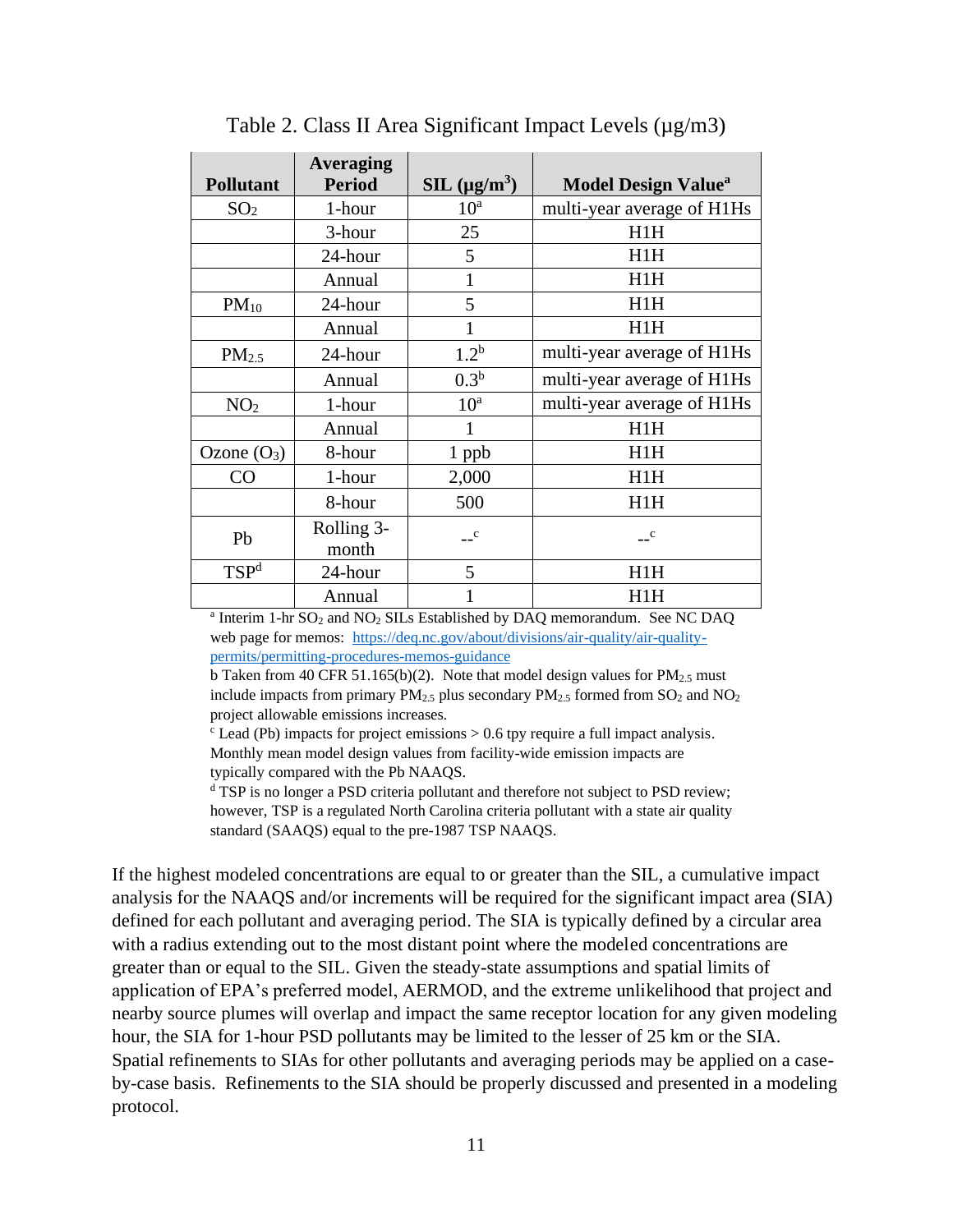The treatment of NO<sub>2</sub> chemistry may be warranted depending on the Class II Areas and project emission units and operating scenarios being modeled. Please refer to Appendix A for further guidance.

Assessment and evaluation of both primary and secondary PM2.5 impacts from a proposed project precursor ( $NO<sub>X</sub>$  and  $SO<sub>2</sub>$ ) allowable emission increases must be included in any Class II Area single-source impact analysis, as well as any subsequent cumulative NAAQS and PSD Increment analysis. EPA has developed a Tiered approach for evaluating secondary  $PM_{2.5}$ impacts from  $NO<sub>X</sub>$  and  $SO<sub>2</sub>$  project allowable emissions. Tier 1 involves a screening analysis that relies on pre-existing photochemical grid modeling to make science-based extrapolations between precursor emissions at hypothetical sources and secondarily formed PM2.5 at the PSD project source. This Tier 1 screening analysis is described in greater detail within the EPA April 2019 [Guidance on the Development of Modeled Emission Rates for Precursors \(MERPs\) as a](https://www3.epa.gov/ttn/scram/guidance/guide/EPA-454_R-19-003.pdf)  [Tier 1 Demonstration Tool for Ozone and PM2.5 under the PSD Permitting Program.](https://www3.epa.gov/ttn/scram/guidance/guide/EPA-454_R-19-003.pdf) Please refer to Appendix B for further guidance.

Similar to the Tier 1 MERPs secondary PM2.5 screening methodologies, secondary ozone impacts from VOCs and NO<sup>X</sup> project allowable emissions greater than the SERs must be evaluated. Please refer to Appendix C for further guidance.

#### <span id="page-16-0"></span>4.6 Class I Area Increment Single-Source Impact Analysis

The Class I Area Increment single-source impact analysis evaluates the significant project emissions increase in potential or permitted allowable emissions of a PSD pollutant from a proposed new source, or the significant project net increase in permitted allowable emissions of a PSD pollutant from a proposed modification. The objective of the analysis is to determine whether a project would cause or contribute to an exceedance of the Class I Increments at Class I Areas located within 300 km of the project. Class I Areas located within 300 km of North Carolina are shown in Table 3.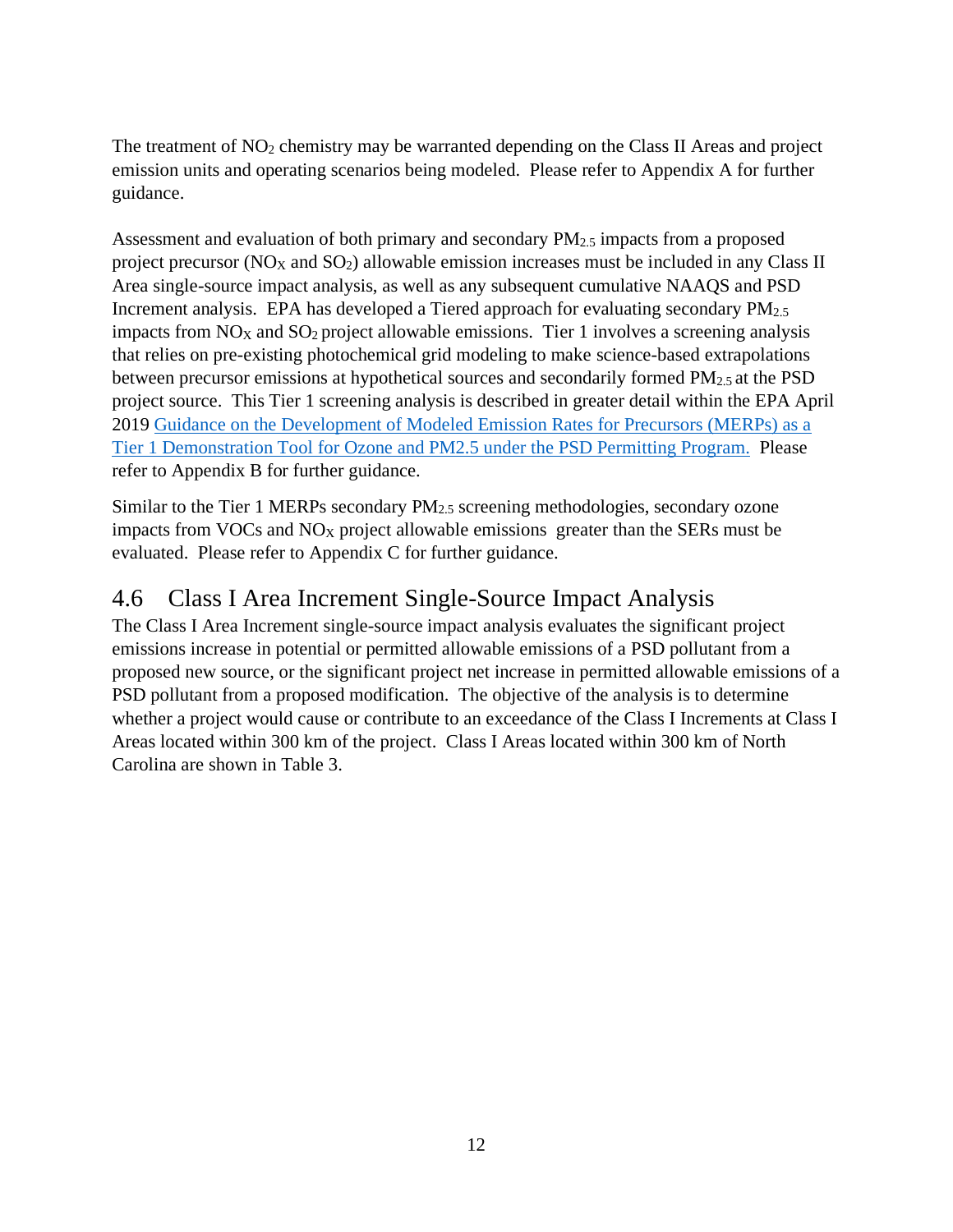<span id="page-17-0"></span>

| <b>Class I Area</b>                                | <b>State</b> | <b>FLM</b>   |
|----------------------------------------------------|--------------|--------------|
| Linville Gorge National Wilderness Area            | <b>NC</b>    | <b>USFS</b>  |
| <b>Great Smoky Mountains National Park</b>         | <b>NC</b>    | <b>NPS</b>   |
| Joyce Kilmer Slickrock National Wilderness<br>Area | <b>NC</b>    | <b>USFS</b>  |
| Shining Rock National Wilderness Area              | <b>NC</b>    | <b>USFS</b>  |
| Swanquarter National Wildlife Refuge               | NC           | <b>USFWS</b> |
| Cape Romain National Wildlife Refuge               | <b>SC</b>    | <b>USFWS</b> |
| James River Face Wilderness Area                   | VA           | <b>USFS</b>  |
| Cohutta Wilderness Area                            | <b>GA</b>    | <b>USFS</b>  |

Table 3. Class I Areas for North Carolina

<span id="page-17-1"></span>The Class I area SIL levels are shown in Table 4 and represent the de minimis thresholds used to determine if a cumulative Class I Increment analysis is warranted.

|                               | <b>Averaging</b> | <b>SIL</b>    |                           |
|-------------------------------|------------------|---------------|---------------------------|
| <b>Pollutant</b> <sup>a</sup> | <b>Period</b>    | $(\mu g/m^3)$ | <b>Model Design Value</b> |
| $SO_2^b$                      | 3-hour           |               | H1H                       |
|                               | 24-hour          | 0.2           | H1H                       |
|                               | Annual           | 0.08          | H1H                       |
| $PM_{10}$ <sup>b</sup>        | 24-hour          | 0.32          | H1H                       |
|                               | Annual           | 0.2           | H1H                       |
| $PM_{2.5}$ <sup>c</sup>       | 24-hour          | 0.27          | H1H                       |
|                               | Annual           | 0.05          | H1H                       |
|                               | Annual           | 0.1           | H1H                       |

Table 4. Class I Area Significant Impact Levels ( $\mu$ g/m3)

<sup>a</sup> An air quality analysis is required for projects located within 10 km of a Class I Area where project 24-hour impacts from any criteria or non-criteria pollutant would be greater than  $1 \mu g/m^3$ .

<sup>b</sup> Values taken from 1996 proposed rule 61 FR 38249.

<sup>c</sup> Values taken from EPA's Guidance on Significant Impact Levels for Ozone and Fine Particles in the Prevention of Significant Deterioration Permitting Program (April 17, 2018).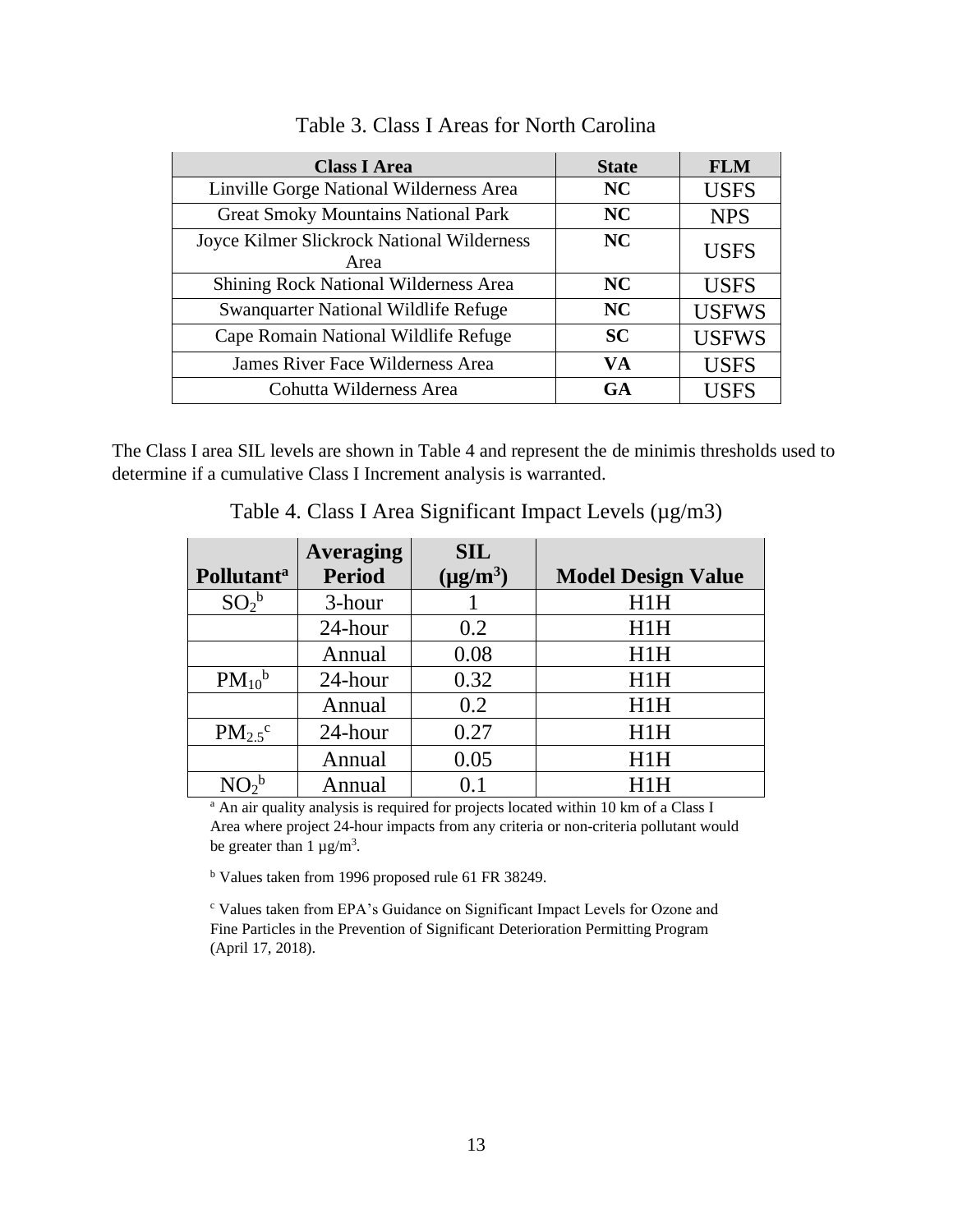#### <span id="page-18-0"></span>4.6.1 Class I Area Increment Screening Analysis

EPA has developed a Class I increment screening modeling approach using AERMOD to assess Class I Area impacts: Technical Support Document (TSD) for AERMOD-Based Assessments of Long-Range Transport Impacts for Primary Pollutants - [EPA-454/B-16-007]. The TSD is available at the following EPA webpage linked [here.](https://www3.epa.gov/ttn/scram/appendix_w-2016.htm) The approach involves a full ring (i.e., 360 degrees) of polar gridded receptors centered and located 50 km from the project location. The polar receptors use 1-degree spacing, and ground elevations and hill height scales as calculated by AERMAP. The maximum modeled results at these receptors (i.e., High-First-High (H1H)) are compared to Class I SILs as shown in Table 4 to determine whether the applicant must perform a cumulative impact air quality analysis for Class I Increment. As such, any impacts greater than or equal to the Class I SILs require a cumulative impact analysis for Class I Increments as discussed in Section 6.2.

Where the screening approach with AERMOD shows project impacts equal or exceed Class I SILs, a screening approach with a non-steady-state Lagrangian model (e.g., SCICHEM or CALPUFF) may be applied on a case-by-case basis in consultation with DAQ and EPA Region 4. A separate long-range transport modeling protocol (beyond the scope of this PSD modeling guidance document) will be required to address methodologies and development of the terrain, meteorology, chemistry, secondary PM2.5 formation precursor emissions, emissions speciation profiles, and post-processing refinements, etc., needed for any Lagrangian modeling effort. This screening approach with a Lagrangian model does not require an alternative modeling demonstration (i.e., Appendix W Section 4.2); however, should the modeled impacts equal or exceed any Class I SILs at any nearby Class I Area, a cumulative Class I Area Increments modeling demonstration will be required. Only the cumulative Class I Area Increments modeling demonstration is required to provide an alternative modeling demonstration (e.g., model performance evaluation, peer review articles, etc.) in addition to the modeling analysis itself. The Class I Area screening modeling with a Lagrangian modeling system requires only consultation with DAQ and EPA Region 4.

Similar to the Class II area single-source impact analysis,  $NO<sub>X</sub>$  chemistry treatments available in AERMOD may be applied to the Class I area single-source impact analysis. The same requirements for application of AERMOD  $NO<sub>X</sub>$  chemistry options and parameters still apply. Please refer to the discussion in Appendix A for further guidance.

Assessment and evaluation of both primary and secondary PM2.5 impacts from a proposed project precursor ( $NO<sub>X</sub>$  and  $SO<sub>2</sub>$ ) allowable emission increases must be included in any Class I Area single-source impact analysis, as well as any subsequent cumulative NAAQS and PSD Increment analysis. Please refer to Appendix B for further guidance. Secondary  $PM_{2.5}$  impacts from the project must be represented in the total  $PM_{2.5}$  impacts compared to the Class I SILs. In some cases, it may be necessary to refine the secondary  $PM_{2.5}$  impacts to represent the decrease in secondary  $PM_{2.5}$  formation with downwind distance from a project source location. EPA provides data access to secondary PM2.5 impacts for MERPs hypothetical sources (representative of a project source) as a function of distance and  $SO_2$  or  $NO<sub>X</sub>$  emissions via a web application called MERPs VIEW Qlik applications and linked [here.](https://www.epa.gov/scram/merps-view-qlik) The secondary  $PM_{2.5}$  impacts at 50-km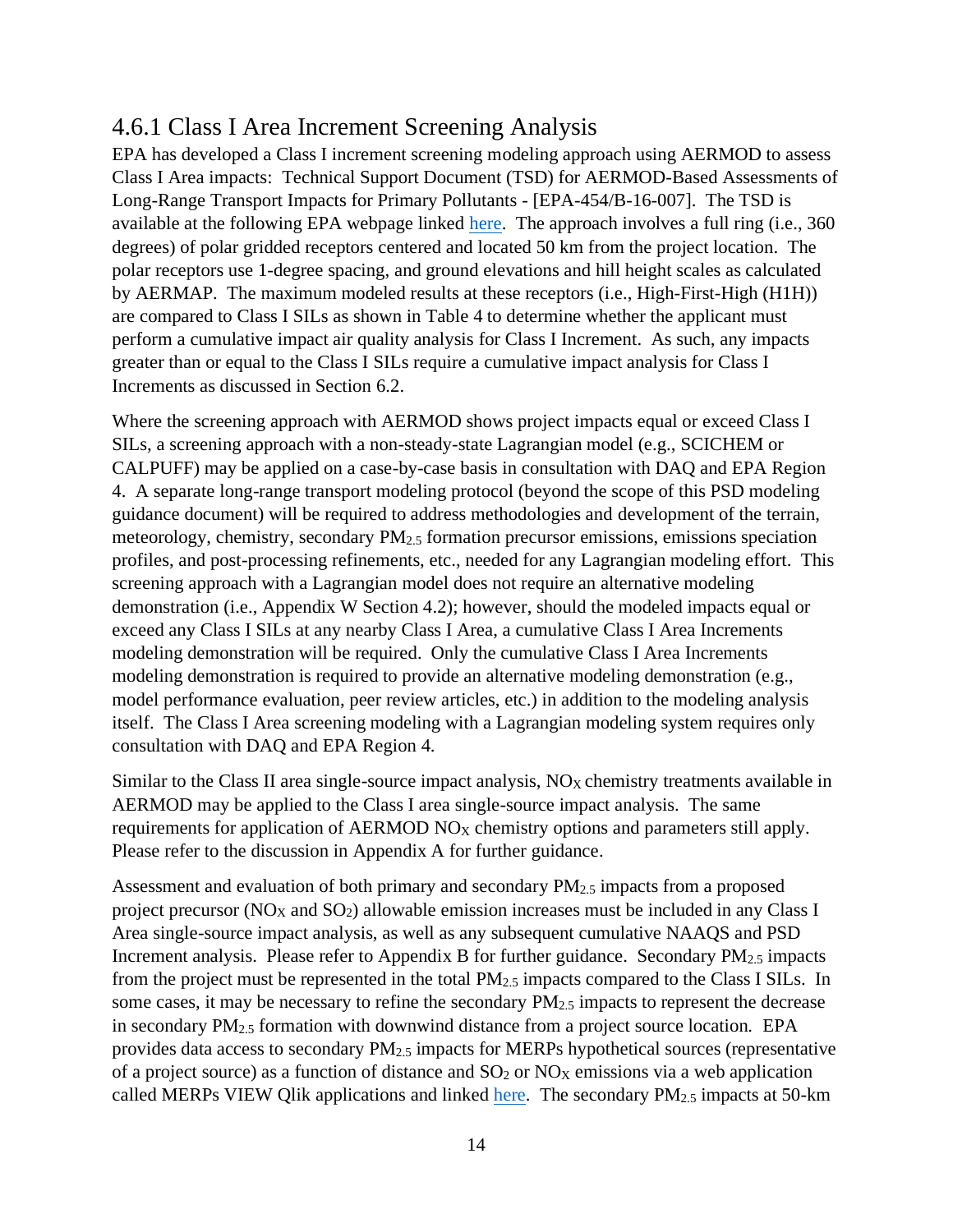in most cases are refined to eliminate overly conservative bias, and when added to the primary  $PM_{2.5}$  impacts predicted by AERMOD at 50-km the total  $PM_{2.5}$  impacts are more spatially representative, albeit still conservative, of the chemico-physical and temporal (i.e., 24-hour and annual) characterization of the single-source impact on Class I areas under evaluation. Note that any project located within 10 km of a Class I Area where 24-hour impacts from any criteria or non-criteria pollutant would be greater than  $1 \mu g/m^3$  will require a separate refined analysis (40 CFR 51.166 (b)(23)(iii)). Please consult with DAQ on the details of this analysis which is beyond the scope of this guidance.

## <span id="page-19-0"></span>4.6.2 Class I Area Emissions and Worst-Case Operating Conditions

The methodology and selection of the worst-case allowable emission increases and worst-case operating conditions used in the Class I Area single-source impact analysis are the same as those applicable to the Class II Area single-source impact analysis. Please refer to the discussion in Section 4.3. In general, most projects rely on maximum allowable emission increases under a normal operating scenario to demonstrate project impacts are below Class I SILs. All modeled emissions and scenarios should be discussed during the pre-application meeting and documented in a modeling protocol as well as the final modeling report of the PSD application.

Note the lb/hr rates calculated for annual averaging periods discussed in Section 4.3 should be used for all secondary ozone and  $PM_{2.5}$  impact screening and cumulative modeling demonstrations. As such, the annualized lb/hr rates calculated for  $NO<sub>X</sub>$ , VOCs, and  $SO<sub>2</sub>$  (with net emission increases greater than the SERs) may be converted to the tpy rates assuming 2000 lb/ton and 8760 hours/year.

## <span id="page-19-1"></span>4.7 Class I Area AQRV Single-Source Impact Analysis

All facilities undergoing PSD review in North Carolina must consider their potential impacts on one or more of the eight Federal Class I areas identified in Table 3. The appropriate Federal Land Manager (FLM) is contacted during or shortly after the initial PSD pre-application meeting to evaluate the need for a Class I Air Quality Related Value (AQRV) air quality analysis (visibility and deposition). The FLMs will typically request evaluation of visibility and deposition AQRV impacts if they believe the project emissions and distance from the respective Class I area warrant an AQRV impact assessment. As such, it is the responsibility of the PSD applicant to provide the FLMs (and DAQ) with accurate estimates of project allowable emission increases during the pre-application meeting to ensure that there is adequate information available to determine if a refined AQRV analysis is warranted. If the FLM does not request an AQRV analysis, DAQ will not request any further Class I evaluation of AQRVs. However, DAQ requires a separate single-source impact analysis of the Class I Increments (40 CFR 51.166(c)), as discussed in Section 4.7.

The Class I AQRV analysis requirements will be discussed during the PSD pre-application meeting and finalized after consultation with the applicable FLM(s). Note: DAQ requests applicants coordinate all FLM related discussions through DAQ and not directly with the FLM.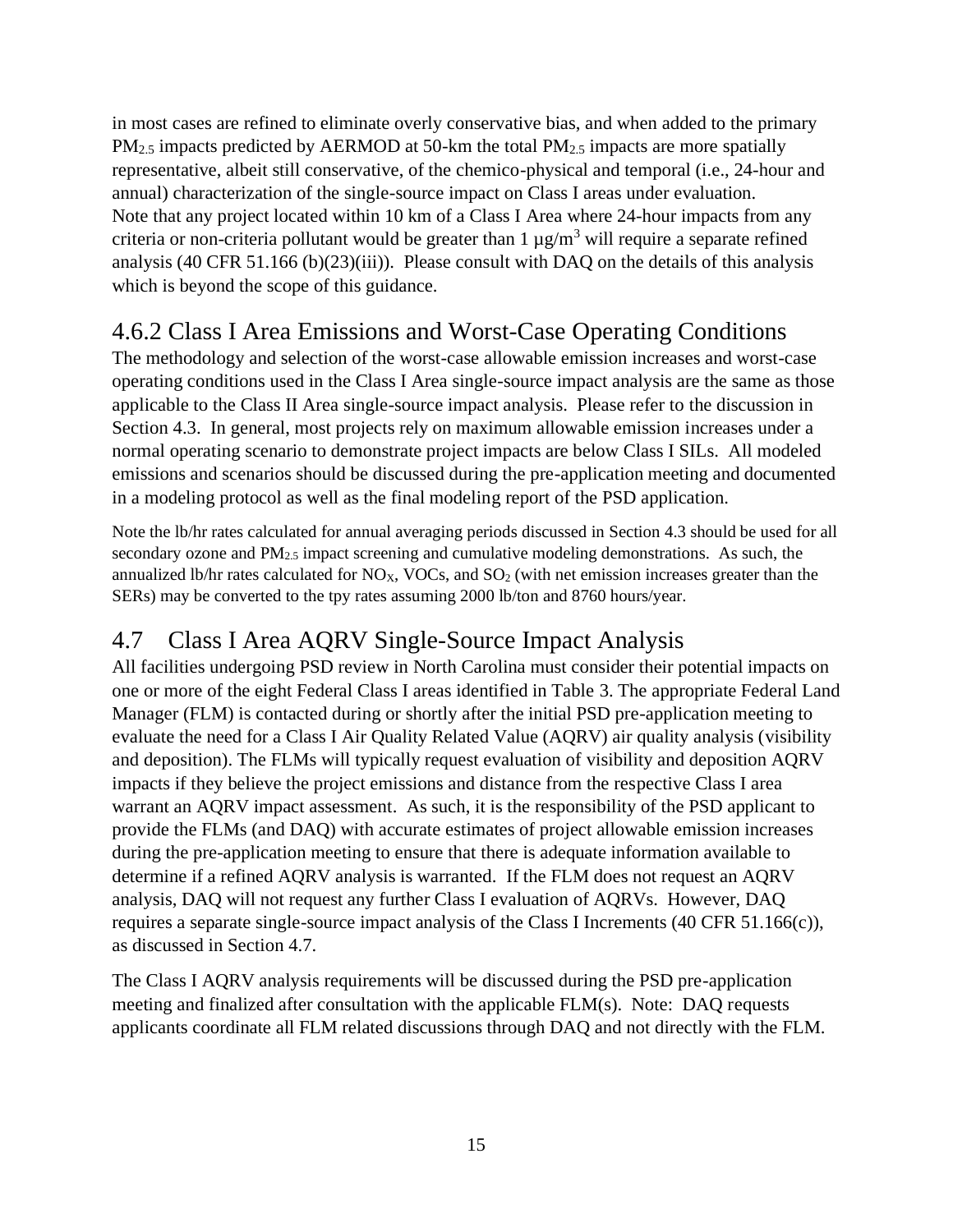#### <span id="page-20-0"></span>4.7.1 Air Quality Related Values (AQRVs) Screening Analysis

The AQRV screening analysis methodology is taken from the revised 2010 FLM AQRV Work Group Phase I Report listed on the NPS webpage linked [here.](https://www.nps.gov/subjects/air/permitresources.htm) The screening analysis involves calculating the ratio of total AQRV project allowable emissions, Q (tpy), to the distance, D (km), from a particular Class I Area, and comparison to a significance value of 10 to determine whether project impacts are significant. In general, project impacts screened in terms of Q/D that are less than or equal to 10 do not require a refined AQRV analysis and would not be considered to cause or contribute to AQRV impairments. AQRV project allowable emissions, Q, include the sum of annualized max daily totals from the following pollutants:  $SO_2$ ,  $NO<sub>X</sub>$ ,  $PM<sub>10</sub>$ , and H2SO4. The AQRV screening analysis does not apply to project impacts that would occur at a Class I Area located less than 50 km from the project; those project impacts would require a refined AQRV analysis. A refined AQRV analysis requires development of a non-steady state, chemico-physical, long-range transport modeling analysis using a Lagrangian (e.g., CALPUFF, SCICHEM) or photochemical model (e.g., CMAQ, CAMX) to predict project impacts on AQRVs at each Class I Area located within 300 km from the project location. Further details on the refined AQRV analysis are discussed in Section 7.0.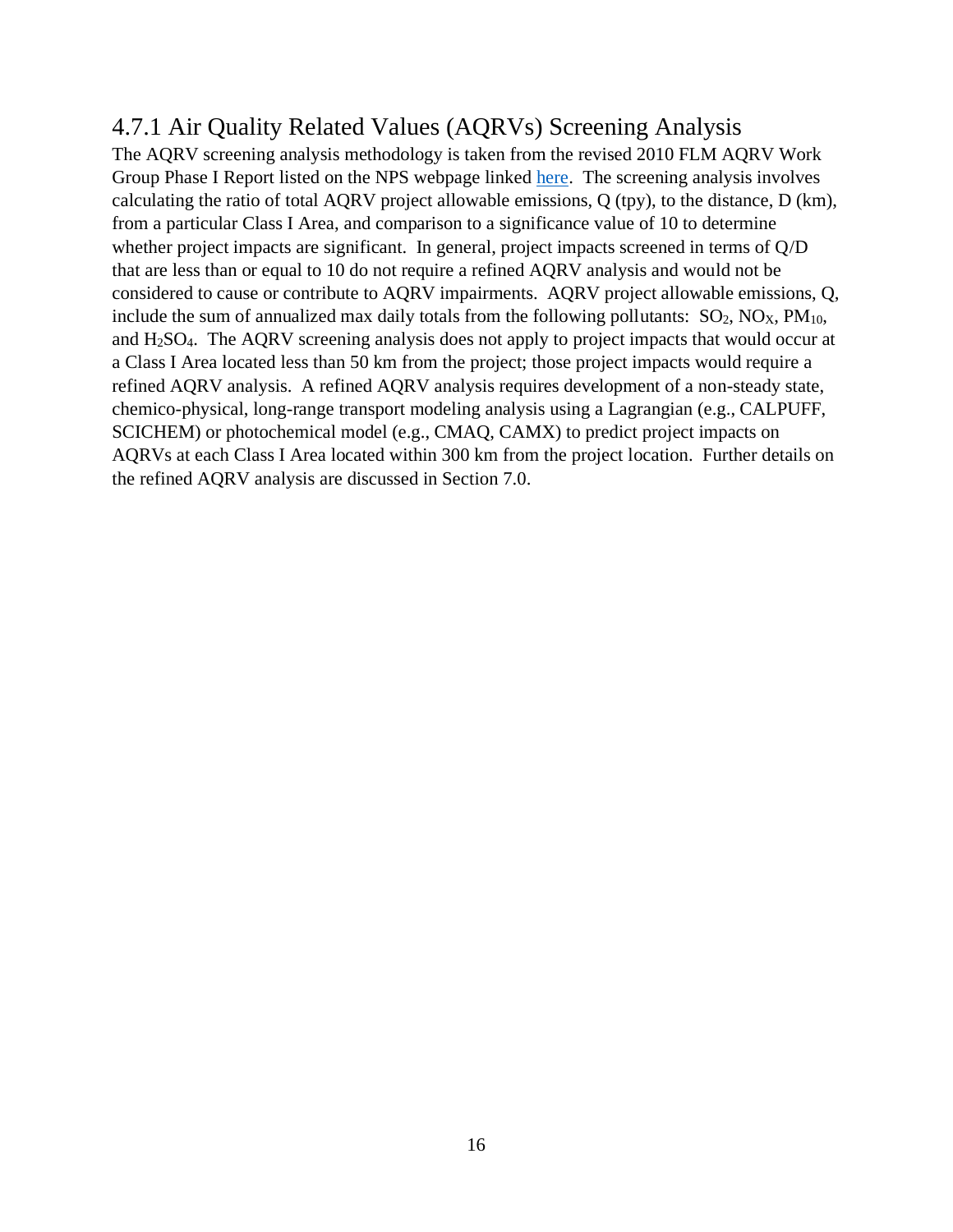## <span id="page-21-0"></span>5.0 Additional Impacts Analysis

All PSD permit applicants are required to conduct an additional impacts analyses for each pollutant subject to PSD that will be emitted by the proposed new or modified sources. The additional impact analysis assesses the impacts of air, ground and water pollution on soils, vegetation, and visibility caused by any increase in emissions of any regulated pollutant from the source or modification under review, and from associated growth.

The additional impacts analysis generally has three parts, as follows:

(1) growth; (2) soils and vegetation; (3) visibility impairment.

Each are briefly described below. Specific guidance, references, and examples can be found in the EPA New Source Review Manual, (DRAFT, October 1990).

#### <span id="page-21-1"></span>5.1 Growth

A projection of the associated industrial, commercial, and residential source growth that will occur in the area due to the source and an estimate of the air emissions generated by this growth. Significant increases in human population and associated activities (e.g. road traffic, other industrial growth, etc.) may contribute to airshed pollution. The net growth in population and ancillary support activities should be quantified and discussed.

#### <span id="page-21-2"></span>5.2 Soils and Vegetation

The analysis of soil and vegetation air pollution impacts should be based on an inventory of the soil and vegetation types found in the impact area. This inventory should include all vegetation with any commercial or recreational value, and may be available from conservation groups, State agencies, and universities. EPA document 450/2-81-078, "A Screening Procedure for the Impacts of Air Pollution Sources on Plants, Soils, and Animals" provides more specific guidance, screening procedures, pollutant sensitivities, etc., and is available on the EPA National Service Center for Environmental Publications (NSCEP) website linked [here.](https://nepis.epa.gov/Exe/ZyPURL.cgi?Dockey=9100ZHNW.TXT)

#### <span id="page-21-3"></span>5.3 Visibility Impairment

The visibility impairment analysis evaluates the impacts that occur within the SIA and is **distinct from the Class I area visibility analysis requirement**. The visibility impairment analysis consists of a Level I, Level II, or Level III screening procedure using the VISCREEN or PLUVUE II model. If the Level I analysis indicates a potential visibility impairment, a Level II analysis is then conducted and, if necessary, a Level III analysis. The EPA document, Workbook for Plume Visual Impact Screening and Analysis will provide more specific guidance and examples and is available on the EPA National Service Center for Environmental Publications (NSCEP) website linked [here.](https://nepis.epa.gov/Exe/ZyPURL.cgi?Dockey=2000J3KP.TXT)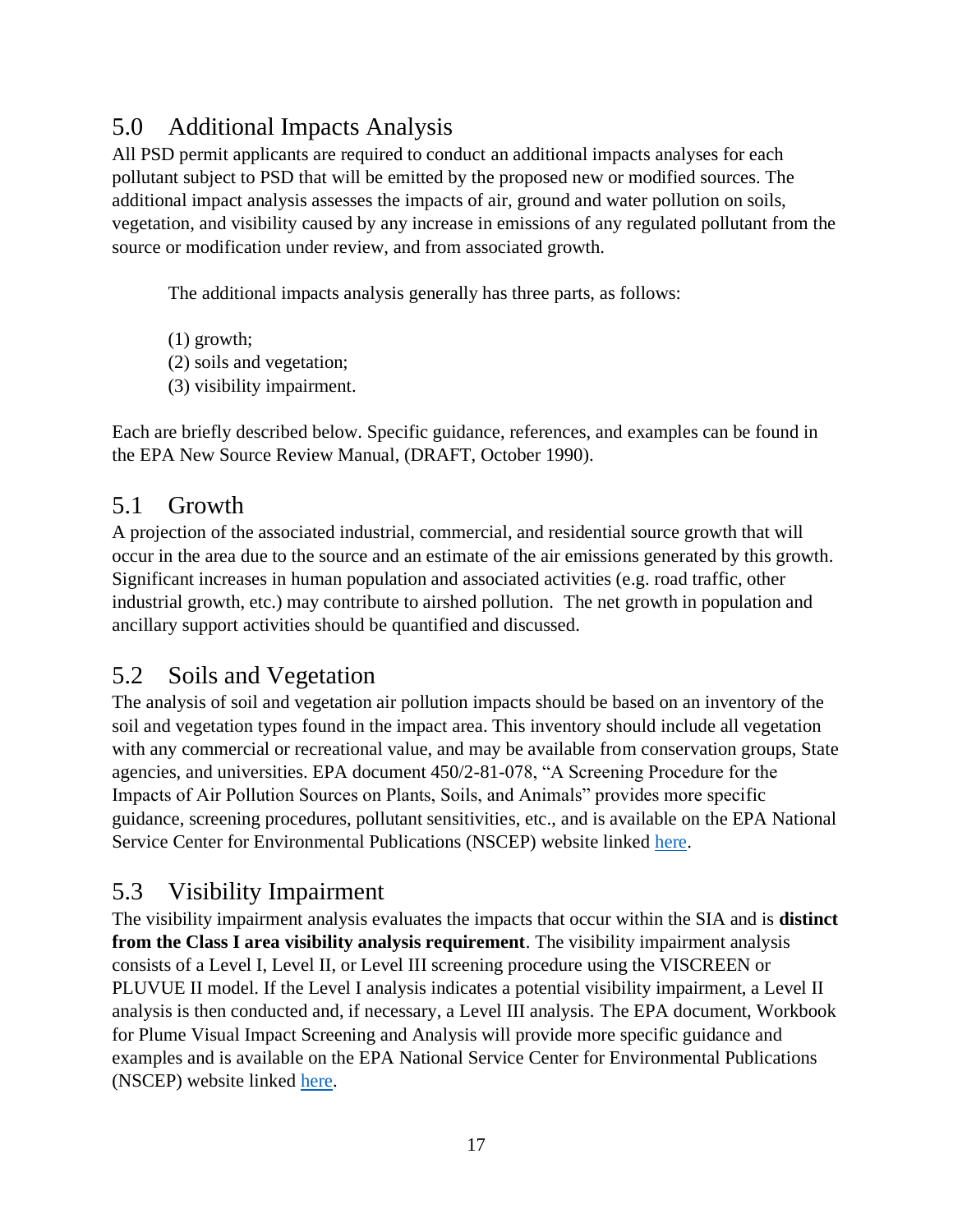### <span id="page-22-0"></span>6.0 Cumulative Impact Air Quality Analysis

A cumulative impact air quality analysis consists of modeling demonstrations for the NAAQS and PSD increments and includes emissions from the proposed PSD source(s) or source modifications, all existing on-site sources, nearby sources, and for the NAAQS analysis, representative background concentrations. A cumulative impact air quality analysis is required for each pollutant and averaging period where the Class II or Class I Area single source impact analysis demonstration shows that impacts from project allowable emission increases are equal to or greater than the Class II and/or Class I SILs. On a case-by-case basis, DAQ may in certain permitting situations require a cumulative impact analysis in the case of, for example, historically modeled NAAQS exceedances at a major source, or in the case that there is reasonable doubt that a major source can demonstrate compliance with the NAAQS or PSD Increments.

#### <span id="page-22-1"></span>6.1 Class II Areas

Developing and refining the PSD facility's modeling analysis for the Class II Area cumulative impact analysis for NAAQS and increment analyses generally requires the development of the facility's permitted allowable emissions inventory, spatial and temporal assumptions for addressing chemistry (e.g., urban  $SO_2$  half-life,  $NO<sub>X</sub>$  conversion to  $NO<sub>2</sub>$ , etc.) and secondary formation (e.g.,  $PM_{2.5}$  and ozone). In addition to the PSD facility's impact, the cumulative impact analysis requires the development of a nearby source emissions inventory for modeling and the establishment of procedures for combining model and monitor design values to compare with NAAQS and PSD increments. The following sections discuss these topics in more detail as they pertain to Class II Areas.

#### <span id="page-22-2"></span>6.1.1 NAAQS Emissions Inventory and Source Parameters

All existing and proposed PSD facility permitted emission units and fugitive sources of the applicable PSD criteria pollutant must be modeled. The emission rates must reflect the maximum allowable emissions and potential worst-case operating conditions as expressed by the federally enforceable permitted emissions limit, operating level, and operating factor for each applicable pollutant and averaging time. Note that operating levels less than 100 percent of capacity may also need to be modeled where differences in stack parameters associated with various operating levels could result in higher ground level concentrations. Additionally, NC requires modeling of facility-wide TSP emissions (i.e. less than 100 micron size particles; TSP project allowable emissions increases greater than 25 tpy) as a part of the state SAAQS demonstration. The SAAQS demonstration is not necessary if all particulate emissions fall into the more conservative PM<sup>10</sup> size category.

In general, all nearby sources within the SIA and their associated maximum potential or allowable emissions must be included in the modeling. Please see Appendix D for further guidance and instructions on developing and refining the NAAQS nearby source inventory.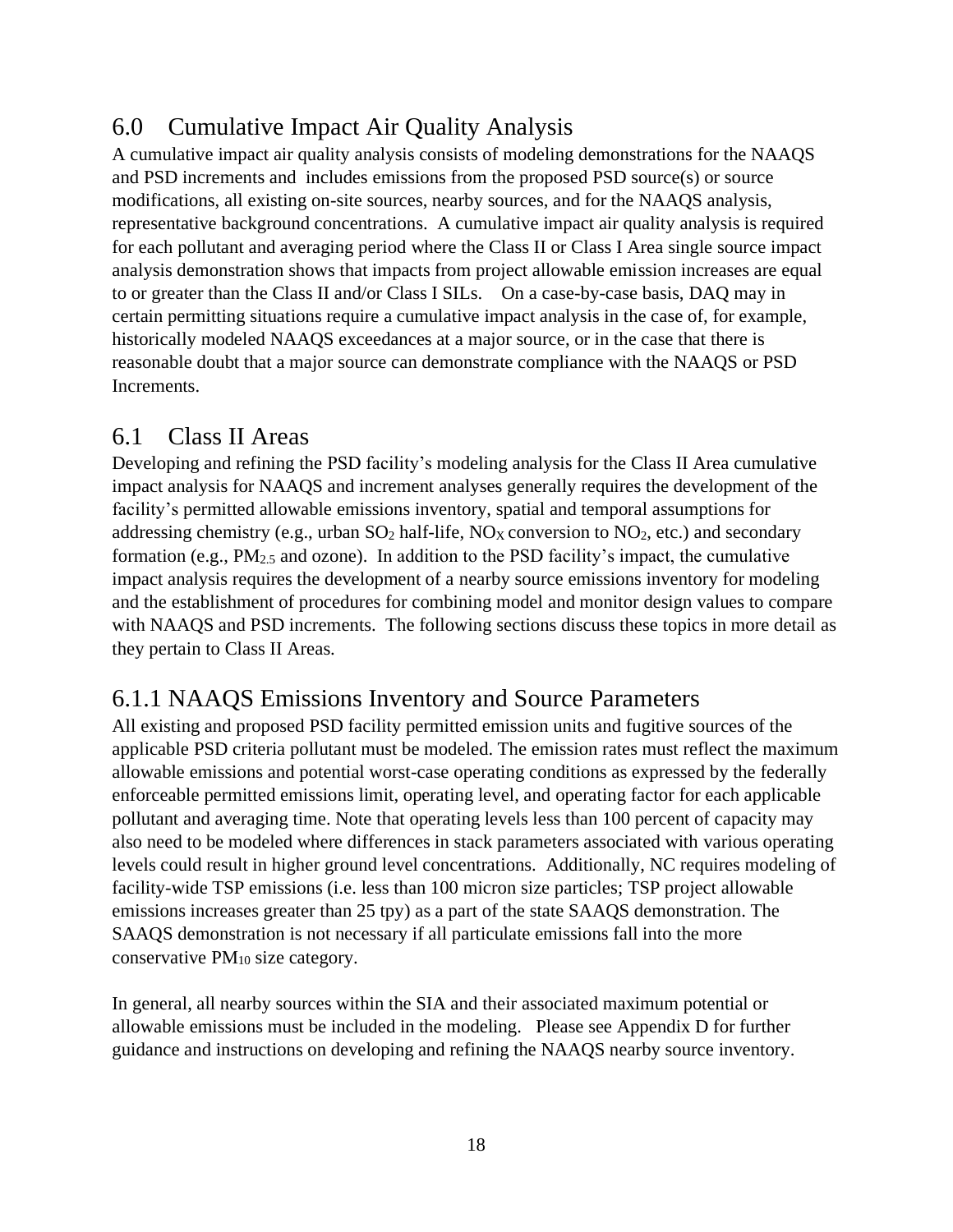Given the steady-state assumptions and spatial limits of application of EPA's preferred model, AERMOD, and the extreme unlikelihood that project and nearby source plumes will overlap and impact the same receptor location for any given modeling hour, the nearby source inventories for 1-hour PSD pollutants may be limited to those permitted sources located within a maximum distance of 25 km or less from the project.

#### <span id="page-23-0"></span>6.1.2 Increment Emissions and Source Parameters

All project facility emissions of the PSD criteria pollutants subject to PSD and for which PSD increments have been established (PM10,  $PM_{2.5}$ , SO2, and NO<sub>2</sub>) must be evaluated to determine the individual source emissions that consume increment and to include these sources in the PSD increment modeling analysis for any affected baseline area. Baseline areas in NC are typically tracked on a county-wide basis, but for any given project may include adjacent counties where project impacts are equal to or greater than the annual  $PM_{10}$ ,  $PM_{2.5}$ ,  $SO_2$ , or  $NO_2$  SIL. All actual emission increases and/or decreases associated with modifications associated at major stationary sources occurring after the major source baseline date (MSBD) consume and/or expand increment in the baseline area. The MSBDs were established by EPA rule on Jan 6, 1975 for PM10 and SO2, and Feb 8, 1988 for NO<sub>2</sub>, and October 20, 2010 for PM<sub>2.5</sub>. Additionally, actual emission increases from all major and minor sources associated with modifications that have occurred since the Minor Source Baseline Date (MiSBD) was established for the county in which the PSD application is being submitted must be modeled. A list of the MiSBDs by county is provided on the DAQ website at [https://deq.nc.gov/about/divisions/air-quality/air-quality](https://deq.nc.gov/about/divisions/air-quality/air-quality-permits/nsr-permitting)[permits/nsr-permitting.](https://deq.nc.gov/about/divisions/air-quality/air-quality-permits/nsr-permitting) The modeled emission rates for each source must reflect the actual operating conditions actual operating level, and actual operating factor for each applicable pollutant and averaging period, as applicable. Note: operating levels less than 100 percent of capacity may also need to be modeled where differences in stack parameters associated with the lower operating levels could result in higher ground level concentrations. Note if actual emissions increase estimates are unavailable, potential and/or allowable emissions increases shall be modeled.

Contact AQAB to obtain an initial draft of increment inventory sources. Please see Appendix D for specific guidance and instructions on developing PSD increment nearby source inventories for the affected baseline areas and applicable pollutants.

#### <span id="page-23-1"></span>6.1.3 Class II Area NAAQS and Increments

Each criteria pollutant and evaluation period requires a specific modeled impact (e.g., H1H, H2H, etc.) for comparison to the appropriate NAAQS and increment. Tables 5 and 6 display the appropriate NAAQS and increment, respectively, as well as the specific model design value for each PSD pollutant and averaging period.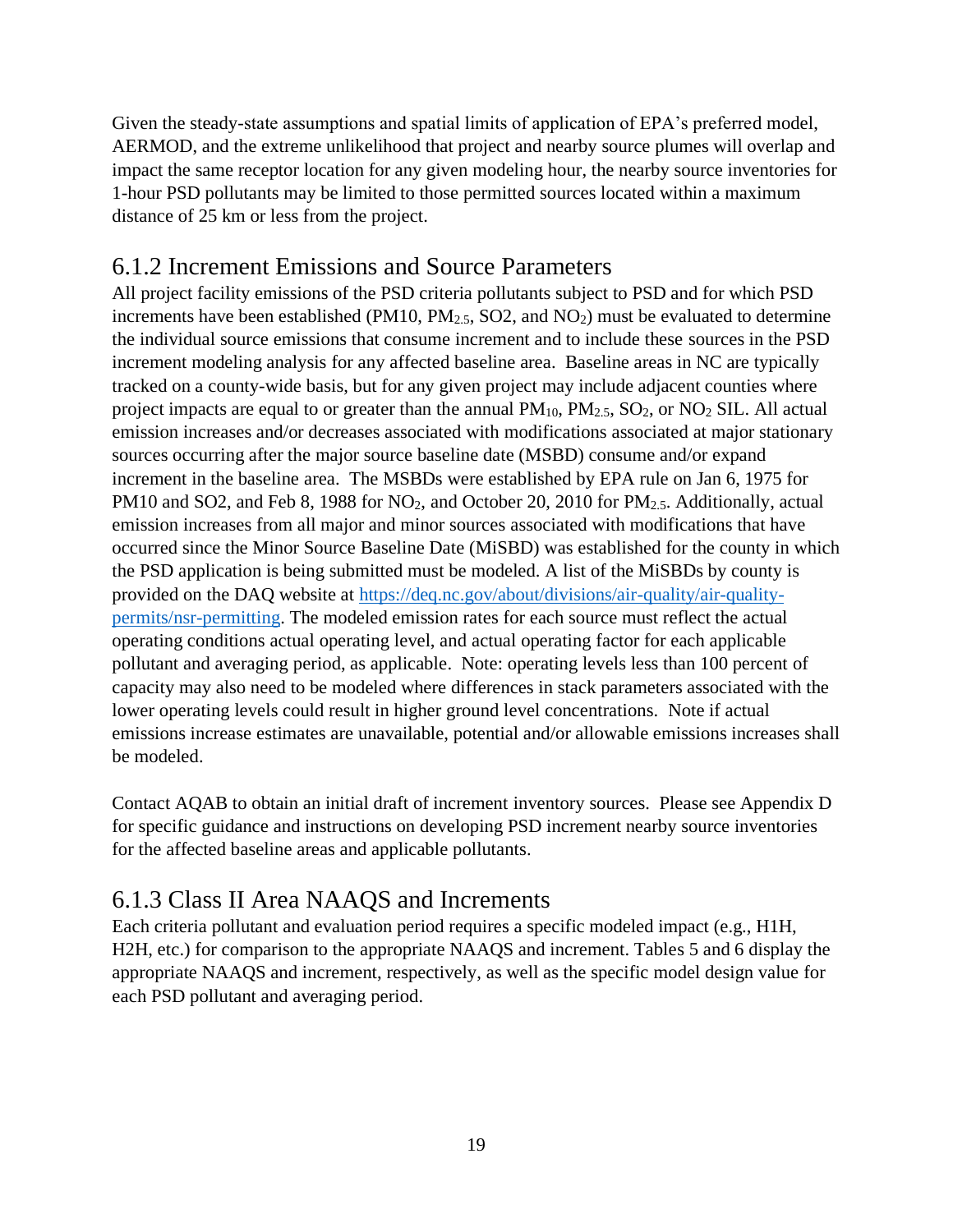<span id="page-24-0"></span>

| <b>Pollutant</b>  | <b>Averaging</b><br><b>Period</b> | <b>NAAQS</b><br>(ppb) | <b>NAAQS</b><br>$(\mu g/m^3)$ | <b>Model Design Value<sup>a</sup></b> | <b>Background</b><br>Concentration<br><b>Monitor Design</b><br><b>Value</b> <sup>b</sup>               |
|-------------------|-----------------------------------|-----------------------|-------------------------------|---------------------------------------|--------------------------------------------------------------------------------------------------------|
| SO <sub>2</sub>   | 1-hour                            | 75                    | 196                           | multi-year H4H                        | 3-year 99%-tile<br>daily max, or 3-<br>year mean of<br>H2H season-<br>hourly varying                   |
|                   | 3-hour                            | 500                   | 1,300                         | H2H                                   | H2H                                                                                                    |
|                   | 24-hour                           |                       | $ -$                          |                                       |                                                                                                        |
|                   | Annual                            | $-$                   | ш.,                           | --                                    |                                                                                                        |
| $PM_{10}$         | 24-hour                           | $-$                   | 150                           | 5-year H6H or 1-year H2H              | 3-year H2H                                                                                             |
|                   | Annual                            |                       |                               |                                       |                                                                                                        |
| PM <sub>2.5</sub> | 24-hour                           |                       | 35                            | multi-year H8H                        | 3-year mean of<br>annual 98%-tile,<br>or 3-year mean<br>of H2H<br>seasonally<br>varying                |
|                   | Annual                            | $-$                   | 12                            | multi-year H1H                        | 3-year mean                                                                                            |
| NO <sub>2</sub>   | 1-hour                            | 100                   | 188                           | multi-year H8H                        | 3-year mean of<br>annual 98%-tile<br>daily max, or 3-<br>year mean of<br>H3H season-<br>hourly varying |
|                   | Annual                            | 53                    | 100                           | H1H                                   | 1-year mean                                                                                            |
| Ozone $(O_3)$     | 8-hour                            | 75                    | 137.3                         | multi-year H4H                        | 3-year mean<br>H4H daily max                                                                           |
| CO                | 1-hour                            |                       | 40,000                        | H2H                                   | H2H                                                                                                    |
|                   | 8-hour                            |                       | 10,000                        | H2H                                   | H2H                                                                                                    |
| Pb                | Rolling 3-<br>month               |                       | 0.15                          | 1-month H1H or 3-month<br>rolling H1H | 3-year H1H 3-<br>month rolling<br>mean                                                                 |
| TSP <sup>b</sup>  | 24-hour                           |                       | $\sqrt{5}$                    | H1H                                   | 3-year H2H                                                                                             |
|                   | Annual                            |                       | $\mathbf{1}$                  | H1H                                   | 1-year mean                                                                                            |

Table 5. Class II Area NAAQS (µg/m3)

<sup>a</sup> Design values based on maximum model concentrations for the highest-nth-highest value predicted at any model receptor location for any given or specified range of 1 year to 5-year meteorological database periods.

<sup>b</sup> See 40 CFR 50 and 40 CFR 58 for NAAQS monitoring design values. For 1-hour SO<sup>2</sup> and NO2, and 24-hour and annual PM2.5, please see applicable guidance and clarification memos provided by EPA: [https://www.epa.gov/scram/clean-air-act](https://www.epa.gov/scram/clean-air-act-permit-modeling-guidance)[permit-modeling-guidance](https://www.epa.gov/scram/clean-air-act-permit-modeling-guidance)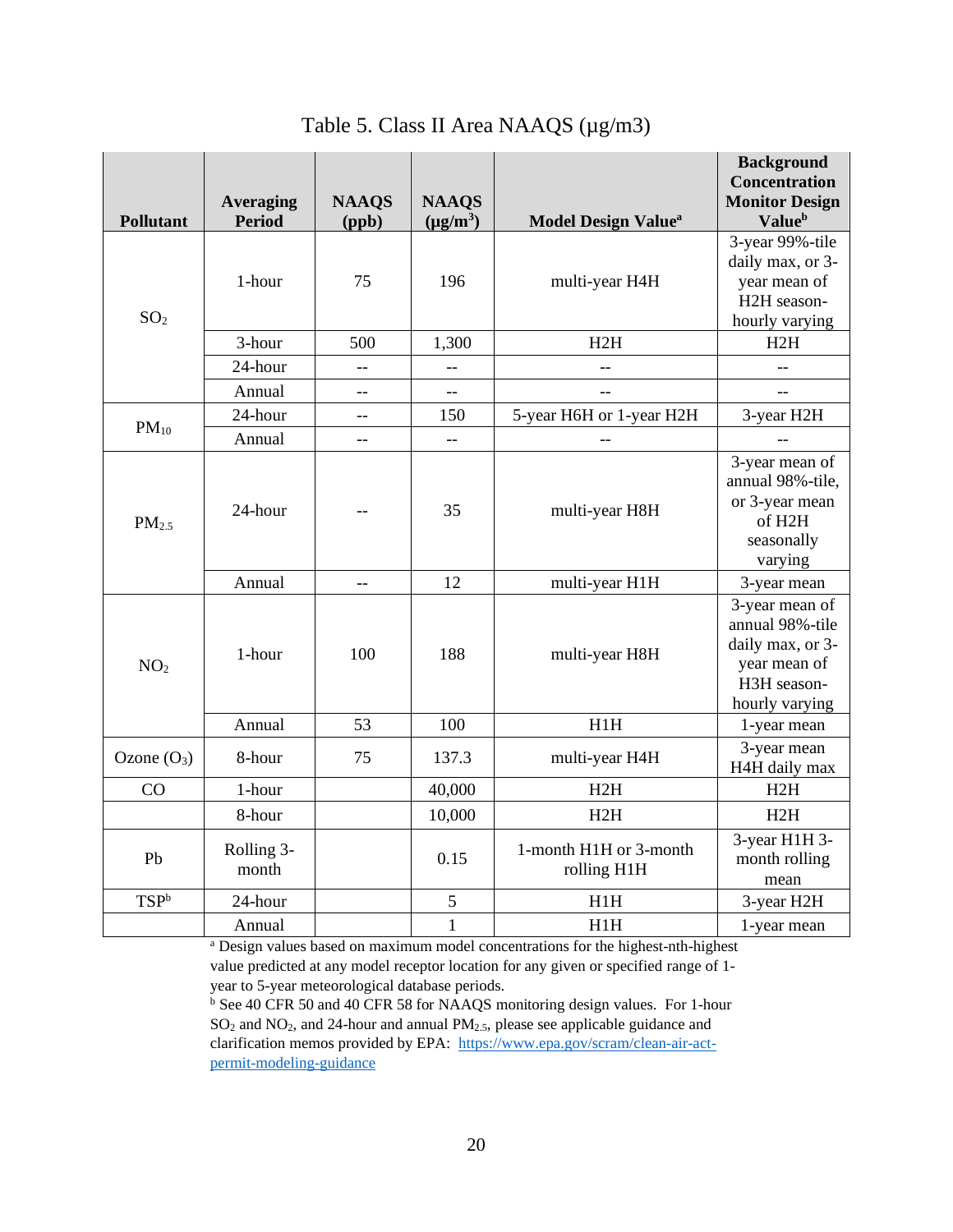<span id="page-25-1"></span>

|                   | <b>Averaging</b> | <b>Increment</b> <sup>a</sup> |                                        |
|-------------------|------------------|-------------------------------|----------------------------------------|
| <b>Pollutant</b>  | <b>Period</b>    | $(\mu g/m^3)$                 | <b>Model Design Value</b> <sup>b</sup> |
| SO <sub>2</sub>   | 3-hour           | 512                           | H2H                                    |
|                   | 24-hour          | 91                            | H2H                                    |
|                   | Annual           | 20                            | H1H                                    |
| $PM_{10}$         | 24-hour          | 30                            | H2H                                    |
|                   | Annual           | 17                            | H1H                                    |
| PM <sub>2.5</sub> | 24-hour          | 9                             | H2H                                    |
|                   | Annual           |                               | H1H                                    |
| NO <sub>2</sub>   | Annual           | 25                            | H1H                                    |

Table 6. Class II Area Increments  $(\mu g/m^3)$ 

<sup>a</sup> See 40 CFR 51.166 for Class II Area maximum allowable increase (aka, increment).

<sup>b</sup> Design values based on maximum model concentrations from each year for the highest-nth-highest value predicted at any model receptor location for any given or specified range of 1-year to 5-year meteorological database periods.

#### <span id="page-25-0"></span>6.2 Class I Areas

PSD regulations require a single-source impact analysis be conducted for all new major sources or major modification project sources with the potential for air quality impacts on a Class I area. As such, any single-source impact demonstration showing that project allowable emission increases would result in modeled impacts equal to or greater than the Class I SILs requires a Class I Area cumulative impact modeling analysis. Execution of the project PSD facility's modeling analysis for the Class I Area cumulative impact analysis generally requires the development of the facility's actual and allowable emissions inventory, long-range transport dispersion assumptions, spatial and temporal assumptions for addressing chemistry (e.g., urban  $SO_2$  half-life,  $NO<sub>X</sub>$  conversion to  $NO<sub>2</sub>$ , etc.) and secondary formation (e.g.,  $PM<sub>2.5</sub>$ ). In addition to the PSD facility's impact, the cumulative impact analysis requires the development of a Class I Area increment near-by source emissions inventory for modeling and comparison of cumulative impacts at each affected Class I Area to the PSD increments. EPA defines all proposed major sources or major modifications within 50 km to 300 km of a Class I area as those with the potential for air quality impacts on a Class I area. There are five Class I areas (see Table 3) within North Carolina and one each in South Carolina, Virginia, and Georgia that may be impacted by PSD sources in North Carolina.

The Class I areas are managed by the U.S. Forest Service (USFS), the National Park Service (NPS), or the U.S. Fish and Wildlife Service (USFWS). All Class I area AQRV air quality analyses are coordinated with the appropriate FLM. However, Class I increment analyses are regulated under the NC DAQ State Implementation Plan for NSR, and therefore, all Class I increment analyses are approved by NC DAQ in consultation with EPA Region 4.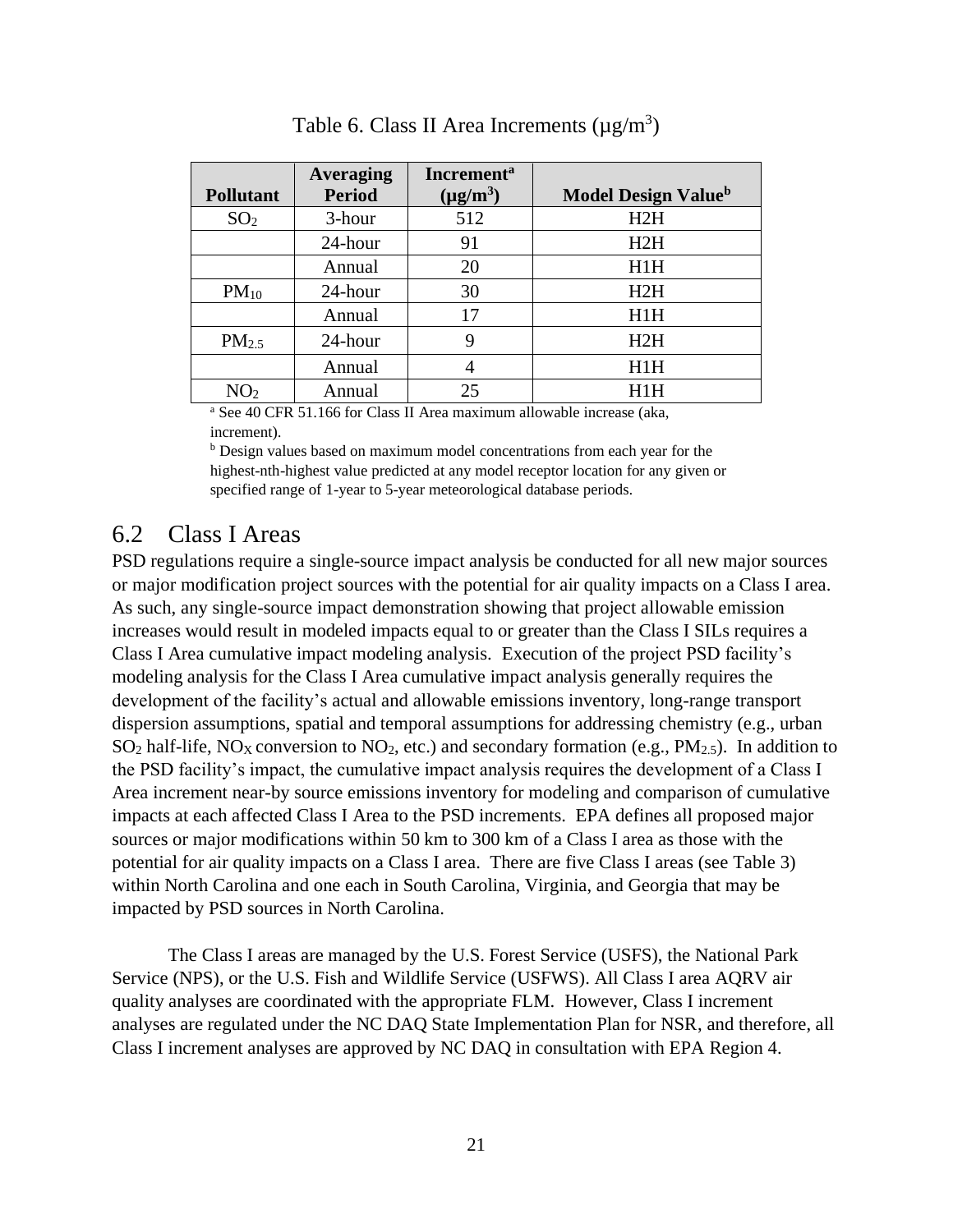#### <span id="page-26-0"></span>6.2.1 Increment Analysis

Class I increments have been established for  $PM_{10}$ ,  $PM_{2.5}$ , SO2, and NO2 and are listed in Table 7. These represent the maximum increases in ambient pollutant concentrations allowed over baseline concentrations.

<span id="page-26-1"></span>

| <b>Pollutant</b>  | Averaging<br><b>Period</b> | <b>Increment</b> <sup>a</sup><br>$(\mu g/m^3)$ | <b>Model Design Value</b> <sup>b</sup> |
|-------------------|----------------------------|------------------------------------------------|----------------------------------------|
| SO <sub>2</sub>   | 3-hour                     | 25                                             | H2H                                    |
|                   | 24-hour                    | 5                                              | H2H                                    |
|                   | Annual                     | 2                                              | H1H                                    |
| $PM_{10}$         | 24-hour                    | 8                                              | H2H                                    |
|                   | Annual                     | 4                                              | H1H                                    |
| PM <sub>2.5</sub> | 24-hour                    | $\mathcal{D}_{\mathcal{L}}$                    | H2H                                    |
|                   | Annual                     |                                                | H1H                                    |
|                   | Annual                     | 2.5                                            |                                        |

Table 7. Class I Area Increments  $(\mu g/m3)$ 

<sup>a</sup> See 40 CFR 51.166 for Class I Area maximum allowable increase (aka, increment). <sup>b</sup> Design values based on maximum model concentrations for the highest-nth-highest value predicted at any model receptor location for any given year from the range of 1-year to 5-year meteorological database periods modeled.

The PM2.5 Class I increment analysis may rely on the MERPs or the same long-range transport (LRT) modeling (e.g., CALPUFF or SCICHEM) used for the AQRV analysis. Both the MERPs and LRT solutions to demonstrating protection of the PM2.5 Class I increments are considered appropriate and equivalent modeling methods under Appendix W. LRT modeling requires consultation with EPA Region 4 to determine the scope of regulatory application, modeling options, and any model performance evaluation demonstration criteria. LRT modeling using no chemistry with CALPUFF or SCICHEM will require minimal Region 4 consultation, whereas LRT modeling with chemistry options enabled (e.g., CALPUF MESO-PUFF II or SCICHEM Carbon-Bond 6 chemistry) will require an alternative modeling demonstration as per Appendix W Section 3.2 Alternative Models.

For assessing secondary  $PM_{2.5}$  impacts (e.g.,  $SO_2$  converted to sulfate particles, and  $NO_X$ ) converted nitrate particles), the MERPs impacts as derived from a representative hypothetical source may be used and added to the primary  $PM_{2.5}$  impacts as predicted with AERMOD at 50 km. Secondary PM<sub>2.5</sub> impacts may be spatially refined based on distance versus secondary PM<sub>2.5</sub> maximum concentrations as derived from the representative MERPs hypothetical source. Please see Appendix B for related guidance on secondary  $PM_{2.5}$ .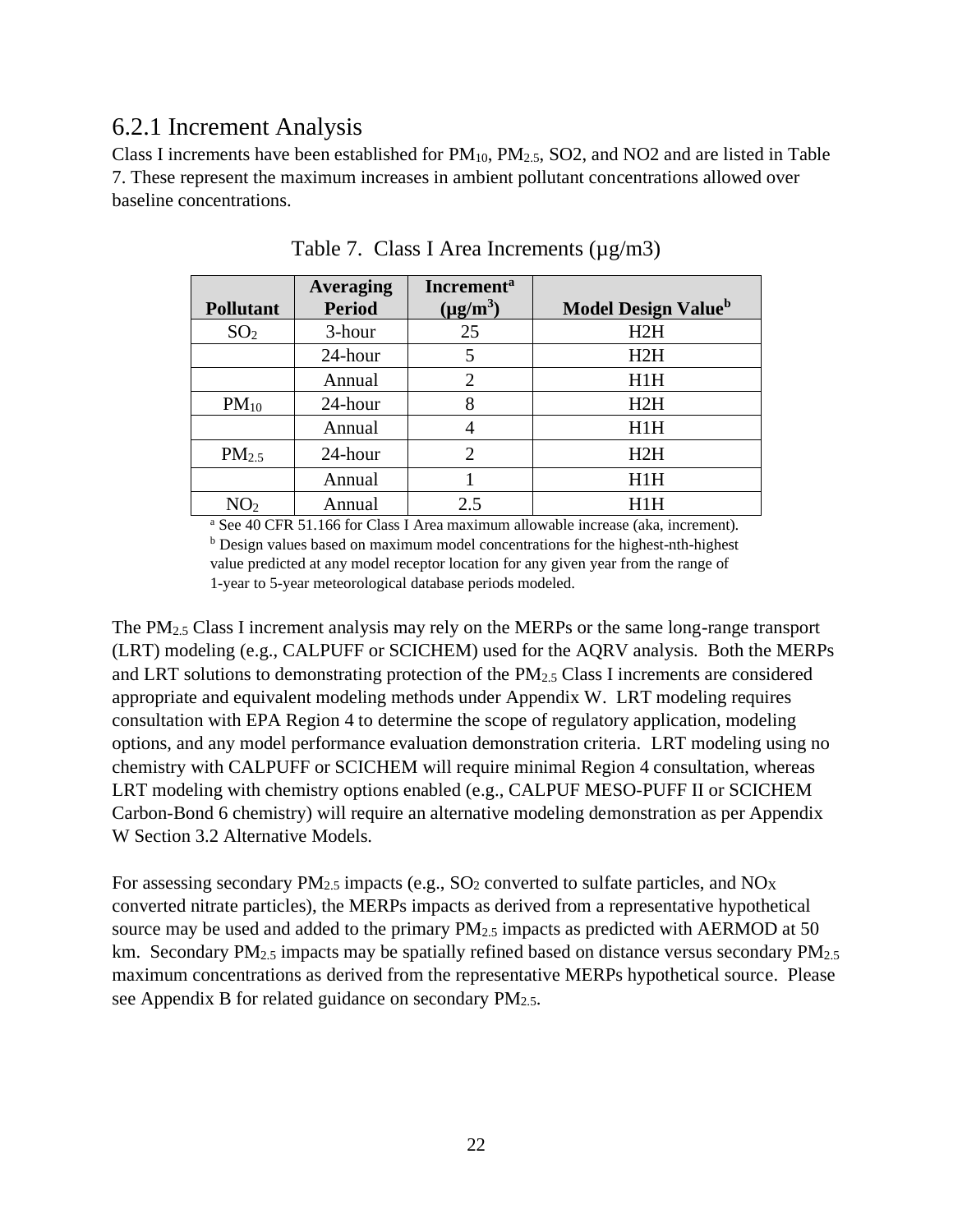#### <span id="page-27-0"></span>7.0 AQRV Analysis

Air Quality Related Values (AQRVs) include air quality impact indicators such as acid deposition and visibility degradation. The FLM for each Class I area of concern is responsible for specifying which AQRV(s) must be evaluated. These are determined during initial conversations with the appropriate FLMs following the pre-application meeting as well as following any revisions to project emissions estimates after the application is submitted.

#### <span id="page-27-1"></span>7.1 Acid Deposition Analysis / Deposition Thresholds

Estimates of atmospheric deposition are obtained by selecting the options in CALPUFF to calculate and output the wet and dry fluxes of the pollutants modeled. The units of the fluxes are in  $g/m^2$ /s of the pollutant modeled (e.g.,  $g/m^2$ /s of HNOx). Generally, AQRV analyses require values of total deposition (background plus modeled impact) to be given in units of kg/ha/yr of an element, such as nitrogen (N) or sulfur (S). Therefore, the modeled deposition flux of each of the oxides of sulfur or nitrogen from CALPUFF must be adjusted for the difference of the molecular weight of their oxides and the element and the various forms must be summed to yield a total deposition of sulfur or nitrogen. This is accomplished using multipliers in a postprocessor, POSTUTIL, to do all of the conversions, as follows: The CALPOST program will produce an average flux (i.e., annual average), therefore, the average value must be multiplied by the number of seconds in an hour and the total number of hours used in the averaging period for the total deposition. The wet and dry fluxes of SO2, SO4, NOx, HNOx, and NO3 need to be calculated and saved in a CALPUFF run. POSTUTIL is then used to process the CALPUFFgenerated wet and dry fluxes. POSTUTIL repartitions nitric acid/nitrate based on total available sulfate and ammonia. Each species is normalized by the molecular weight of a common compound or element (usually S or N), output units are converted, and adjustments are made for the total number of averaging periods used in the CALPOST run (i.e., 8760 for 1 year). Finally, CALPOST, in addition to providing output concentrations and visibility calculations, is used to provide summarize both wet and dry total calculation fluxes.

Both the National Parks Service and the U.S. Forest Service have established deposition thresholds at Class I Areas under their respective control. The approach used by each agency to establish the thresholds differs remarkably; however, both agencies have established a deposition threshold value of 0.01 kg/ha/yr for both sulfur and nitrogen.

Deposition values obtained from CALPUFF model output should be compared to the established threshold for each Class 1 area of concern. If either the sulfur or nitrogen deposition values exceed the 0.01 kg/ha/yr threshold, the FLM may require further evaluation of deposition impacts at the affected Class 1 area.

#### <span id="page-27-2"></span>7.2 Visibility Analysis

Applicants may be required to demonstrate that visibility at nearby Class 1 areas is not degraded beyond an acceptable level by emissions from a proposed project. Nearby implies any Class I area within which the FLM expresses a concern with possible visibility degradation.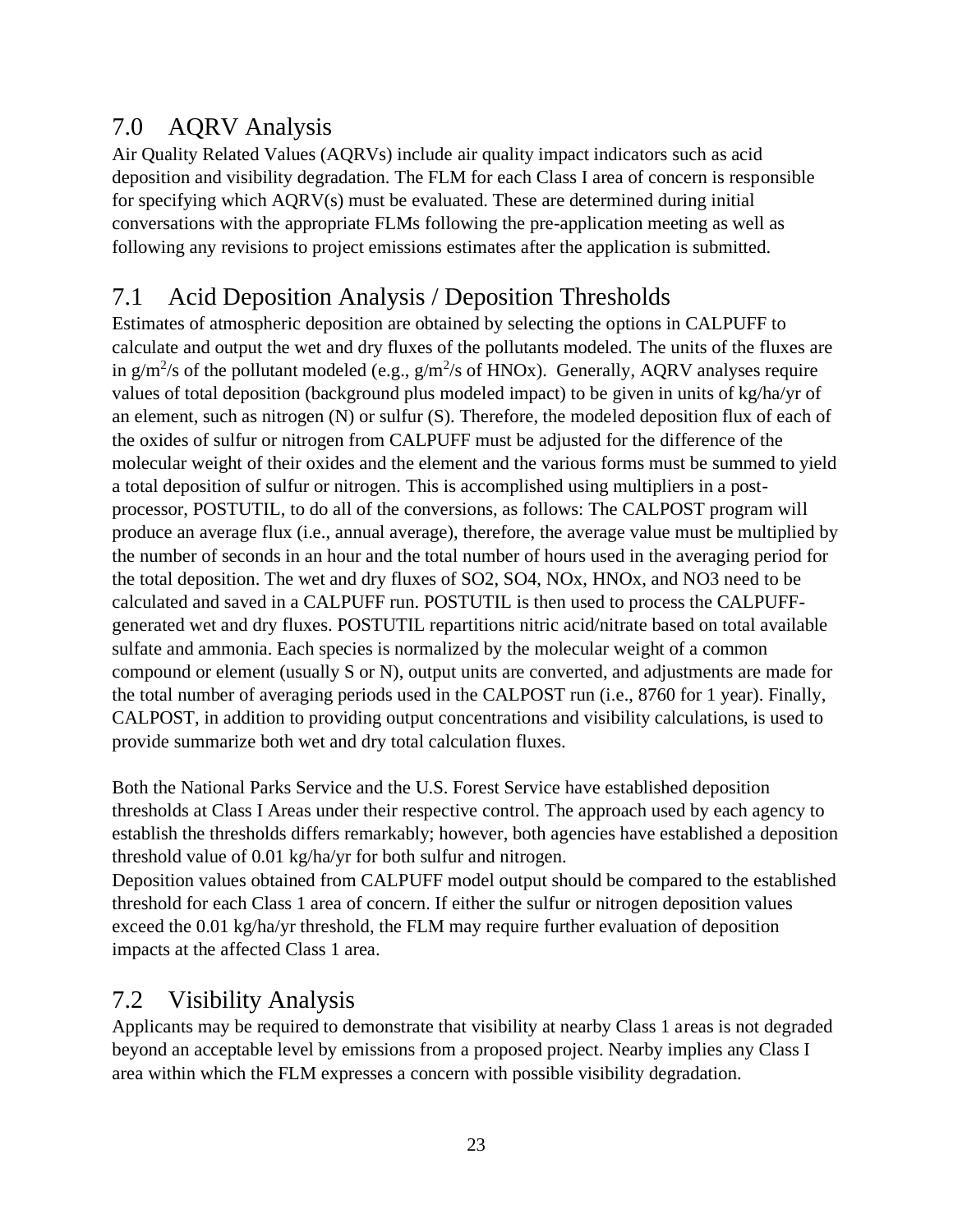For Class 1 areas located more than 50 kilometers from the subject facility, the latest EPAapproved version of the CALPUFF modeling system (CALPUFF, CALMET, and CALPOST) should be used to compute the maximum 24-hour light extinction that is expected due to proposed emissions from the source facility. If the project-related change in extinction (commonly referred to as "delta-dv") is less than 5% (delta-dv  $\leq$  0.5), then the project's regional haze impact is usually judged to be insignificant and no further analysis is required. If the deltadv is greater than 0.5, but less than 1.0, the FLMs may take into account the number of days the 0.5 delta-dv threshold is exceeded.

The FLAG guidance document (FLAG 2010 Phase 1 Report) should be followed when conducting the regional haze analysis. A 3-year MM5 CALPUFF-ready meteorological dataset with 4-km resolution is available from DAQ upon request and is preferred by the FLMs for regional haze analyses. The MM5 dataset (sub-domain 5) has already been processed with CALMET and is prepared for direct input to CALPUFF.

CALPUFF should be run for each of the 3 years of MM5 data and then CALPOST should be used to calculate changes in deciview for each year. DAQ should be contacted on the appropriate method for determining which values (i.e. coefficients) to use for background light extinction. Coefficients based on "natural conditions" are currently preferred by the FLMs and can be found in the document "Guidance for Estimating Natural Visibility Conditions under the Regional Haze Rule" (EPA-454/B-03-005, Rev. September 2003). Coefficients can also be determined using data from the 20% cleanest days collected at IMPROVE monitoring sites; however, this method is discouraged by the FLMs and will likely generate an FLM regional haze analysis "deficiency" comment.

Specific model options should be set as follows:

- MVISBK = 2 in CALPOST (Note Method 6 using speciated PM measurements can also be used as a refinement to Method 2 if the speciated data is available)

- $-$  RHMAX  $= 95\%$  in CALPOST
- $-MNITRATE = 1$  in POSTUTIL

A more detailed discussion and description of these and other model options can be found in the "CALPFUFF User's Guide" available at [www.src.com.](http://www.src.com/) Maximum delta-dv values at each Class I area are obtained from the CALPOST .lst files and should be listed in a table that shows the maximum delta-dv and the number of days, if any, that the 0.5 or 1.0 threshold is exceeded.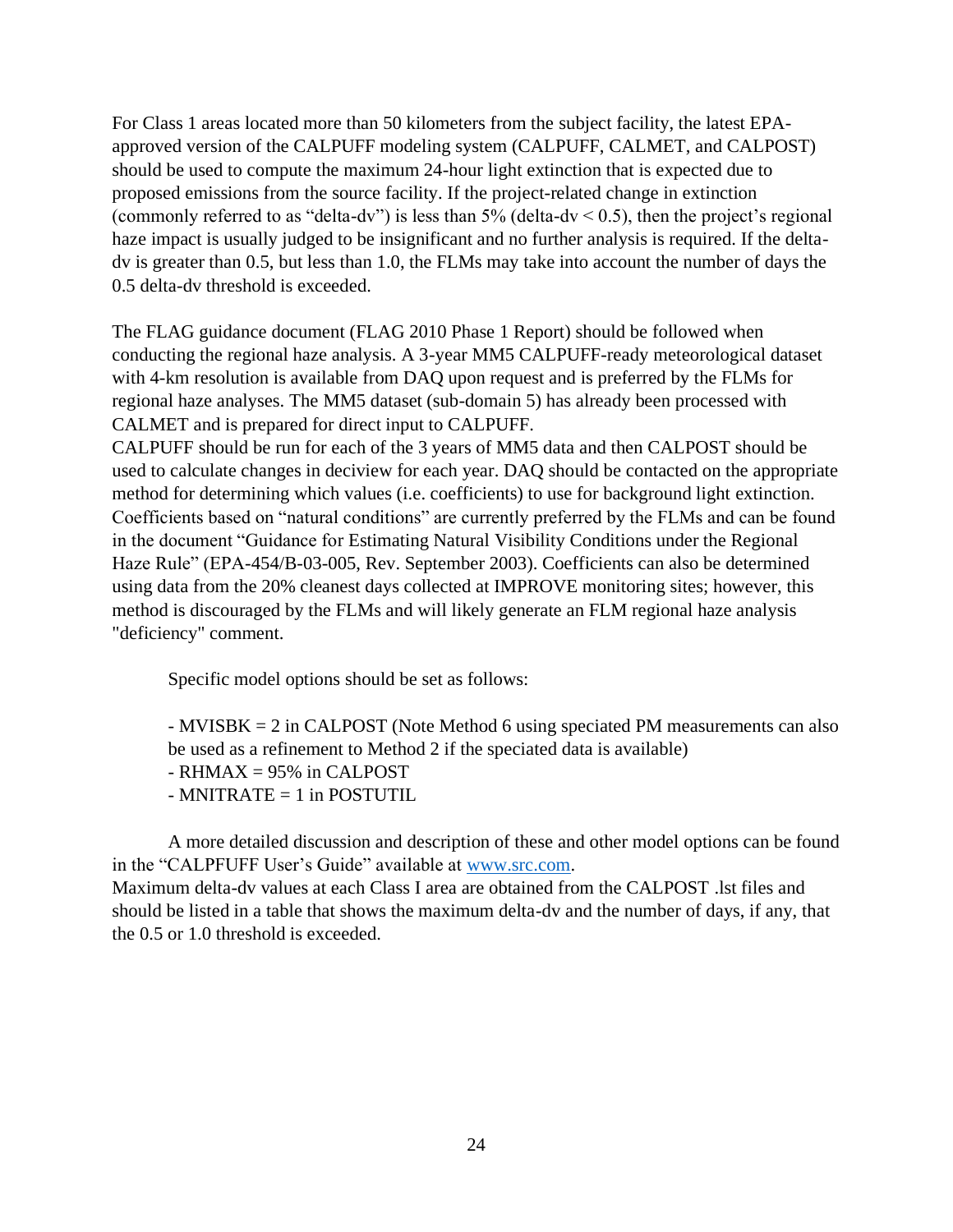#### <span id="page-29-0"></span>8.0 Air Quality Modeling Report

The PSD modeling report is generally included as a part of the PSD permit application that is submitted to the DAQ permits section; however, since the modeling is reviewed by the AQAB, the modeling report should be a stand-a-lone report and should contain all the necessary documentation (e.g., site maps, survey, etc.) to allow for an independent review of the compliance demonstration. Although the length and detail of the modeling report is dictated by the complexity and scope of the modeling effort, each report should include a discussion (models, modeling methodology and assumptions, emissions, results, etc.) of the topics listed in the modeling protocol (see Section 3.2) and which were identified as a modeling requirement during the PSD pre-application meeting.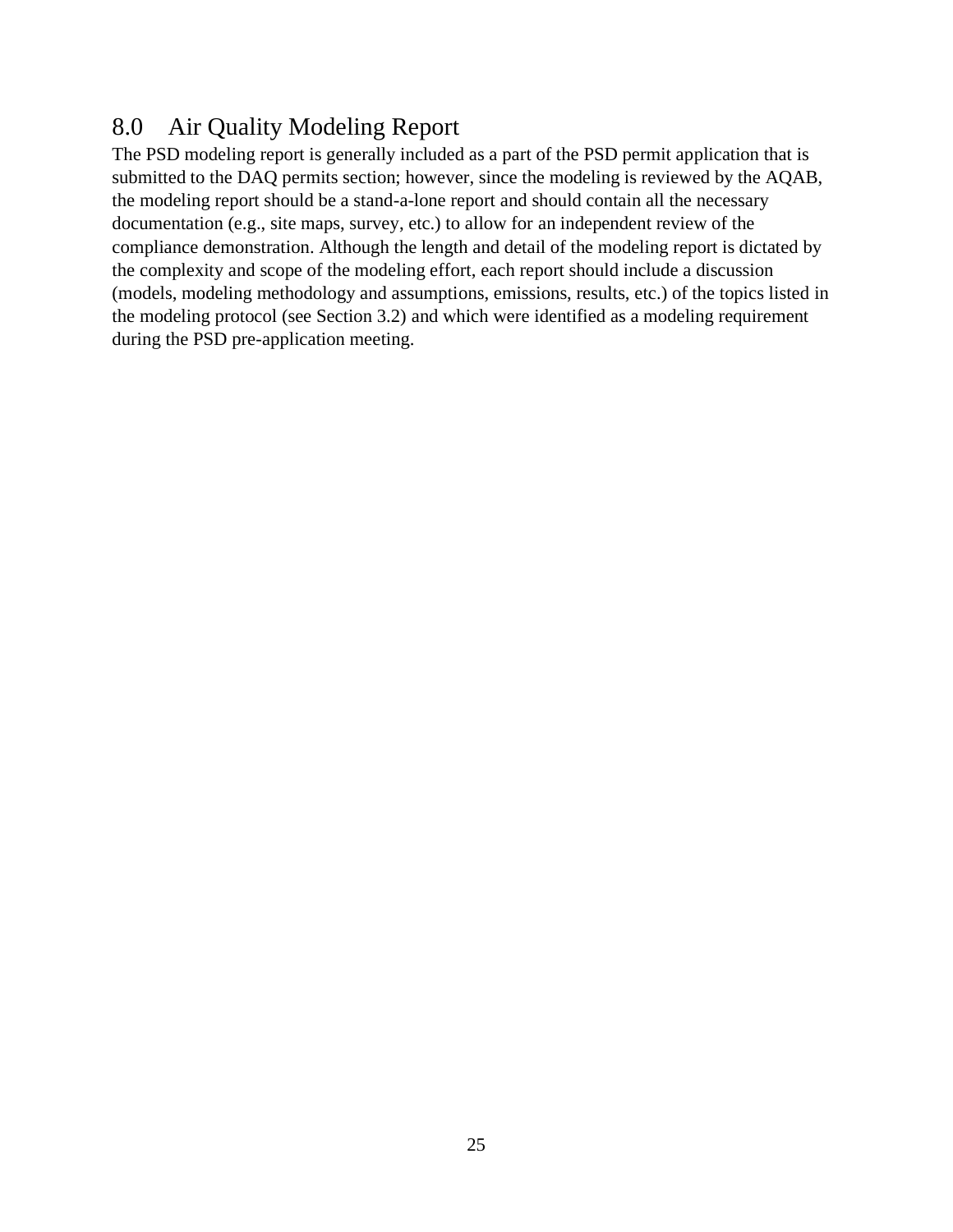#### <span id="page-30-0"></span>Appendix  $A - T$  reatment of  $NO<sub>2</sub>$  Chemistry with AERMOD

The treatment of  $NO<sub>2</sub>$  chemistry may be warranted depending on the Class I and Class II Areas and project emission units and operating scenarios being modeled. According to various EPA guidance documents and supporting studies, and due to  $NO<sub>X</sub>$  combustion chemistry, hourly  $NO<sub>2</sub>$ emissions from combustion sources contribute to 50% or less of the total  $NO<sub>X</sub>$  emissions for any given fuel or combustion source type. Additionally, once  $NO<sub>X</sub>$  emissions are far enough downwind from the combustion source and have had enough time to mix and interact with the atmosphere, daytime photochemistry and oxidation reactions convert 90% or more of available NO in the NO<sub>X</sub> plume to NO<sub>2</sub>. The conversion of NO<sub>X</sub> emissions NO<sub>2</sub> via these combustion and atmospheric chemical reactions occurs relatively quickly on the order of 10 minutes, and therefore, can be approximated using hourly meteorology and a steady-state dispersion model such as AERMOD. As such, EPA has developed guidance and modeling procedures (AERMOD) for refining hourly  $NO<sub>2</sub>$  modeled impacts that more accurately represent  $NO<sub>X</sub>$ converted to  $NO_2$  based on  $NO_2/NO_X$  in-stack ratios (i.e., 50% default) and  $NO_2/NO_X$ atmospheric equilibrium ratios (i.e., 90% default). All details of these EPA modeling methodologies and procedures are beyond the scope of this PSD modeling guidance, but will be briefly discussed briefly here in general terms to list what will be required by DAQ for any  $NO<sub>2</sub>$ single-source impact modeling analysis.

EPA has established a 3-step Tier system for addressing chemistry in  $NO<sub>2</sub>$  regulatory modeling applications. Tier 1 assumes 100% of all  $NO<sub>X</sub>$  emissions are converted to  $NO<sub>2</sub>$  impacts as modeled with AERMOD. Tier 2 assumes  $NO<sub>X</sub>$  emissions converted to  $NO<sub>2</sub>$  impacts are based on a polynomial equation developed by EPA from ambient data and implemented in AERMOD by specifying the "ARM" or ambient ratio method keyword under the control block section of the AERMOD runstream input file. Both Tier 1 and 2 approaches require no justifications given that EPA has recommended these as regulatory default options in AERMOD and under section 4.2.3.4 of Appendix W. The Tier 3 approach requires the applicant to make several case-by-case assumptions pertaining to characterization of the emission source(s) and oxidation of NO<sup>X</sup> emissions by ozone. Thus, the applicant would evaluate all available in-stack  $NO<sub>2</sub>/NO<sub>X</sub>$  ratio data available from EPA or stack testing to determine a representative value for a given emission unit and operating scenario. Then the applicant would compile hourly, seasonal, or annual ozone design values from an available PSD-quality, representative (or conservative) ozone collection station to be paired with the hourly meteorology in AERMOD. Further, the applicant would select, propose and justify the AERMOD  $NO<sub>2</sub>$  chemistry option using either Plume Volume Molar Ratio Method (PVMRM) or Ozone Limiting Method (OLM). The applicant is required to submit via email, or under separate hard copy, the entire Tier 3 modeling approach, in-stack  $NO<sub>2</sub>/NO<sub>X</sub>$  data and selections, and all ozone data and any wintertime and summertime data substitution routines. DAQ will review the Tier 3 modeling package and consult with EPA Region 4 to evaluate and approve the modeling methodology and selected data assumptions.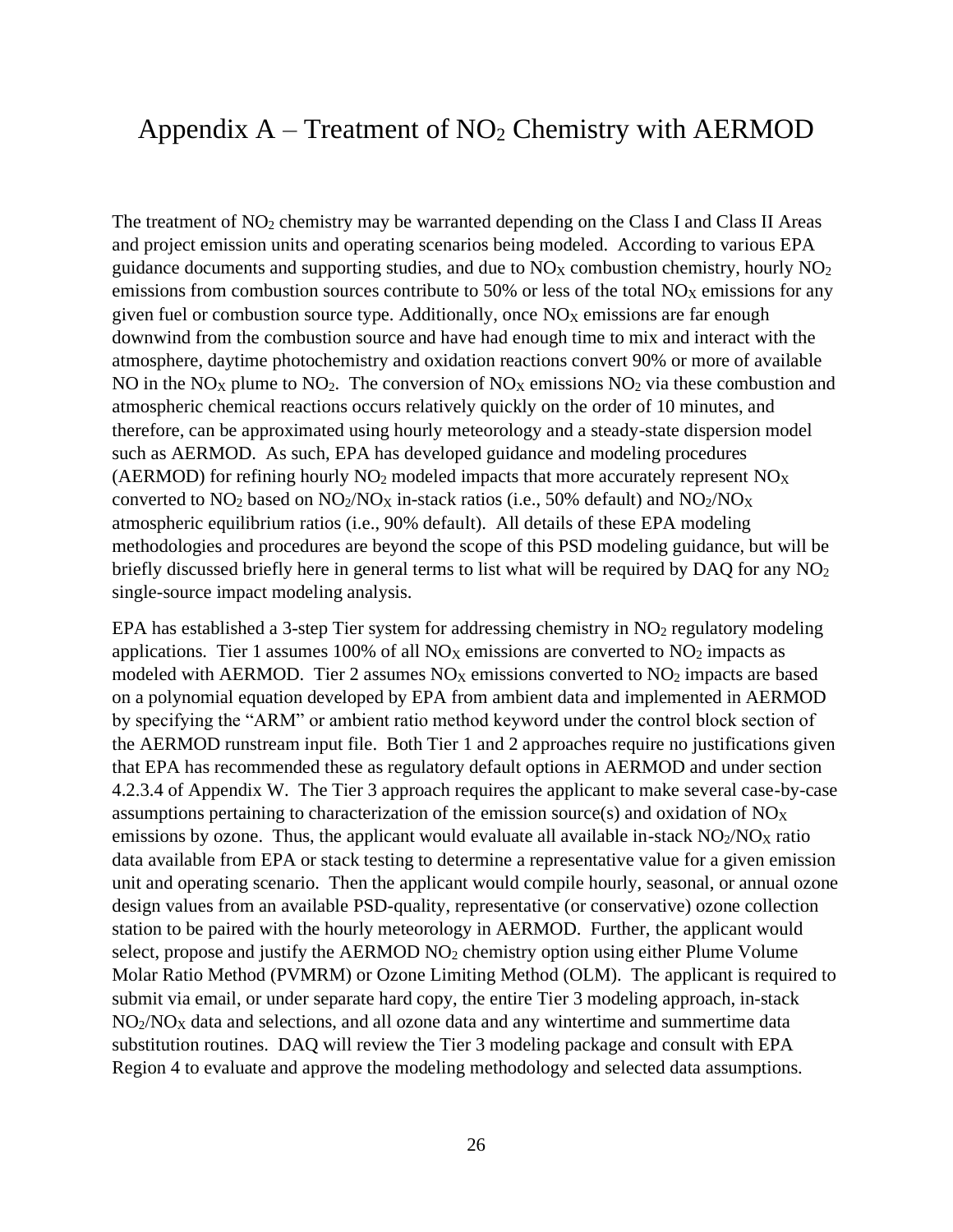More information on the details of the Tier 1, 2, and  $3 \text{ NO}_2$  modeling options are available in Appendix W and on EPA's SCRAM webpages here:

[https://www3.epa.gov/ttn/scram/appendix\\_w-2016.htm](https://www3.epa.gov/ttn/scram/appendix_w-2016.htm)

[https://www3.epa.gov/scram001/no2\\_isr\\_database.htm](https://www3.epa.gov/scram001/no2_isr_database.htm)

<https://www.epa.gov/scram/air-quality-models-clarification-memos-dispersion-models>

[https://www3.epa.gov/ttn/scram/guidance/clarification/NO2\\_Clarification\\_Memo-20140930.pdf](https://www3.epa.gov/ttn/scram/guidance/clarification/NO2_Clarification_Memo-20140930.pdf)

Selection of the Tier 1, 2, or 3 option is left to the applicant when developing methodologies for both the single-source impact analysis as well as any subsequent NAAQS and PSD Increment cumulative impact analysis. The more conservative Tiers 1 and 2 are recommended for the Class I and Class II single-source impact analysis and establishing the 1-hour and annual NO<sup>2</sup> SIA, whereas Tier 3 using AERMOD  $NO<sub>2</sub>$  chemistry options should be reserved for the more refined cumulative impact analysis. Based on EPA guidance and Tier 3 model evaluations, the PVMRM Tier 3 option is typically applied to single isolated sources and the OLM Tier 3 option is typically applied for multi-source modeling demonstrations.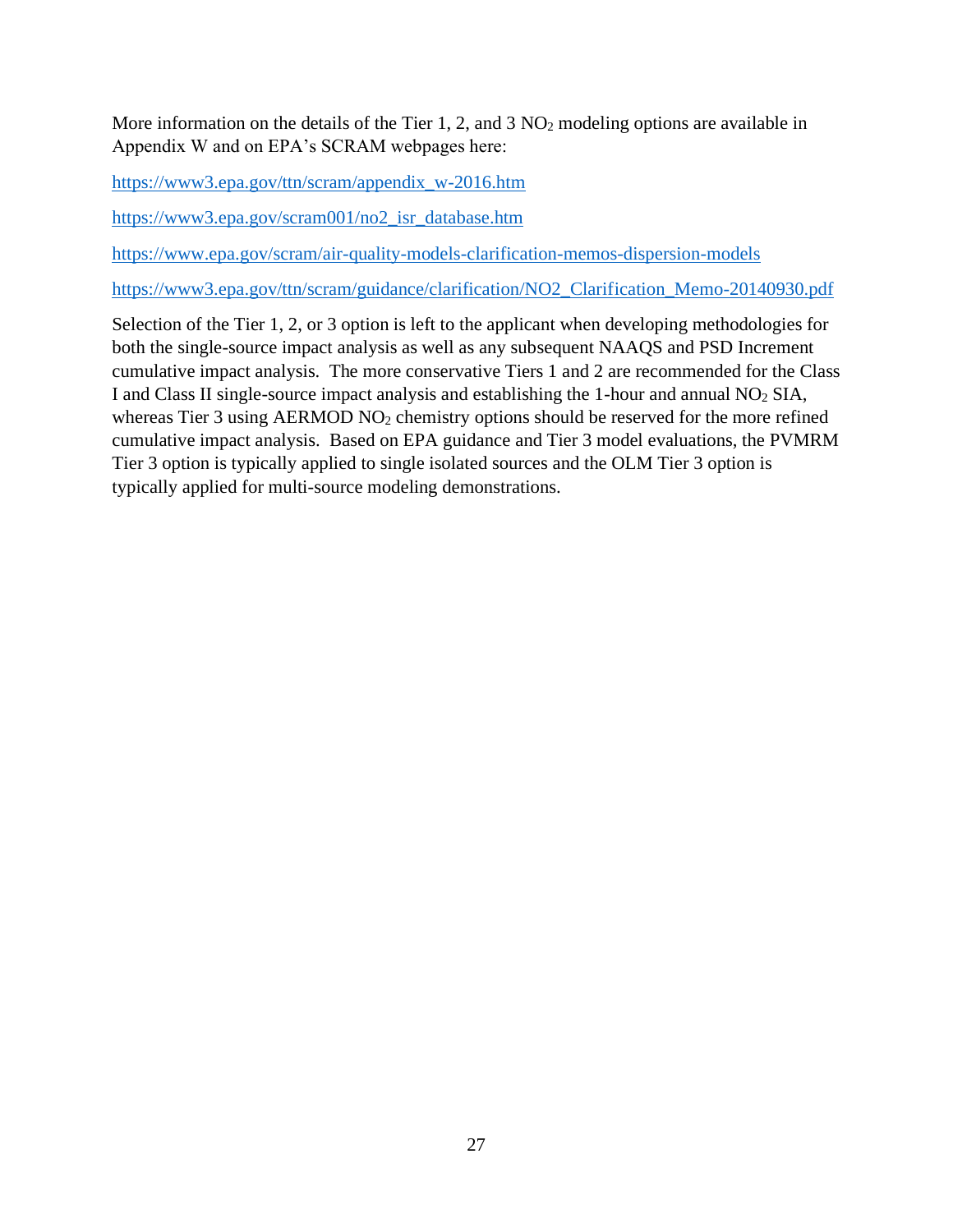#### <span id="page-32-0"></span>Appendix B – Secondary  $PM_{2.5}$  Formation from  $SO_2$  and  $NO_X$

Assessment and evaluation of both primary and secondary PM2.5 impacts from a proposed project must be included in any Class I and Class II Area single-source impact analysis, as well as any subsequent cumulative NAAQS and PSD Increment analysis. Primary and secondary  $PM_{2.5}$  impacts should be assessed only for those PSD pollutants (i.e.,  $PM_{2.5}$  primary, NO<sub>X</sub>, and SO<sub>2</sub>) where project emissions increases are greater than the SERs. As such, where only primary  $PM_{2.5}$  project emissions are greater than the 10 tpy SER, only primary  $PM_{2.5}$  impacts should be evaluated. Where primary  $PM_{2.5}$  project emissions are above 10 tpy and the project emissions are greater than the 40 tpy SERs for  $NO<sub>X</sub>$  and/or  $SO<sub>2</sub>$ , both primary and secondary  $PM<sub>2.5</sub>$  impacts from allowable emission increases in  $PM_{2.5}$  and  $NO_X$  and/or  $SO_2$  should be assessed as part of the single-source impact analysis. Note the project emissions increases used in the PSD applicability determinations may differ from the allowable emissions increases required for evaluation under the single-source impact analysis and cumulative impact analysis demonstrations for the NAAQS and PSD Increments. For further details please refer to the EPA DRAFT Guidance for Ozone and Fine Particulate Matter Permit Modeling (February 2020, EPA EPA-457/P-20-002). The draft guidance can be found on the EPA webpage linked [here.](https://www.epa.gov/scram/clean-air-act-permit-modeling-guidance)

EPA has developed a Tiered approach for evaluating secondary  $PM_{2.5}$  impacts from NO<sub>X</sub> and SO<sup>2</sup> project allowable emissions. A Tier 1 demonstration is a screening analysis that requires less effort and is based on extrapolation of defensible, existing photochemical grid modeling, and is discussed here. A Tier 2 demonstration is a more demanding and refined modeling analysis that requires development of a photochemical grid modeling application including meteorological gridded fields, speciated and temporalized emissions for project and nearby sources, chemistry and physics options, and performance evaluations of both the meteorological and photochemical modeling results. The Tier 2 option would require consultation from EPA Region 4 and a photochemical modeling protocol separate from the PSD modeling protocol typically submitted to DAQ for other PSD pollutants analyzed with the AERMOD modeling system. Further details on required elements (e.g., model performance evaluations, etc.) of Tier 2 photochemical modeling for PM2.5 can be found on the EPA SCRAM website and Appendix W.

Tier 1 screening analysis for secondary PM2.5 is described in greater detail within the EPA April 2019 [Guidance on the Development of Modeled Emission Rates for Precursors \(MERPs\) as a](https://www3.epa.gov/ttn/scram/guidance/guide/EPA-454_R-19-003.pdf)  Tier 1 Demonstration Tool for [Ozone and PM2.5 under the PSD Permitting Program.](https://www3.epa.gov/ttn/scram/guidance/guide/EPA-454_R-19-003.pdf) Based on this EPA guidance, project impacts on secondary  $PM<sub>2.5</sub>$  can be screened for significant impacts (using  $PM_{2.5}$  SILs) in terms of annual allowable emission increases (tpy) of any combination of the total impacts from  $NO<sub>X</sub>$ ,  $SO<sub>2</sub>$ , and primary  $PM<sub>2.5</sub>$ . Project annual allowable emission increases can be compared to MERPs values based on conservatism and representativeness for a particular project site location, regional emissions profiles, and the regional photochemical environment. Where project impacts are less than a MERP value or less than one for a summation of MERP ratio values (e.g.,  $NO_X/MERP + SO_2/MERP + PM_{2.5}/SIL < 1$ ), the project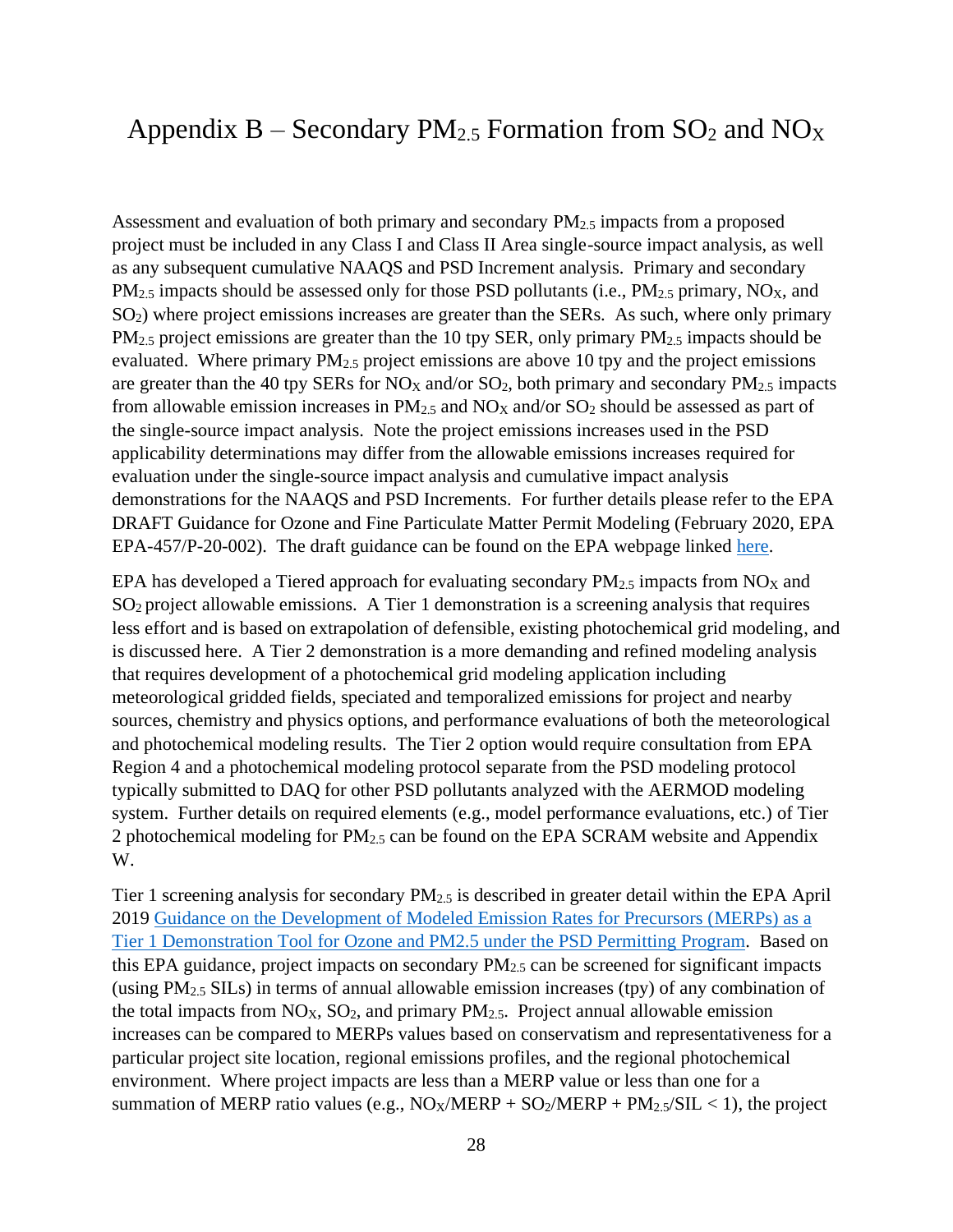has demonstrated that impacts would not cause or contribute to an exceedance of the NAAQS and PSD Increments.

For project impacts that are greater than or equal to the MERPs emission thresholds (tpy), a refinement to the Tier 1 screening analysis may be made using primary  $PM_{2.5}$  impacts from AERMOD modeling, representative background  $PM<sub>2.5</sub>$  design values, and secondary impacts as extrapolated from a representative MERPs hypothetical source. Selection of background PM<sub>2.5</sub> and a MERPs hypothetical source should be based on conservatism first and refined according to representativeness second. The applicant should discuss the basis for selection of the background PM2.5 design values and MERPs hypothetical source in the modeling protocol and PSD application. See EPA's final May 2019 PM<sub>2.5</sub> [Precursor Demonstration Guidance](https://www.epa.gov/sites/production/files/2019-05/documents/transmittal_memo_and_pm25_precursor_demo_guidance_5_30_19.pdf) and December 2016 [Guidance on the Use of Models for Assessing the Impacts of Emissions from](https://www3.epa.gov/ttn/scram/appendix_w/2016/EPA-454_R-16-005.pdf)  [Single Sources on the Secondarily Formed Pollutants: Ozone and PM](https://www3.epa.gov/ttn/scram/appendix_w/2016/EPA-454_R-16-005.pdf)2.5 for further details on demonstrating representativeness of a selected MERPs hypothetical source as well as determining secondary PM2.5 impacts from pre-existing photochemical modeling databases.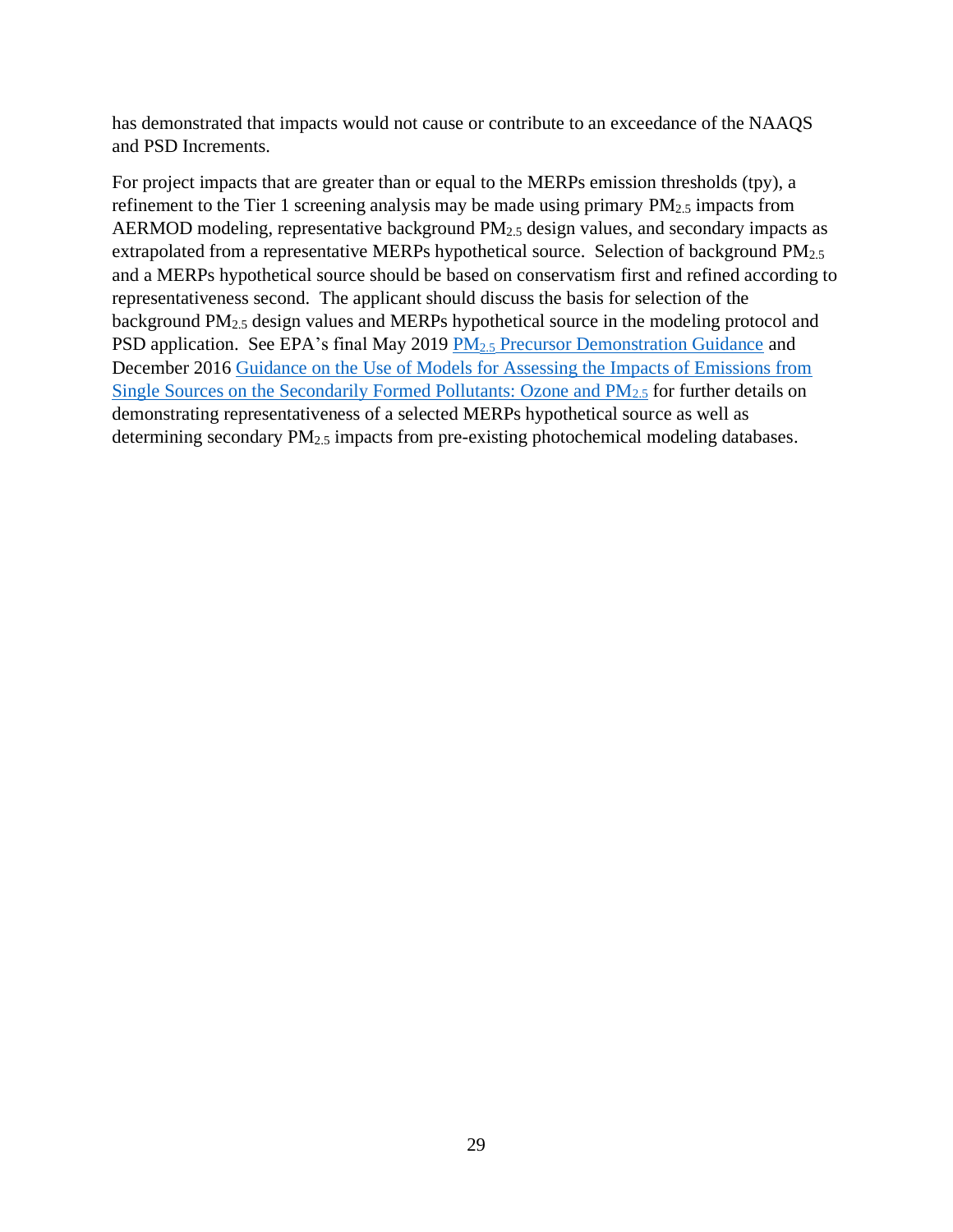## <span id="page-34-0"></span>Appendix  $C$  – Secondary Ozone Formation from NO<sub>X</sub> and VOCs

Assessment and evaluation of  $NO<sub>X</sub>$  and/or VOCs impacts on secondary ozone formation from a proposed project must be included in the Class II Area single-source impact analysis, as well as any subsequent cumulative NAAQS analysis. Ozone impacts should be assessed only for those PSD pollutants (i.e.,  $NO<sub>X</sub>$ , and  $VOCs$ ) where project emissions increases are greater than the SERs (i.e., 40 tpy  $NO<sub>X</sub>$  or 40 tpy VOCs). Note the project emissions increases used in the PSD applicability determinations may differ from the allowable emissions increases required for evaluation under the single-source impact analysis and cumulative impact analysis demonstrations for the 8-hour ozone NAAQS.

EPA has developed a Tiered approach for evaluating secondary ozone impacts from  $NO<sub>X</sub>$  and VOCs project allowable emissions. Tier 1 is a screening analysis that requires less effort and is based on extrapolation of defensible, existing photochemical grid modeling, and is discussed here. Tier 2 is a more demanding and refined modeling demonstration that requires development of a photochemical grid modeling application including meteorological gridded fields, speciated and temporalized emissions for project and nearby sources, chemistry and physics options, and performance evaluations of both the meteorological and photochemical modeling results. The Tier 2 option would require consultation from EPA Region 4 and a photochemical modeling protocol separate from the PSD modeling protocol typically submitted to DAQ for other PSD pollutants analyzed with the AERMOD modeling system. Further details on required elements (e.g., model performance evaluations, etc.) of Tier 2 photochemical modeling for ozone can be found on the EPA SCRAM website and Appendix W.

Tier 1 screening analysis for secondary ozone is described in greater detail within the EPA April 2019 [Guidance on the Development of Modeled Emission Rates for Precursors \(MERPs\) as a](https://www3.epa.gov/ttn/scram/guidance/guide/EPA-454_R-19-003.pdf)  [Tier 1 Demonstration Tool for Ozone and PM2.5 under the PSD Permitting Program.](https://www3.epa.gov/ttn/scram/guidance/guide/EPA-454_R-19-003.pdf) Based on this EPA guidance, project impacts on secondary ozone can be screened for significant impacts (using ozone SIL) in terms of annual allowable emission increases (tpy) of any combination of the total impacts from  $NO<sub>X</sub>$  and  $VO<sub>S</sub>$ . Project annual allowable emission increases can be compared to MERPs values based on conservatism and representativeness for a particular project site location, regional emissions profiles, and the regional photochemical environment. Where project impacts are less than a MERP value or less than one for a summation of MERP ratio values (e.g.,  $NO_X/MERP + VOC_S/MERP < 1$ ), the project has demonstrated that impacts would not cause or contribute to an exceedance of the 8-hour ozone NAAQS.

For project impacts that are greater than or equal to the MERPs emission thresholds (tpy), a refinement to the Tier 1 screening analysis may be made using representative background monitor ozone design values and  $NO<sub>X</sub>$  and/or VOCs secondary impacts as extrapolated from a representative MERPs hypothetical source. Selection of background ozone design value and a MERPs hypothetical source should be based on conservatism first and refined according to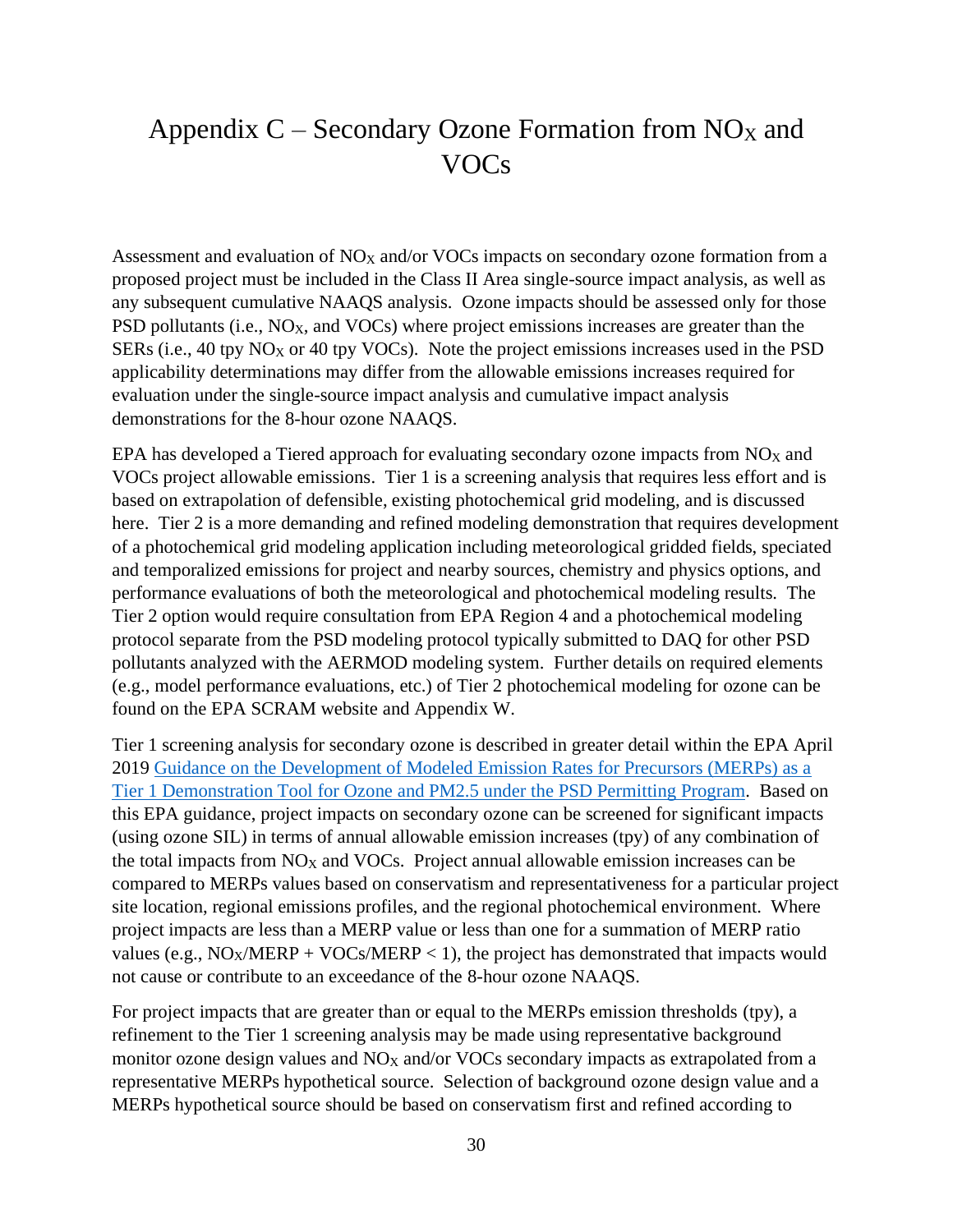representativeness second. The applicant should discuss the basis for selection of the background ozone design values and MERPs hypothetical source in the modeling protocol and PSD application. See EPA's December 2016 Guidance on the Use of Models for Assessing the [Impacts of Emissions from Single Sources on the Secondarily Formed Pollutants: Ozone and](https://www3.epa.gov/ttn/scram/appendix_w/2016/EPA-454_R-16-005.pdf)  [PM](https://www3.epa.gov/ttn/scram/appendix_w/2016/EPA-454_R-16-005.pdf)<sub>2.5</sub> for further details on demonstrating representativeness of a selected MERPs hypothetical source as well as determining secondary ozone impacts from pre-existing photochemical modeling databases.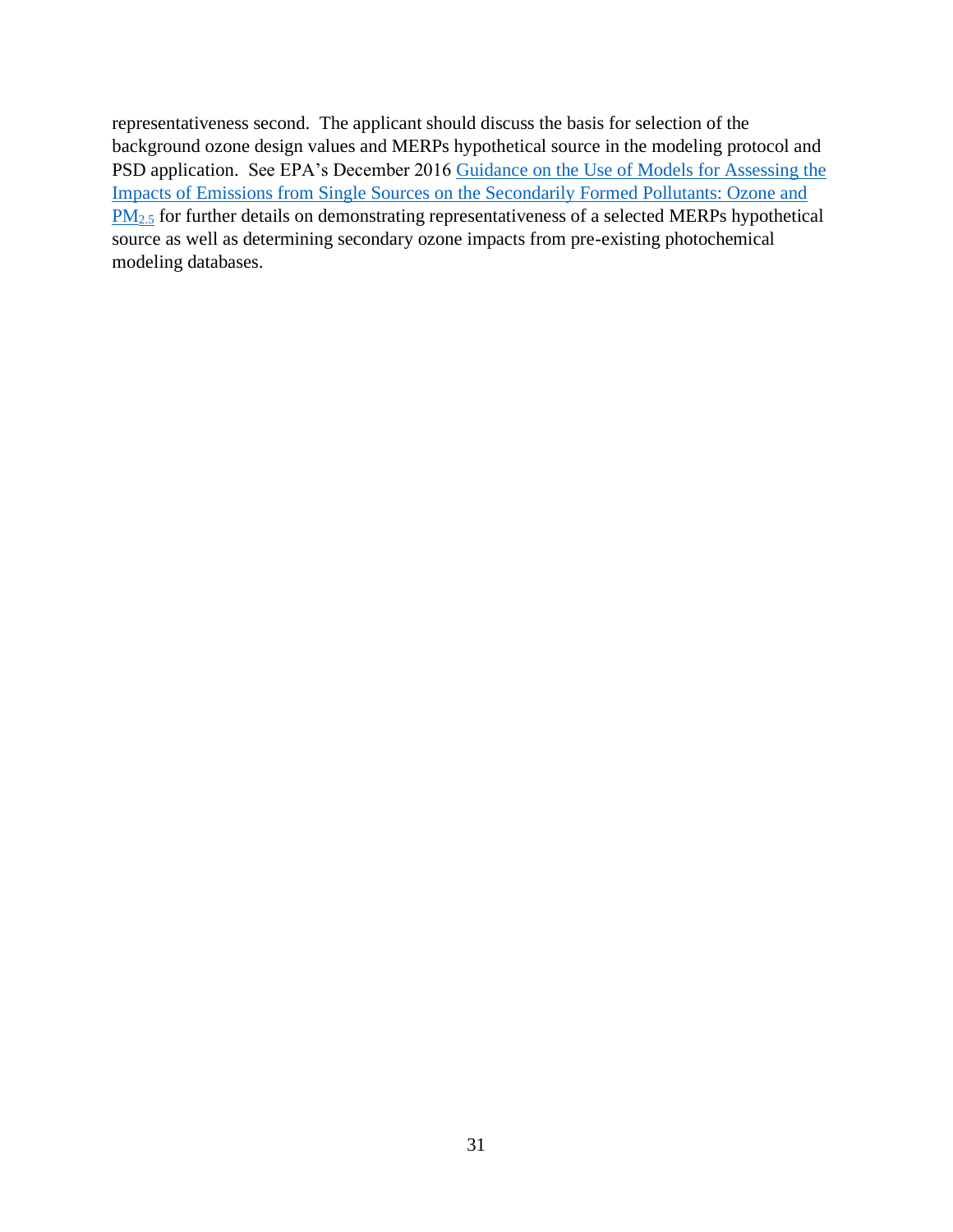# <span id="page-36-0"></span>Appendix D – Nearby Source Inventory Instructions

The following instructions and recommendations apply to development of nearby source inventories provided in an electronic workbook by DAQ to applicants for NAAQS and Class II Area PSD Increment cumulative modeling demonstrations for a specific project location. A preliminary nearby source inventory may be requested by emailing project coordinates (decimal lat/long coordinates accurate to the 1/10,000's decimal place) and a list of relevant PSD pollutants Connie Horne or another AQAB staff member as listed on the following DAQ webpage:

<https://deq.nc.gov/about/divisions/air-quality/air-quality-permits/modeling-meteorology/staff>

General Requirements and Recommendations for Refining NAAQS Nearby Source Inventories in NC:

- All NAAQS demonstrations require modeling or 20D screening of permit allowable emissions from nearby sources based on the most likely and representative normal and appropriate alternative operating scenarios. Nearby source maximum allowable emissions may be adjusted with an appropriate operating factor (e.g., 75% load), as per Appendix W Table 8-2. Please include and document all operating factor adjustments, e.g., based on worst-case fuel, load, batch or continuous operation, etc.
- All nearby sources located within the significant impact area (SIA) shall be modeled for NAAQS.
- Note these attached inventories do not include sources from other state (e.g., South Carolina, Virginia) and local agencies (e.g., Mecklenburg County, Forsythe County, Buncombe County) that may require inclusion depending on distance, emissions, and significant concentration gradients.
- The separate workbook tabs for each pollutant include only actual emissions and will require refinements to ensure all NAAQS modeling is based on representative allowable emissions for each emission unit.
- Impacts from nearby sources located farther than 15 km from the project location may be modeled as a single representative stack and a facility-wide allowable or potential emission rate.
- Assume 100 tpy for all non-Title V sources (e.g., small and synthetic minor) for 20D screening and modeling; apportion and scale 100 tpy amongst facility emission units based on actual emissions provided in the attached emission inventory workbook tabs.
- Do not evaluate or model emergency generators, fire pumps, or other emergency engines, that are greater than 1 kilometer distance from the project ambient boundary.
- For complex Title V facilities (e.g., paper mills, steel mills, etc.) with many sources in the inventory, contact the appropriate DAQ Regional Office Permit Coordinator and request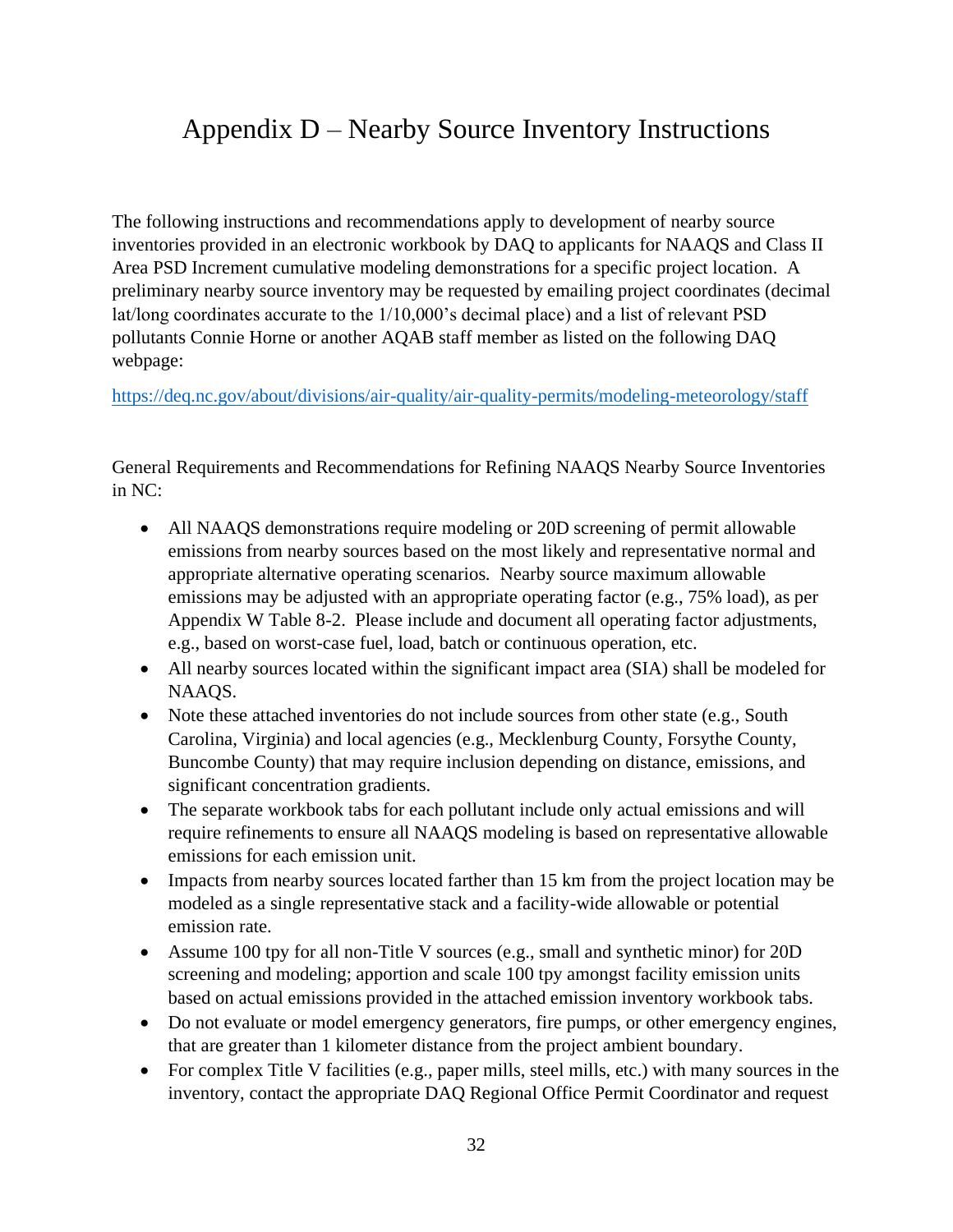PTE or permit allowable emissions from the most recent permit application (if available) and/or engineering review. Regional staff may also be able to help with specific pollutant emissions rates for each emission unit at a particular facility of interest.

- If representative of short-term emissions impacts, and applicable, look for PSD avoidance conditions (i.e. 250 tpy cap) in the permit for a particular pollutant. If found, assume 250 tpy for screening and initial modeling, and apportion 250 tpy across individual emission units based on actual emissions from the attached emission inventory workbook. Using 250 tpy as a short-term emission rate for some sources may not be representative for short-term NAAQS modeling demonstration, and therefore, would necessitate modeling max short-term permit allowable hourly emission rates.
- We recommend contacting the DAQ Regional Office Permit Coordinator to discuss inclusion of any new permitted facilities, significant modifications that may be of concern, or if any existing facilities have ceased operation. Facilities that have been permitted but not yet built or not yet operating can be found in the list of all permits on the permitting main page [here.](https://nam10.safelinks.protection.outlook.com/?url=https%3A%2F%2Flinkprotect.cudasvc.com%2Furl%3Fa%3Dhttps%253a%252f%252fdeq.nc.gov%252fabout%252fdivisions%252fair-quality%252fair-quality-permitting%26c%3DE%2C1%2Cy99_iQf6tgaVkDeeFjMWPC3afVDCrKNUoY421LMdQiMqfUrN9qK26vtdTclKseDxiRppTiz-eBxqnOH7JGS5N9Mv2UBE64KjRu4wazBlcLQ%2C%26typo%3D1&data=02%7C01%7Cjralph%40ectinc.com%7C321c05a4fcfb4d3ce24808d79ac33911%7C911eb1cc54d34d8ca5773bf3ccc8105c%7C1%7C0%7C637148036557170678&sdata=XdMgK23O3PRaoOVa8nJmRVV%2BdVbupVNmgfGJPgcmPcA%3D&reserved=0) New and existing facilities with active permit applications can be found on the same page as well.
- Please include any sources of interest (e.g., large quarries, asphalt plants, etc., for PM modeling or screening), as preferred by the applicant.
- DAQ in most cases does not excluded any TV sources based on permit review of HAPS/VOCs or PSD avoidance facilities in the provided inventory.

#### 1-hour NO2 or SO<sup>2</sup> NAAQS Inventory Refinements:

- a. Model all permitted sources located within the lesser of 25 km or the significant impact area (SIA); evaluate (model or 20D screening) only Title V sources located outside the SIA but less than 25 km from the project
- b. 25 km is based on  $Q > 20D$ , where  $Q = 2*250$ tpy based on a safety and model bias factor of 2, and 250 tpy is an estimator for a significant source.
- c. Within the screening area (SIA to 25 km), model or screen out using 20D the TV sources
- d. Include additional sources of interest and emission scenarios as indicated by AQAB

#### Annual NO2 Increment:

- a. Include all increment consuming and expanding sources located within the county-wide baseline area and any of the adjoining counties where project modeled impacts are greater than or equal to the annual SIL, and as provided by DAQ in the nearby source inventory workbook (see PSD tab)
- b. Model all increment consuming emissions since the Major Source Baseline Date (MaSBD) for PSD Major Sources (i.e., construction, increased operations, projects, etc.) and since the Minor Source Baseline Dates (MiSBDs) for all major and minor sources.
- c. Include sources of interest and emission scenarios as indicated by AQAB